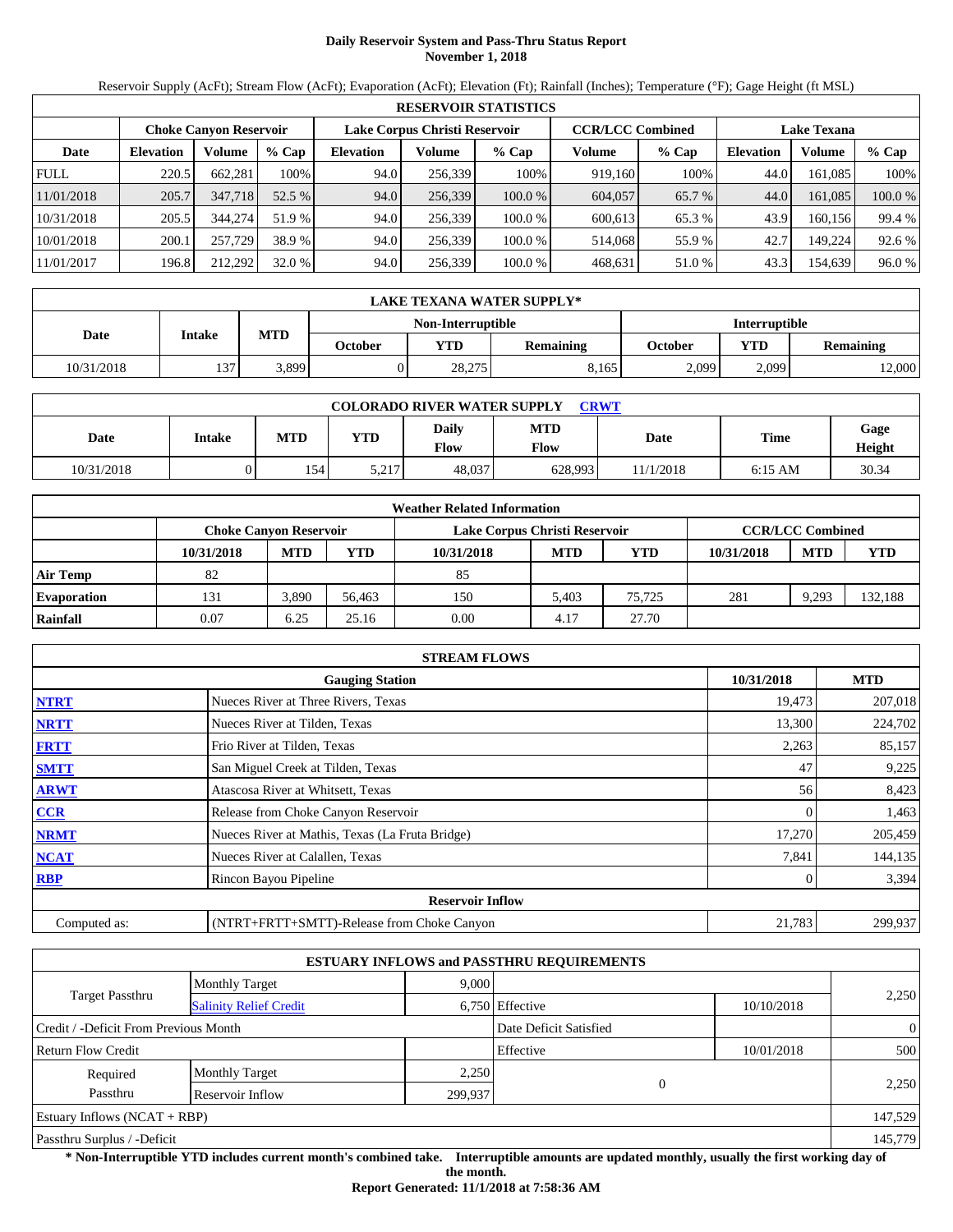# **Daily Reservoir System and Pass-Thru Status Report November 2, 2018**

Reservoir Supply (AcFt); Stream Flow (AcFt); Evaporation (AcFt); Elevation (Ft); Rainfall (Inches); Temperature (°F); Gage Height (ft MSL)

|             | <b>RESERVOIR STATISTICS</b> |                               |         |                  |                               |           |                         |         |                    |               |         |  |  |
|-------------|-----------------------------|-------------------------------|---------|------------------|-------------------------------|-----------|-------------------------|---------|--------------------|---------------|---------|--|--|
|             |                             | <b>Choke Canvon Reservoir</b> |         |                  | Lake Corpus Christi Reservoir |           | <b>CCR/LCC Combined</b> |         | <b>Lake Texana</b> |               |         |  |  |
| Date        | <b>Elevation</b>            | Volume                        | $%$ Cap | <b>Elevation</b> | Volume                        | $%$ Cap   | Volume                  | $%$ Cap | <b>Elevation</b>   | <b>Volume</b> | % Cap   |  |  |
| <b>FULL</b> | 220.5                       | 662.281                       | 100%    | 94.0             | 256,339                       | 100%      | 919,160                 | 100%    | 44.0               | 161.085       | 100%    |  |  |
| 11/02/2018  | 205.7                       | 347,718                       | 52.5 %  | 94.0             | 256,339                       | $100.0\%$ | 604,057                 | 65.7 %  | 44.0               | 161.085       | 100.0 % |  |  |
| 11/01/2018  | 205.7                       | 347.718                       | 52.5 %  | 94.0             | 256,339                       | 100.0%    | 604,057                 | 65.7 %  | 44.0               | 161.085       | 100.0%  |  |  |
| 10/02/2018  | 200.2                       | 259,206                       | 39.1 %  | 94.0             | 256,339                       | 100.0%    | 515.545                 | 56.1 %  | 42.8               | 150.120       | 93.2 %  |  |  |
| 11/02/2017  | 196.8                       | 212.292                       | 32.0 %  | 94.0             | 256,339                       | 100.0%    | 468,631                 | 51.0 %  | 43.3               | 154,639       | 96.0%   |  |  |

|            | LAKE TEXANA WATER SUPPLY* |            |         |                          |                  |                      |            |                  |  |  |  |
|------------|---------------------------|------------|---------|--------------------------|------------------|----------------------|------------|------------------|--|--|--|
|            |                           |            |         | <b>Non-Interruptible</b> |                  | <b>Interruptible</b> |            |                  |  |  |  |
| Date       | Intake                    | <b>MTD</b> | October | <b>YTD</b>               | <b>Remaining</b> | October              | <b>YTD</b> | <b>Remaining</b> |  |  |  |
| 11/01/2018 | 136                       | 136        | 3,899   | 28.411                   | 8.029            | 2,099                | 2.099      | 12,000           |  |  |  |

| <b>COLORADO RIVER WATER SUPPLY</b><br><b>CRWT</b> |        |            |            |                      |                    |          |           |                |  |  |
|---------------------------------------------------|--------|------------|------------|----------------------|--------------------|----------|-----------|----------------|--|--|
| Date                                              | Intake | <b>MTD</b> | <b>YTD</b> | Daily<br><b>Flow</b> | <b>MTD</b><br>Flow | Date     | Time      | Gage<br>Height |  |  |
| 11/01/2018                                        |        |            | 5.063      | 50.419               | 50,419             | 1/2/2018 | $6:15$ AM | 31.58          |  |  |

|                    |                               |            |        | <b>Weather Related Information</b> |            |            |            |                         |            |
|--------------------|-------------------------------|------------|--------|------------------------------------|------------|------------|------------|-------------------------|------------|
|                    | <b>Choke Canvon Reservoir</b> |            |        | Lake Corpus Christi Reservoir      |            |            |            | <b>CCR/LCC Combined</b> |            |
|                    | 11/01/2018                    | <b>MTD</b> | YTD    | 11/01/2018                         | <b>MTD</b> | <b>YTD</b> | 11/01/2018 | <b>MTD</b>              | <b>YTD</b> |
| <b>Air Temp</b>    | 70                            |            |        | 70                                 |            |            |            |                         |            |
| <b>Evaporation</b> | 191                           | 191        | 56.654 | 253                                | 253        | 75.978     | 444        | 444                     | 132,632    |
| Rainfall           | 0.00                          | 0.00       | 25.16  | 0.00                               | 0.00       | 27.70      |            |                         |            |

|              | <b>STREAM FLOWS</b>                             |            |                |
|--------------|-------------------------------------------------|------------|----------------|
|              | <b>Gauging Station</b>                          | 11/01/2018 | <b>MTD</b>     |
| <b>NTRT</b>  | Nueces River at Three Rivers, Texas             | 18,977     | 18,977         |
| <b>NRTT</b>  | Nueces River at Tilden, Texas                   | 11,394     | 11,394         |
| <b>FRTT</b>  | Frio River at Tilden, Texas                     | 2,025      | 2,025          |
| <b>SMTT</b>  | San Miguel Creek at Tilden, Texas               | 40         | 40             |
| <b>ARWT</b>  | Atascosa River at Whitsett, Texas               | 47         | 47             |
| CCR          | Release from Choke Canyon Reservoir             |            | $\overline{0}$ |
| <b>NRMT</b>  | Nueces River at Mathis, Texas (La Fruta Bridge) | 17,885     | 17,885         |
| <b>NCAT</b>  | Nueces River at Calallen, Texas                 | 8,436      | 8,436          |
| <b>RBP</b>   | Rincon Bayou Pipeline                           |            | $\overline{0}$ |
|              | <b>Reservoir Inflow</b>                         |            |                |
| Computed as: | (NTRT+FRTT+SMTT)-Release from Choke Canyon      | 21,042     | 21,042         |

|                                                  |                       |       | <b>ESTUARY INFLOWS and PASSTHRU REQUIREMENTS</b> |            |       |  |
|--------------------------------------------------|-----------------------|-------|--------------------------------------------------|------------|-------|--|
|                                                  | <b>Monthly Target</b> | 4.000 |                                                  |            |       |  |
| Target Passthru<br><b>Salinity Relief Credit</b> |                       |       | 0 Effective                                      |            | 4,000 |  |
| Credit / -Deficit From Previous Month            |                       |       | Date Deficit Satisfied                           |            | 2,000 |  |
| <b>Return Flow Credit</b>                        |                       |       | Effective                                        | 11/01/2018 | 500   |  |
| Required                                         | <b>Monthly Target</b> | 4,000 |                                                  |            |       |  |
| Passthru<br>Reservoir Inflow                     |                       |       | $\sqrt{ }$<br>21,042                             |            | 4,000 |  |
| Estuary Inflows $(NCAT + RBP)$                   |                       |       |                                                  |            | 8,436 |  |
| Passthru Surplus / -Deficit                      |                       |       |                                                  |            | 6,936 |  |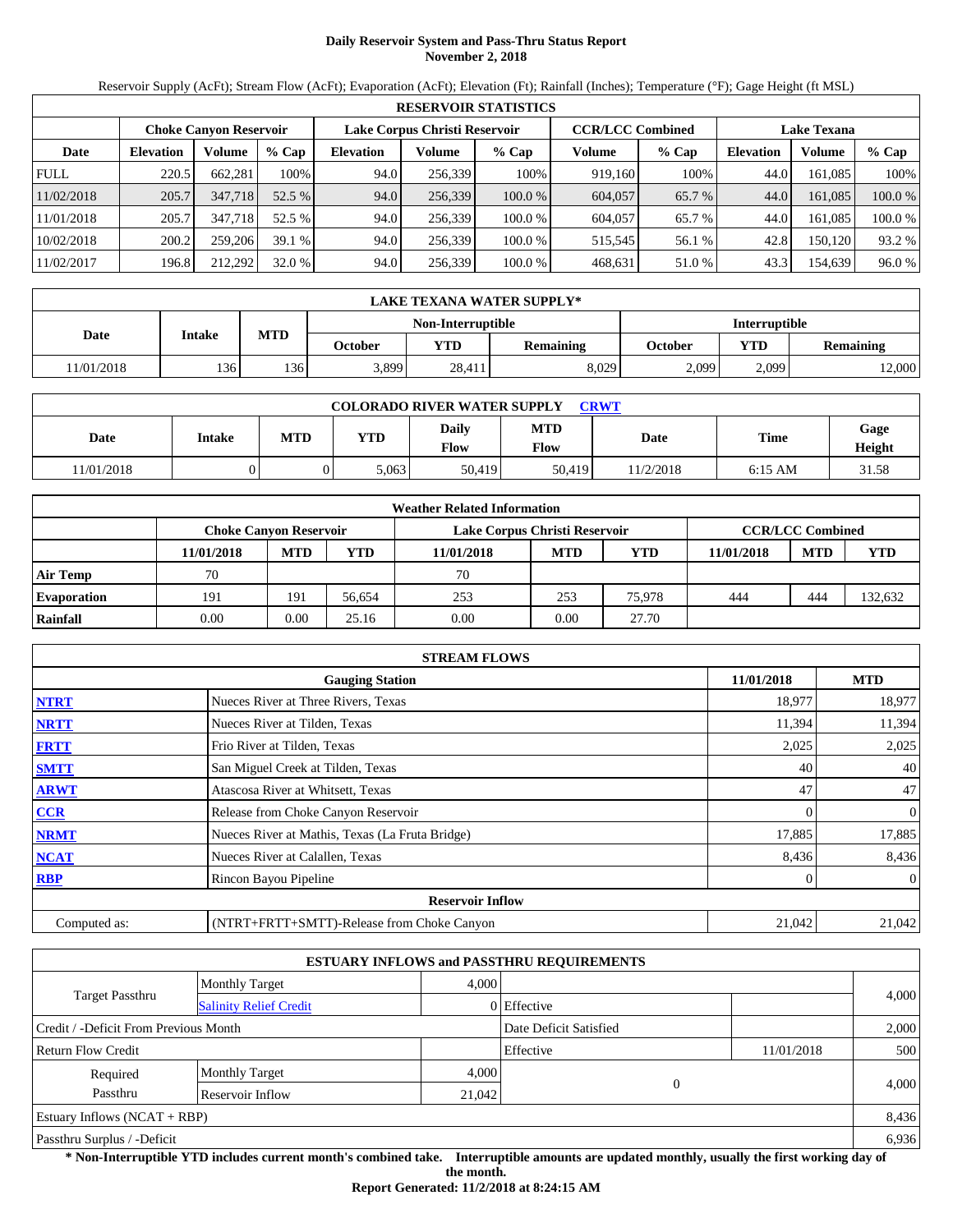# **Daily Reservoir System and Pass-Thru Status Report November 3, 2018**

Reservoir Supply (AcFt); Stream Flow (AcFt); Evaporation (AcFt); Elevation (Ft); Rainfall (Inches); Temperature (°F); Gage Height (ft MSL)

|             | <b>RESERVOIR STATISTICS</b> |                               |         |                               |         |           |                         |         |                    |               |        |  |  |
|-------------|-----------------------------|-------------------------------|---------|-------------------------------|---------|-----------|-------------------------|---------|--------------------|---------------|--------|--|--|
|             |                             | <b>Choke Canvon Reservoir</b> |         | Lake Corpus Christi Reservoir |         |           | <b>CCR/LCC Combined</b> |         | <b>Lake Texana</b> |               |        |  |  |
| Date        | <b>Elevation</b>            | Volume                        | $%$ Cap | <b>Elevation</b>              | Volume  | $%$ Cap   | Volume                  | $%$ Cap | <b>Elevation</b>   | <b>Volume</b> | % Cap  |  |  |
| <b>FULL</b> | 220.5                       | 662.281                       | 100%    | 94.0                          | 256,339 | 100%      | 919,160                 | 100%    | 44.0               | 161.085       | 100%   |  |  |
| 11/03/2018  | 205.6                       | 345,994                       | 52.2 %  | 94.0                          | 256,339 | $100.0\%$ | 602,333                 | 65.5 %  | 43.9               | 160.156       | 99.4 % |  |  |
| 11/02/2018  | 205.7                       | 347.718                       | 52.5 %  | 94.0                          | 256,339 | 100.0%    | 604,057                 | 65.7 %  | 44.0               | 161.085       | 100.0% |  |  |
| 10/03/2018  | 200.2                       | 259,206                       | 39.1 %  | 94.0                          | 256,339 | 100.0%    | 515.545                 | 56.1 %  | 42.9               | 151.018       | 93.8%  |  |  |
| 11/03/2017  | 196.8                       | 212.292                       | 32.0 %  | 94.0                          | 256,339 | 100.0%    | 468,631                 | 51.0 %  | 43.2               | 153,730       | 95.4 % |  |  |

|            | LAKE TEXANA WATER SUPPLY* |            |         |            |                  |         |                      |                  |  |  |
|------------|---------------------------|------------|---------|------------|------------------|---------|----------------------|------------------|--|--|
|            | Non-Interruptible         |            |         |            |                  |         | <b>Interruptible</b> |                  |  |  |
| Date       | Intake                    | <b>MTD</b> | October | <b>YTD</b> | <b>Remaining</b> | October | <b>YTD</b>           | <b>Remaining</b> |  |  |
| 11/02/2018 | 136                       | 272<br>212 | 3,899   | 28,547     | 7,893            | 2,099   | 2.099                | 12,000           |  |  |

| <b>COLORADO RIVER WATER SUPPLY</b><br><b>CRWT</b> |        |            |            |               |                    |           |         |                |  |  |
|---------------------------------------------------|--------|------------|------------|---------------|--------------------|-----------|---------|----------------|--|--|
| Date                                              | Intake | <b>MTD</b> | <b>YTD</b> | Daily<br>Flow | <b>MTD</b><br>Flow | Date      | Time    | Gage<br>Height |  |  |
| 11/02/2018                                        |        | 0          | 5.063      | 55.183        | 105,602            | 11/3/2018 | 7:15 AM | 32.13          |  |  |

|                    |                        |            |        | <b>Weather Related Information</b> |            |            |            |                         |            |
|--------------------|------------------------|------------|--------|------------------------------------|------------|------------|------------|-------------------------|------------|
|                    | Choke Canvon Reservoir |            |        | Lake Corpus Christi Reservoir      |            |            |            | <b>CCR/LCC Combined</b> |            |
|                    | 11/02/2018             | <b>MTD</b> | YTD    | 11/02/2018                         | <b>MTD</b> | <b>YTD</b> | 11/02/2018 | <b>MTD</b>              | <b>YTD</b> |
| <b>Air Temp</b>    | 74                     |            |        | 75                                 |            |            |            |                         |            |
| <b>Evaporation</b> | 120                    | 311        | 56,774 | 173                                | 426        | 76.151     | 293        | 737                     | 132,925    |
| Rainfall           | 0.00                   | 0.00       | 25.16  | 0.00                               | 0.00       | 27.70      |            |                         |            |

|              | <b>STREAM FLOWS</b>                             |            |                |
|--------------|-------------------------------------------------|------------|----------------|
|              | <b>Gauging Station</b>                          | 11/02/2018 | <b>MTD</b>     |
| <b>NTRT</b>  | Nueces River at Three Rivers, Texas             | 16,952     | 35,929         |
| <b>NRTT</b>  | Nueces River at Tilden, Texas                   | 9,846      | 21,240         |
| <b>FRTT</b>  | Frio River at Tilden, Texas                     | 1,828      | 3,853          |
| <b>SMTT</b>  | San Miguel Creek at Tilden, Texas               | 36         | 76             |
| <b>ARWT</b>  | Atascosa River at Whitsett, Texas               | 40         | 86             |
| <b>CCR</b>   | Release from Choke Canyon Reservoir             |            | 0              |
| <b>NRMT</b>  | Nueces River at Mathis, Texas (La Fruta Bridge) | 16,217     | 34,102         |
| <b>NCAT</b>  | Nueces River at Calallen, Texas                 | 9,151      | 17,587         |
| <b>RBP</b>   | Rincon Bayou Pipeline                           |            | $\overline{0}$ |
|              | <b>Reservoir Inflow</b>                         |            |                |
| Computed as: | (NTRT+FRTT+SMTT)-Release from Choke Canyon      | 18,816     | 39,858         |

|                                                  |                            |                        | <b>ESTUARY INFLOWS and PASSTHRU REQUIREMENTS</b> |            |       |
|--------------------------------------------------|----------------------------|------------------------|--------------------------------------------------|------------|-------|
|                                                  | <b>Monthly Target</b>      | 4.000                  |                                                  |            |       |
| Target Passthru<br><b>Salinity Relief Credit</b> |                            |                        | 0 Effective                                      |            | 4,000 |
| Credit / -Deficit From Previous Month            |                            | Date Deficit Satisfied |                                                  | 2,000      |       |
| <b>Return Flow Credit</b>                        |                            |                        | Effective                                        | 11/01/2018 | 500   |
| Required                                         | <b>Monthly Target</b>      | 4,000                  | $\Omega$                                         |            |       |
| Passthru                                         | Reservoir Inflow<br>39,858 |                        |                                                  |            | 4,000 |
| Estuary Inflows $(NCAT + RBP)$                   |                            |                        |                                                  | 17,587     |       |
| Passthru Surplus / -Deficit                      |                            | 16,087                 |                                                  |            |       |

**\* Non-Interruptible YTD includes current month's combined take. Interruptible amounts are updated monthly, usually the first working day of the month.** 

**Report Generated: 11/3/2018 at 8:10:55 AM**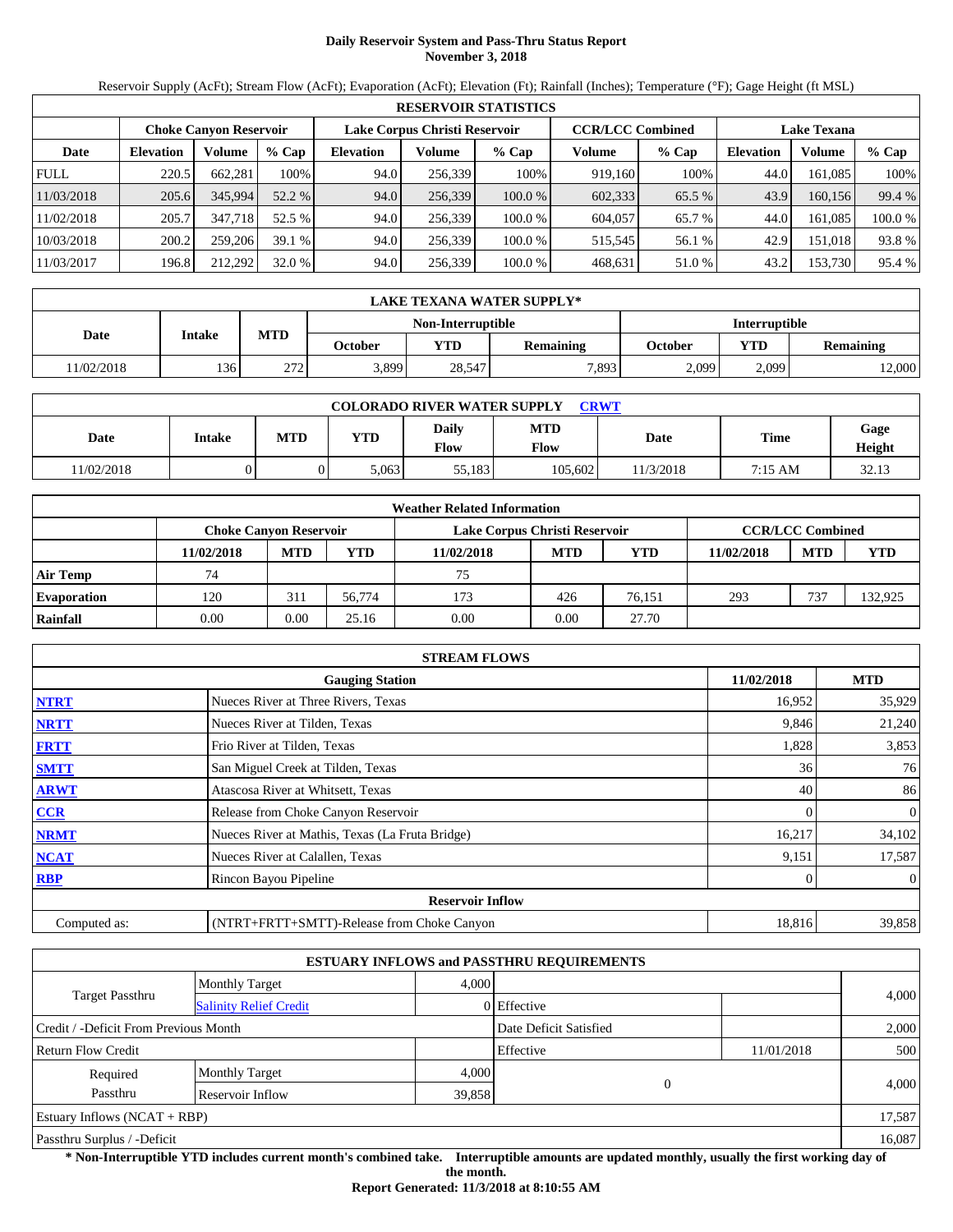# **Daily Reservoir System and Pass-Thru Status Report November 4, 2018**

Reservoir Supply (AcFt); Stream Flow (AcFt); Evaporation (AcFt); Elevation (Ft); Rainfall (Inches); Temperature (°F); Gage Height (ft MSL)

|             | <b>RESERVOIR STATISTICS</b> |                               |         |                               |         |         |                         |        |                    |         |        |  |
|-------------|-----------------------------|-------------------------------|---------|-------------------------------|---------|---------|-------------------------|--------|--------------------|---------|--------|--|
|             |                             | <b>Choke Canvon Reservoir</b> |         | Lake Corpus Christi Reservoir |         |         | <b>CCR/LCC Combined</b> |        | <b>Lake Texana</b> |         |        |  |
| Date        | <b>Elevation</b>            | Volume                        | $%$ Cap | <b>Elevation</b>              | Volume  | $%$ Cap | Volume                  | % Cap  | <b>Elevation</b>   | Volume  | % Cap  |  |
| <b>FULL</b> | 220.5                       | 662,281                       | 100%    | 94.0                          | 256.339 | 100%    | 919,160                 | 100%   | 44.0               | 161,085 | 100%   |  |
| 11/04/2018  | 205.8                       | 349,447                       | 52.7 %  | 94.0                          | 256,339 | 100.0%  | 605,786                 | 65.9 % | 43.9               | 160.156 | 99.4 % |  |
| 11/03/2018  | 205.6                       | 345,994                       | 52.2 %  | 94.0                          | 256.339 | 100.0%  | 602,333                 | 65.5 % | 43.9               | 160.156 | 99.4 % |  |
| 10/04/2018  | 200.3                       | 260.689                       | 39.3 %  | 94.0                          | 256.339 | 100.0 % | 517,028                 | 56.3 % | 42.9               | 151.018 | 93.8%  |  |
| 11/04/2017  | 196.7                       | 211,000                       | 31.8 %  | 94.0                          | 256,339 | 100.0%  | 467,339                 | 50.8%  | 43.2               | 153,730 | 95.4 % |  |

|            | LAKE TEXANA WATER SUPPLY* |            |         |                   |                  |                      |            |                  |  |  |
|------------|---------------------------|------------|---------|-------------------|------------------|----------------------|------------|------------------|--|--|
|            |                           |            |         | Non-Interruptible |                  | <b>Interruptible</b> |            |                  |  |  |
| Date       | Intake                    | <b>MTD</b> | October | <b>YTD</b>        | <b>Remaining</b> | October              | <b>YTD</b> | <b>Remaining</b> |  |  |
| 11/03/2018 | 135                       | 407        | 3,899   | 28,682            | 7.758            | 2,099                | 2.099      | 12,000           |  |  |

| <b>COLORADO RIVER WATER SUPPLY</b><br><b>CRWT</b> |        |            |            |               |                           |          |             |                |  |  |
|---------------------------------------------------|--------|------------|------------|---------------|---------------------------|----------|-------------|----------------|--|--|
| Date                                              | Intake | <b>MTD</b> | <b>YTD</b> | Daily<br>Flow | <b>MTD</b><br><b>Flow</b> | Date     | <b>Time</b> | Gage<br>Height |  |  |
| 11/03/2018                                        |        |            | 5,063      | 56,771        | 162.373                   | 1/4/2018 | 7:15 AM     | 31.34          |  |  |

|                    |            |                               |        | <b>Weather Related Information</b> |            |            |            |                         |            |
|--------------------|------------|-------------------------------|--------|------------------------------------|------------|------------|------------|-------------------------|------------|
|                    |            | <b>Choke Canvon Reservoir</b> |        | Lake Corpus Christi Reservoir      |            |            |            | <b>CCR/LCC Combined</b> |            |
|                    | 11/03/2018 | <b>MTD</b>                    | YTD    | 11/03/2018                         | <b>MTD</b> | <b>YTD</b> | 11/03/2018 | <b>MTD</b>              | <b>YTD</b> |
| <b>Air Temp</b>    | 78         |                               |        | 79                                 |            |            |            |                         |            |
| <b>Evaporation</b> | 131        | 442                           | 56,905 | 184                                | 610        | 76.335     | 315        | 1.052                   | 133,240    |
| Rainfall           | 0.00       | 0.00                          | 25.16  | 0.00                               | 0.00       | 27.70      |            |                         |            |

|              | <b>STREAM FLOWS</b>                             |            |                |
|--------------|-------------------------------------------------|------------|----------------|
|              | <b>Gauging Station</b>                          | 11/03/2018 | <b>MTD</b>     |
| <b>NTRT</b>  | Nueces River at Three Rivers, Texas             | 13,280     | 49,208         |
| <b>NRTT</b>  | Nueces River at Tilden, Texas                   | 8,674      | 29,914         |
| <b>FRTT</b>  | Frio River at Tilden, Texas                     | 1,685      | 5,538          |
| <b>SMTT</b>  | San Miguel Creek at Tilden, Texas               | 32         | 108            |
| <b>ARWT</b>  | Atascosa River at Whitsett, Texas               | 35         | 121            |
| <b>CCR</b>   | Release from Choke Canyon Reservoir             |            | $\mathbf{0}$   |
| <b>NRMT</b>  | Nueces River at Mathis, Texas (La Fruta Bridge) | 14,570     | 48,672         |
| <b>NCAT</b>  | Nueces River at Calallen, Texas                 | 11,116     | 28,703         |
| <b>RBP</b>   | Rincon Bayou Pipeline                           |            | $\overline{0}$ |
|              | <b>Reservoir Inflow</b>                         |            |                |
| Computed as: | (NTRT+FRTT+SMTT)-Release from Choke Canyon      | 14,997     | 54,854         |

|                                       |                               |                        | <b>ESTUARY INFLOWS and PASSTHRU REQUIREMENTS</b> |            |        |  |
|---------------------------------------|-------------------------------|------------------------|--------------------------------------------------|------------|--------|--|
|                                       | <b>Monthly Target</b>         | 4,000                  |                                                  |            |        |  |
| Target Passthru                       | <b>Salinity Relief Credit</b> |                        | 0 Effective                                      |            | 4,000  |  |
| Credit / -Deficit From Previous Month |                               | Date Deficit Satisfied |                                                  | 2,000      |        |  |
| Return Flow Credit                    |                               |                        | Effective                                        | 11/01/2018 | 500    |  |
| Required                              | <b>Monthly Target</b>         | 4,000                  |                                                  |            |        |  |
| Passthru                              | Reservoir Inflow              | 54,854                 | $\Omega$                                         |            | 4,000  |  |
| Estuary Inflows $(NCAT + RBP)$        |                               |                        |                                                  |            | 28,703 |  |
| Passthru Surplus / -Deficit           |                               |                        |                                                  |            |        |  |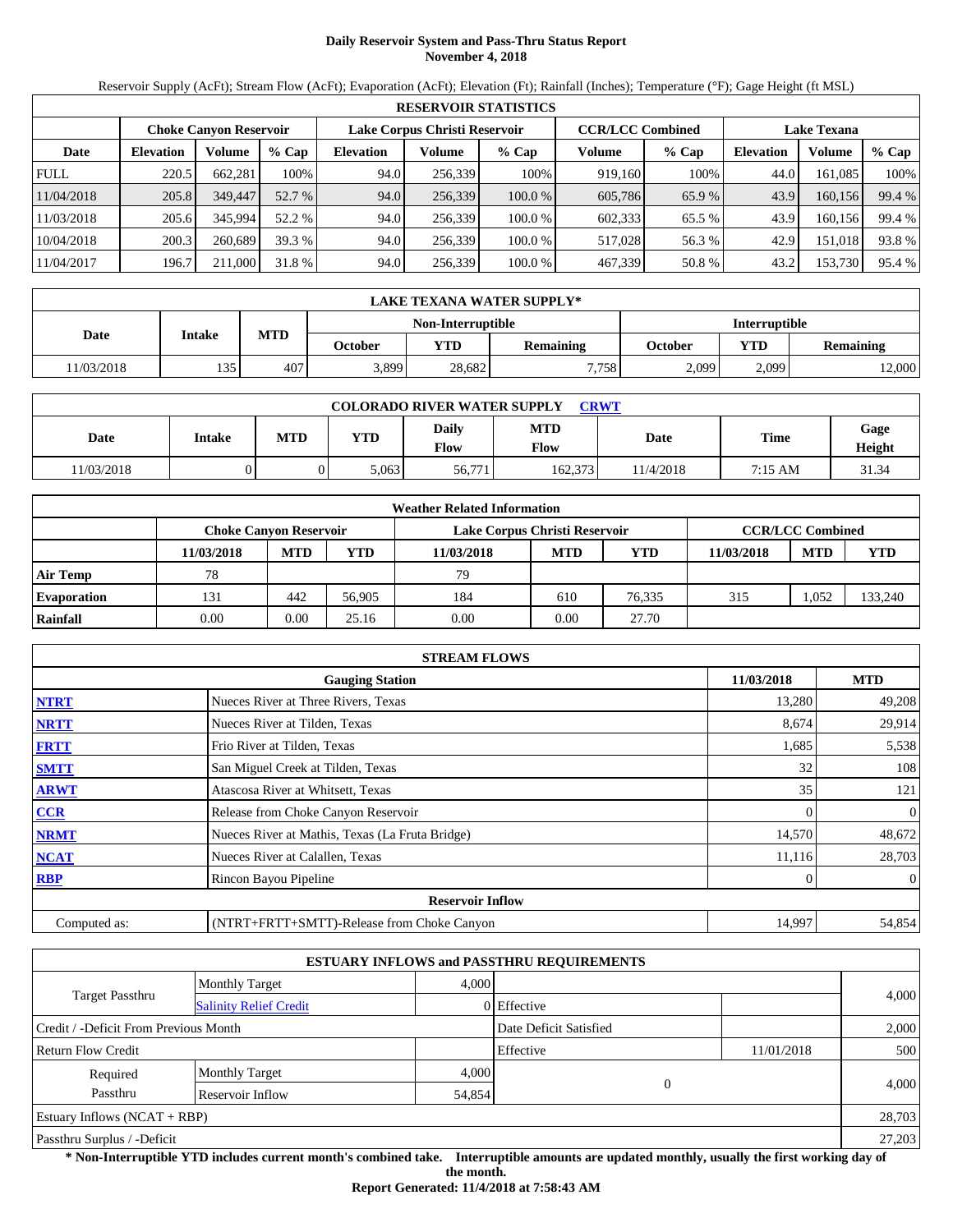# **Daily Reservoir System and Pass-Thru Status Report November 5, 2018**

Reservoir Supply (AcFt); Stream Flow (AcFt); Evaporation (AcFt); Elevation (Ft); Rainfall (Inches); Temperature (°F); Gage Height (ft MSL)

|             | <b>RESERVOIR STATISTICS</b> |                               |         |                               |         |         |                         |         |                    |         |        |  |
|-------------|-----------------------------|-------------------------------|---------|-------------------------------|---------|---------|-------------------------|---------|--------------------|---------|--------|--|
|             |                             | <b>Choke Canyon Reservoir</b> |         | Lake Corpus Christi Reservoir |         |         | <b>CCR/LCC Combined</b> |         | <b>Lake Texana</b> |         |        |  |
| Date        | <b>Elevation</b>            | Volume                        | $%$ Cap | <b>Elevation</b>              | Volume  | $%$ Cap | Volume                  | $%$ Cap | <b>Elevation</b>   | Volume  | % Cap  |  |
| <b>FULL</b> | 220.5                       | 662.281                       | 100%    | 94.0                          | 256,339 | 100%    | 919.160                 | 100%    | 44.0               | 161.085 | 100%   |  |
| 11/05/2018  | 205.8                       | 349,447                       | 52.7 %  | 94.0                          | 256,339 | 100.0%  | 605,786                 | 65.9 %  | 43.9               | 160,156 | 99.4 % |  |
| 11/04/2018  | 205.8                       | 349,447                       | 52.7 %  | 94.0                          | 256.339 | 100.0 % | 605.786                 | 65.9%   | 43.9               | 160.156 | 99.4 % |  |
| 10/05/2018  | 200.3                       | 260,689                       | 39.3 %  | 94.0                          | 256.339 | 100.0 % | 517,028                 | 56.3 %  | 42.9               | 151.018 | 93.8%  |  |
| 11/05/2017  | 196.6                       | 209,713                       | 31.6 %  | 94.0                          | 256,339 | 100.0 % | 466,052                 | 50.7 %  | 43.2               | 153,730 | 95.4 % |  |

|            |        |            |         |            | LAKE TEXANA WATER SUPPLY* |         |            |                      |  |
|------------|--------|------------|---------|------------|---------------------------|---------|------------|----------------------|--|
|            |        |            |         |            | Non-Interruptible         |         |            | <b>Interruptible</b> |  |
| Date       | Intake | <b>MTD</b> | October | <b>YTD</b> | <b>Remaining</b>          | October | <b>YTD</b> | <b>Remaining</b>     |  |
| 11/04/2018 | 141    | 548        | 3,899   | 28,823     | 7.617                     | 2,099   | 2.099      | 12,000               |  |

| <b>COLORADO RIVER WATER SUPPLY</b><br><b>CRWT</b> |        |            |            |               |                           |           |           |                |  |  |  |
|---------------------------------------------------|--------|------------|------------|---------------|---------------------------|-----------|-----------|----------------|--|--|--|
| Date                                              | Intake | <b>MTD</b> | <b>YTD</b> | Daily<br>Flow | <b>MTD</b><br><b>Flow</b> | Date      | Time      | Gage<br>Height |  |  |  |
| 11/04/2018                                        |        |            | 5.063      | 51.741        | 214,114                   | 11/5/2018 | $6:15$ AM | 29.31          |  |  |  |

|                    |                               |            |        | <b>Weather Related Information</b> |            |            |            |                         |            |
|--------------------|-------------------------------|------------|--------|------------------------------------|------------|------------|------------|-------------------------|------------|
|                    | <b>Choke Canvon Reservoir</b> |            |        | Lake Corpus Christi Reservoir      |            |            |            | <b>CCR/LCC Combined</b> |            |
|                    | 11/04/2018                    | <b>MTD</b> | YTD    | 11/04/2018                         | <b>MTD</b> | <b>YTD</b> | 11/04/2018 | <b>MTD</b>              | <b>YTD</b> |
| <b>Air Temp</b>    | 72                            |            |        | 73                                 |            |            |            |                         |            |
| <b>Evaporation</b> | 141                           | 583        | 57.046 | 196                                | 806        | 76.531     | 337        | .389                    | 133,577    |
| Rainfall           | 0.00                          | 0.00       | 25.16  | 0.00                               | 0.00       | 27.70      |            |                         |            |

|              | <b>STREAM FLOWS</b>                             |            |                |
|--------------|-------------------------------------------------|------------|----------------|
|              | <b>Gauging Station</b>                          | 11/04/2018 | <b>MTD</b>     |
| <b>NTRT</b>  | Nueces River at Three Rivers, Texas             | 10,258     | 59,467         |
| <b>NRTT</b>  | Nueces River at Tilden, Texas                   | 8,006      | 37,919         |
| <b>FRTT</b>  | Frio River at Tilden, Texas                     | 1,576      | 7,114          |
| <b>SMTT</b>  | San Miguel Creek at Tilden, Texas               | 30         | 138            |
| <b>ARWT</b>  | Atascosa River at Whitsett, Texas               | 31         | 152            |
| CCR          | Release from Choke Canyon Reservoir             |            | $\mathbf{0}$   |
| <b>NRMT</b>  | Nueces River at Mathis, Texas (La Fruta Bridge) | 14,562     | 63,234         |
| <b>NCAT</b>  | Nueces River at Calallen, Texas                 | 13,980     | 42,683         |
| <b>RBP</b>   | Rincon Bayou Pipeline                           |            | $\overline{0}$ |
|              | <b>Reservoir Inflow</b>                         |            |                |
| Computed as: | (NTRT+FRTT+SMTT)-Release from Choke Canyon      | 11,864     | 66,719         |

|                                       |                               |                        | <b>ESTUARY INFLOWS and PASSTHRU REQUIREMENTS</b> |          |            |        |  |
|---------------------------------------|-------------------------------|------------------------|--------------------------------------------------|----------|------------|--------|--|
|                                       | <b>Monthly Target</b>         | 4.000                  |                                                  |          |            |        |  |
| Target Passthru                       | <b>Salinity Relief Credit</b> |                        | 0 Effective                                      |          |            | 4,000  |  |
| Credit / -Deficit From Previous Month |                               | Date Deficit Satisfied |                                                  |          | 2,000      |        |  |
| <b>Return Flow Credit</b>             |                               |                        | Effective                                        |          | 11/01/2018 | 500    |  |
| Required                              | <b>Monthly Target</b>         | 4,000                  |                                                  |          |            |        |  |
| Passthru                              | Reservoir Inflow              | 66,719                 |                                                  | $\Omega$ |            | 4,000  |  |
| Estuary Inflows $(NCAT + RBP)$        |                               |                        |                                                  |          | 42,683     |        |  |
| Passthru Surplus / -Deficit           |                               |                        |                                                  |          |            | 41,183 |  |

**\* Non-Interruptible YTD includes current month's combined take. Interruptible amounts are updated monthly, usually the first working day of the month.** 

**Report Generated: 11/5/2018 at 8:24:31 AM**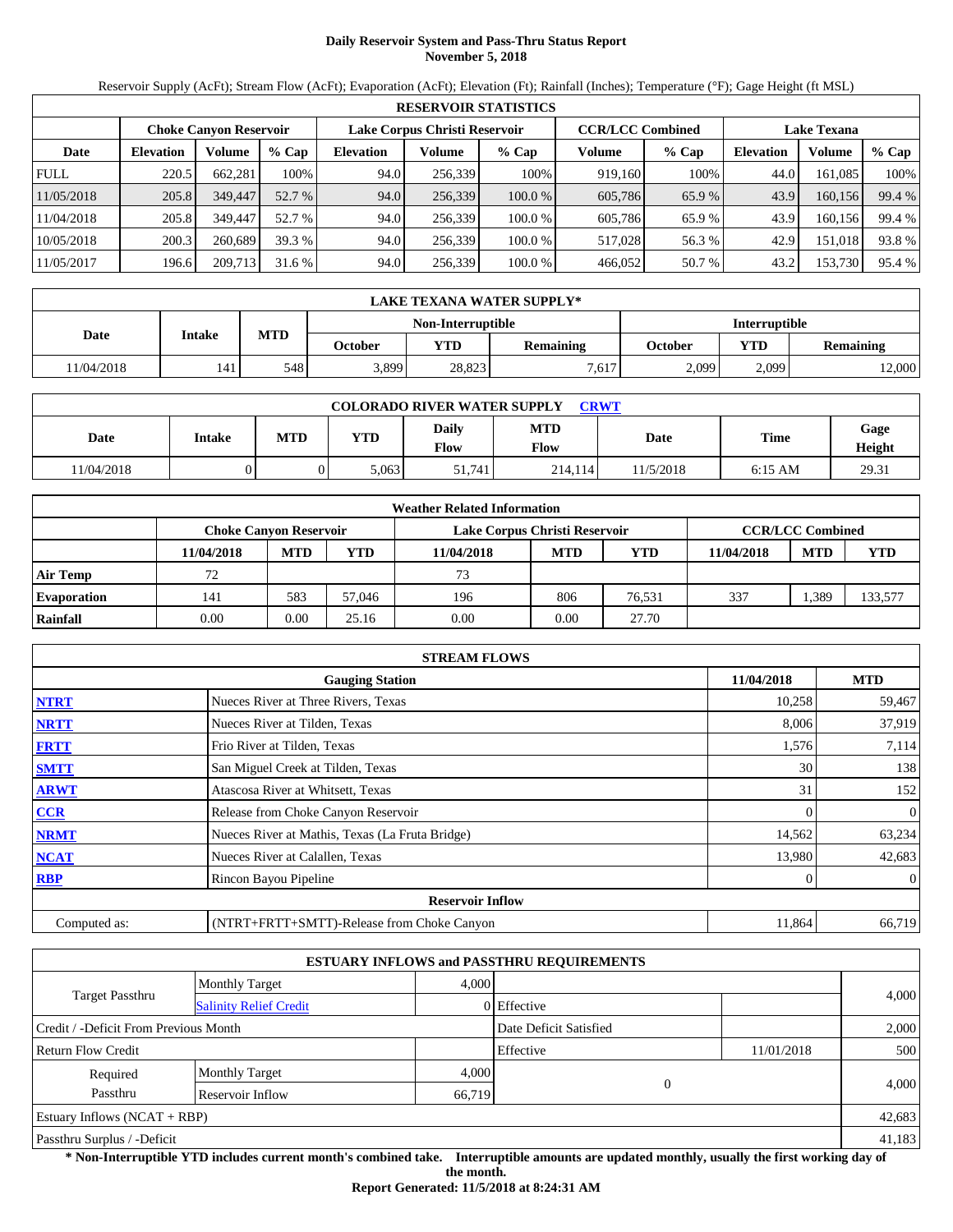# **Daily Reservoir System and Pass-Thru Status Report November 6, 2018**

Reservoir Supply (AcFt); Stream Flow (AcFt); Evaporation (AcFt); Elevation (Ft); Rainfall (Inches); Temperature (°F); Gage Height (ft MSL)

|             | <b>RESERVOIR STATISTICS</b> |                               |         |                               |         |         |                         |         |                    |         |        |  |
|-------------|-----------------------------|-------------------------------|---------|-------------------------------|---------|---------|-------------------------|---------|--------------------|---------|--------|--|
|             |                             | <b>Choke Canyon Reservoir</b> |         | Lake Corpus Christi Reservoir |         |         | <b>CCR/LCC Combined</b> |         | <b>Lake Texana</b> |         |        |  |
| Date        | <b>Elevation</b>            | Volume                        | $%$ Cap | <b>Elevation</b>              | Volume  | $%$ Cap | Volume                  | $%$ Cap | <b>Elevation</b>   | Volume  | % Cap  |  |
| <b>FULL</b> | 220.5                       | 662,281                       | 100%    | 94.0                          | 256,339 | 100%    | 919,160                 | 100%    | 44.0               | 161.085 | 100%   |  |
| 11/06/2018  | 205.9                       | 351,181                       | 53.0 %  | 94.0                          | 256,339 | 100.0%  | 607,520                 | 66.1 %  | 43.9               | 160,156 | 99.4 % |  |
| 11/05/2018  | 205.8                       | 349,447                       | 52.7 %  | 94.0                          | 256,339 | 100.0%  | 605,786                 | 65.9 %  | 43.9               | 160,156 | 99.4 % |  |
| 10/06/2018  | 200.3                       | 260,689                       | 39.3 %  | 94.0                          | 256.339 | 100.0 % | 517,028                 | 56.3 %  | 42.9               | 151,018 | 93.8%  |  |
| 11/06/2017  | 196.6                       | 209,713                       | 31.6 %  | 94.0                          | 256,339 | 100.0%  | 466,052                 | 50.7 %  | 43.1               | 152,823 | 94.9 % |  |

|            |        |            |                          |            | LAKE TEXANA WATER SUPPLY* |                      |            |                  |  |  |
|------------|--------|------------|--------------------------|------------|---------------------------|----------------------|------------|------------------|--|--|
|            |        |            | <b>Non-Interruptible</b> |            |                           | <b>Interruptible</b> |            |                  |  |  |
| Date       | Intake | <b>MTD</b> | October                  | <b>YTD</b> | <b>Remaining</b>          | October              | <b>YTD</b> | <b>Remaining</b> |  |  |
| 11/05/2018 | 78     | 626        | 3,899                    | 28.901     | 7.539                     | 2,099                | 2.099      | 12,000           |  |  |

| <b>COLORADO RIVER WATER SUPPLY</b><br><b>CRWT</b> |        |            |            |               |                           |          |             |                |  |  |  |
|---------------------------------------------------|--------|------------|------------|---------------|---------------------------|----------|-------------|----------------|--|--|--|
| Date                                              | Intake | <b>MTD</b> | <b>YTD</b> | Daily<br>Flow | <b>MTD</b><br><b>Flow</b> | Date     | <b>Time</b> | Gage<br>Height |  |  |  |
| 11/05/2018                                        | 46'    | 46         | 5,109      | 44.663        | 258,777                   | 1/6/2018 | 7:15 AM     | 27.76          |  |  |  |

|                    |                               |            |        | <b>Weather Related Information</b> |            |            |            |                         |            |
|--------------------|-------------------------------|------------|--------|------------------------------------|------------|------------|------------|-------------------------|------------|
|                    | <b>Choke Canvon Reservoir</b> |            |        | Lake Corpus Christi Reservoir      |            |            |            | <b>CCR/LCC Combined</b> |            |
|                    | 11/05/2018                    | <b>MTD</b> | YTD    | 11/05/2018                         | <b>MTD</b> | <b>YTD</b> | 11/05/2018 | <b>MTD</b>              | <b>YTD</b> |
| <b>Air Temp</b>    | 84                            |            |        | 86                                 |            |            |            |                         |            |
| <b>Evaporation</b> | 81                            | 664        | 57.127 | 58                                 | 864        | 76.589     | 139        | .528                    | 133,716    |
| Rainfall           | 0.00                          | 0.00       | 25.16  | 0.00                               | 0.00       | 27.70      |            |                         |            |

|              | <b>STREAM FLOWS</b>                             |            |                |
|--------------|-------------------------------------------------|------------|----------------|
|              | <b>Gauging Station</b>                          | 11/05/2018 | <b>MTD</b>     |
| <b>NTRT</b>  | Nueces River at Three Rivers, Texas             | 7,781      | 67,248         |
| <b>NRTT</b>  | Nueces River at Tilden, Texas                   | 7,384      | 45,304         |
| <b>FRTT</b>  | Frio River at Tilden, Texas                     | 1,473      | 8,587          |
| <b>SMTT</b>  | San Miguel Creek at Tilden, Texas               | 28         | 166            |
| <b>ARWT</b>  | Atascosa River at Whitsett, Texas               | 26         | 179            |
| <b>CCR</b>   | Release from Choke Canyon Reservoir             | 36         | 36             |
| <b>NRMT</b>  | Nueces River at Mathis, Texas (La Fruta Bridge) | 11,156     | 74,390         |
| <b>NCAT</b>  | Nueces River at Calallen, Texas                 | 14,888     | 57,571         |
| <b>RBP</b>   | Rincon Bayou Pipeline                           |            | $\overline{0}$ |
|              | <b>Reservoir Inflow</b>                         |            |                |
| Computed as: | (NTRT+FRTT+SMTT)-Release from Choke Canyon      | 9,247      | 75,965         |

|                                       |                               |        | <b>ESTUARY INFLOWS and PASSTHRU REQUIREMENTS</b> |            |        |  |
|---------------------------------------|-------------------------------|--------|--------------------------------------------------|------------|--------|--|
|                                       | <b>Monthly Target</b>         | 4,000  |                                                  |            |        |  |
| Target Passthru                       | <b>Salinity Relief Credit</b> |        | 0 Effective                                      |            | 4,000  |  |
| Credit / -Deficit From Previous Month |                               |        | Date Deficit Satisfied                           |            | 2,000  |  |
| <b>Return Flow Credit</b>             |                               |        | Effective                                        | 11/01/2018 | 500    |  |
| Required                              | <b>Monthly Target</b>         | 4,000  |                                                  |            |        |  |
| Passthru                              | Reservoir Inflow              | 75,965 |                                                  | $\Omega$   | 4.000  |  |
| Estuary Inflows $(NCAT + RBP)$        |                               |        |                                                  |            | 57,571 |  |
| Passthru Surplus / -Deficit           |                               |        |                                                  |            | 56,071 |  |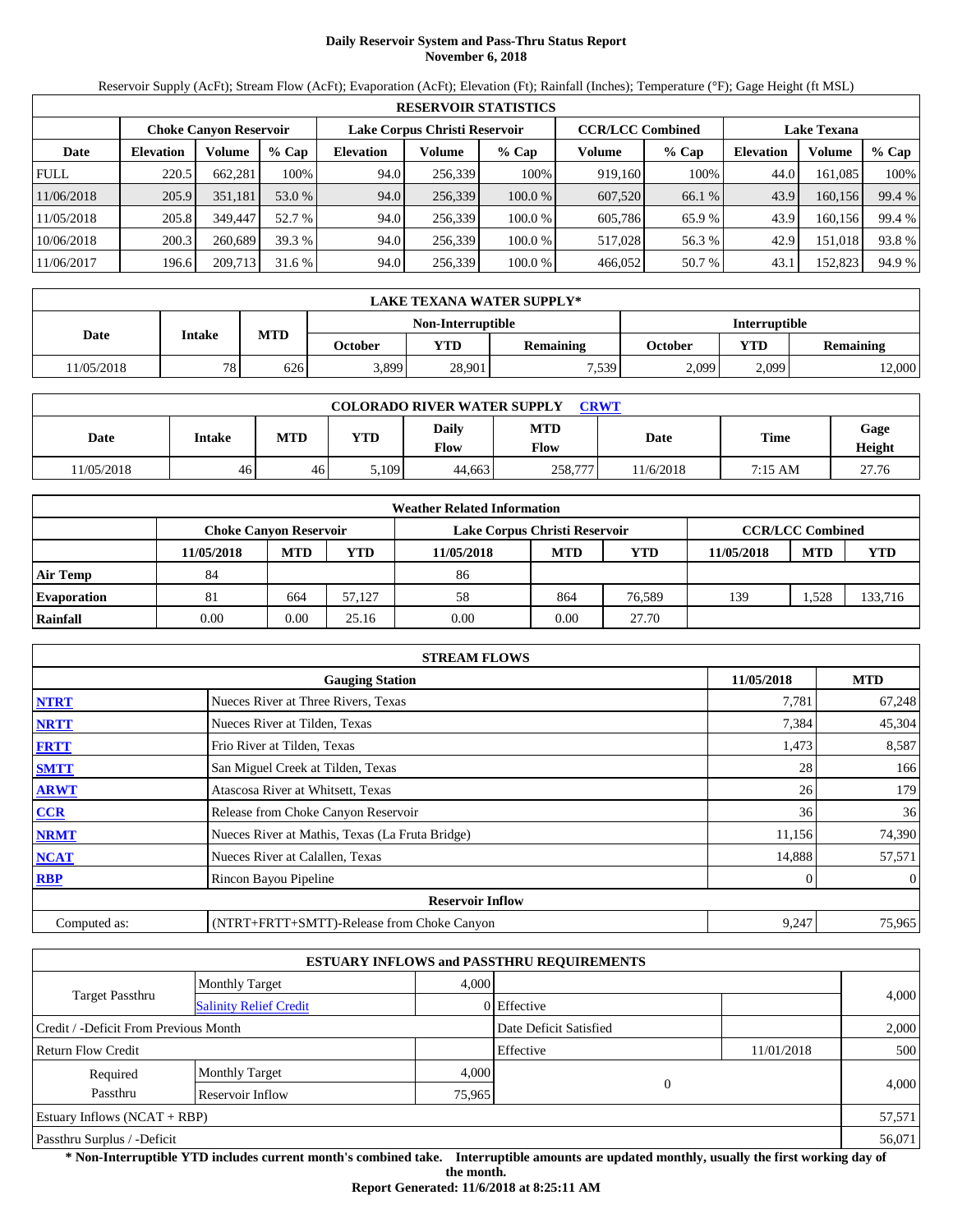# **Daily Reservoir System and Pass-Thru Status Report November 7, 2018**

Reservoir Supply (AcFt); Stream Flow (AcFt); Evaporation (AcFt); Elevation (Ft); Rainfall (Inches); Temperature (°F); Gage Height (ft MSL)

|             | <b>RESERVOIR STATISTICS</b> |                               |         |                               |         |         |                         |         |                    |         |        |  |  |
|-------------|-----------------------------|-------------------------------|---------|-------------------------------|---------|---------|-------------------------|---------|--------------------|---------|--------|--|--|
|             |                             | <b>Choke Canyon Reservoir</b> |         | Lake Corpus Christi Reservoir |         |         | <b>CCR/LCC Combined</b> |         | <b>Lake Texana</b> |         |        |  |  |
| Date        | <b>Elevation</b>            | Volume                        | $%$ Cap | <b>Elevation</b>              | Volume  | $%$ Cap | Volume                  | $%$ Cap | <b>Elevation</b>   | Volume  | % Cap  |  |  |
| <b>FULL</b> | 220.5                       | 662.281                       | 100%    | 94.0                          | 256,339 | 100%    | 919.160                 | 100%    | 44.0               | 161.085 | 100%   |  |  |
| 11/07/2018  | 205.9                       | 351,181                       | 53.0 %  | 94.0                          | 256,339 | 100.0%  | 607,520                 | 66.1 %  | 43.9               | 160,156 | 99.4 % |  |  |
| 11/06/2018  | 205.9                       | 351.181                       | 53.0 %  | 94.0                          | 256.339 | 100.0 % | 607.520                 | 66.1 %  | 43.9               | 160.156 | 99.4 % |  |  |
| 10/07/2018  | 200.3                       | 260,689                       | 39.3 %  | 94.0                          | 256.339 | 100.0 % | 517,028                 | 56.3 %  | 42.9               | 151.018 | 93.8%  |  |  |
| 11/07/2017  | 196.6                       | 209,713                       | 31.6 %  | 94.0                          | 256,339 | 100.0 % | 466,052                 | 50.7 %  | 43.1               | 152,823 | 94.9 % |  |  |

|            | <b>LAKE TEXANA WATER SUPPLY*</b> |            |                          |                      |                  |         |       |                  |  |  |
|------------|----------------------------------|------------|--------------------------|----------------------|------------------|---------|-------|------------------|--|--|
|            |                                  |            | <b>Non-Interruptible</b> | <b>Interruptible</b> |                  |         |       |                  |  |  |
| Date       | Intake                           | <b>MTD</b> | October                  | <b>YTD</b>           | <b>Remaining</b> | October | YTD   | <b>Remaining</b> |  |  |
| 11/06/2018 | 47                               | 673        | 3,899                    | 28,948               | 7,492            | 2.099   | 2,099 | 12,000           |  |  |

| <b>COLORADO RIVER WATER SUPPLY</b><br><b>CRWT</b> |        |            |            |               |                           |           |           |                |  |  |
|---------------------------------------------------|--------|------------|------------|---------------|---------------------------|-----------|-----------|----------------|--|--|
| Date                                              | Intake | <b>MTD</b> | <b>YTD</b> | Daily<br>Flow | <b>MTD</b><br><b>Flow</b> | Date      | Time      | Gage<br>Height |  |  |
| 1/06/2018                                         | 67     | .14        | 5,177      | 40.097        | 298,874                   | 11/7/2018 | $6:15$ AM | 25.81          |  |  |

|                    | <b>Weather Related Information</b> |                               |        |                               |            |            |            |                         |            |  |  |  |
|--------------------|------------------------------------|-------------------------------|--------|-------------------------------|------------|------------|------------|-------------------------|------------|--|--|--|
|                    |                                    | <b>Choke Canvon Reservoir</b> |        | Lake Corpus Christi Reservoir |            |            |            | <b>CCR/LCC Combined</b> |            |  |  |  |
|                    | 11/06/2018                         | <b>MTD</b>                    | YTD    | 11/06/2018                    | <b>MTD</b> | <b>YTD</b> | 11/06/2018 | <b>MTD</b>              | <b>YTD</b> |  |  |  |
| <b>Air Temp</b>    | 82                                 |                               |        | 86                            |            |            |            |                         |            |  |  |  |
| <b>Evaporation</b> | 61                                 | 725                           | 57.188 | 115                           | 979        | 76,704     | 176        | . .704                  | 133,892    |  |  |  |
| Rainfall           | 0.00                               | 0.00                          | 25.16  | 0.00                          | 0.00       | 27.70      |            |                         |            |  |  |  |

|              | <b>STREAM FLOWS</b>                             |        |                |  |  |  |  |
|--------------|-------------------------------------------------|--------|----------------|--|--|--|--|
|              | <b>Gauging Station</b>                          |        |                |  |  |  |  |
| <b>NTRT</b>  | Nueces River at Three Rivers, Texas             | 6,551  | 73,798         |  |  |  |  |
| <b>NRTT</b>  | Nueces River at Tilden, Texas                   | 6,967  | 52,271         |  |  |  |  |
| <b>FRTT</b>  | Frio River at Tilden, Texas                     | 1,397  | 9,985          |  |  |  |  |
| <b>SMTT</b>  | San Miguel Creek at Tilden, Texas               | 27     | 193            |  |  |  |  |
| <b>ARWT</b>  | Atascosa River at Whitsett, Texas               | 24     | 202            |  |  |  |  |
| <b>CCR</b>   | Release from Choke Canyon Reservoir             | 58     | 93             |  |  |  |  |
| <b>NRMT</b>  | Nueces River at Mathis, Texas (La Fruta Bridge) | 8,516  | 82,906         |  |  |  |  |
| <b>NCAT</b>  | Nueces River at Calallen, Texas                 | 14,451 | 72,022         |  |  |  |  |
| <b>RBP</b>   | Rincon Bayou Pipeline                           |        | $\overline{0}$ |  |  |  |  |
|              | <b>Reservoir Inflow</b>                         |        |                |  |  |  |  |
| Computed as: | (NTRT+FRTT+SMTT)-Release from Choke Canyon      | 7,917  | 83,883         |  |  |  |  |

|                                       |                               |                        | <b>ESTUARY INFLOWS and PASSTHRU REQUIREMENTS</b> |            |       |  |
|---------------------------------------|-------------------------------|------------------------|--------------------------------------------------|------------|-------|--|
|                                       | <b>Monthly Target</b>         | 4.000                  |                                                  |            |       |  |
| Target Passthru                       | <b>Salinity Relief Credit</b> |                        | 0 Effective                                      |            | 4,000 |  |
| Credit / -Deficit From Previous Month |                               | Date Deficit Satisfied |                                                  | 2,000      |       |  |
| <b>Return Flow Credit</b>             |                               |                        | Effective                                        | 11/01/2018 | 500   |  |
| Required                              | <b>Monthly Target</b>         | 4,000                  |                                                  |            |       |  |
| Passthru                              | Reservoir Inflow              | 83,883                 | $\Omega$                                         |            | 4,000 |  |
| Estuary Inflows $(NCAT + RBP)$        |                               |                        |                                                  | 72,022     |       |  |
| Passthru Surplus / -Deficit           |                               |                        |                                                  | 70,522     |       |  |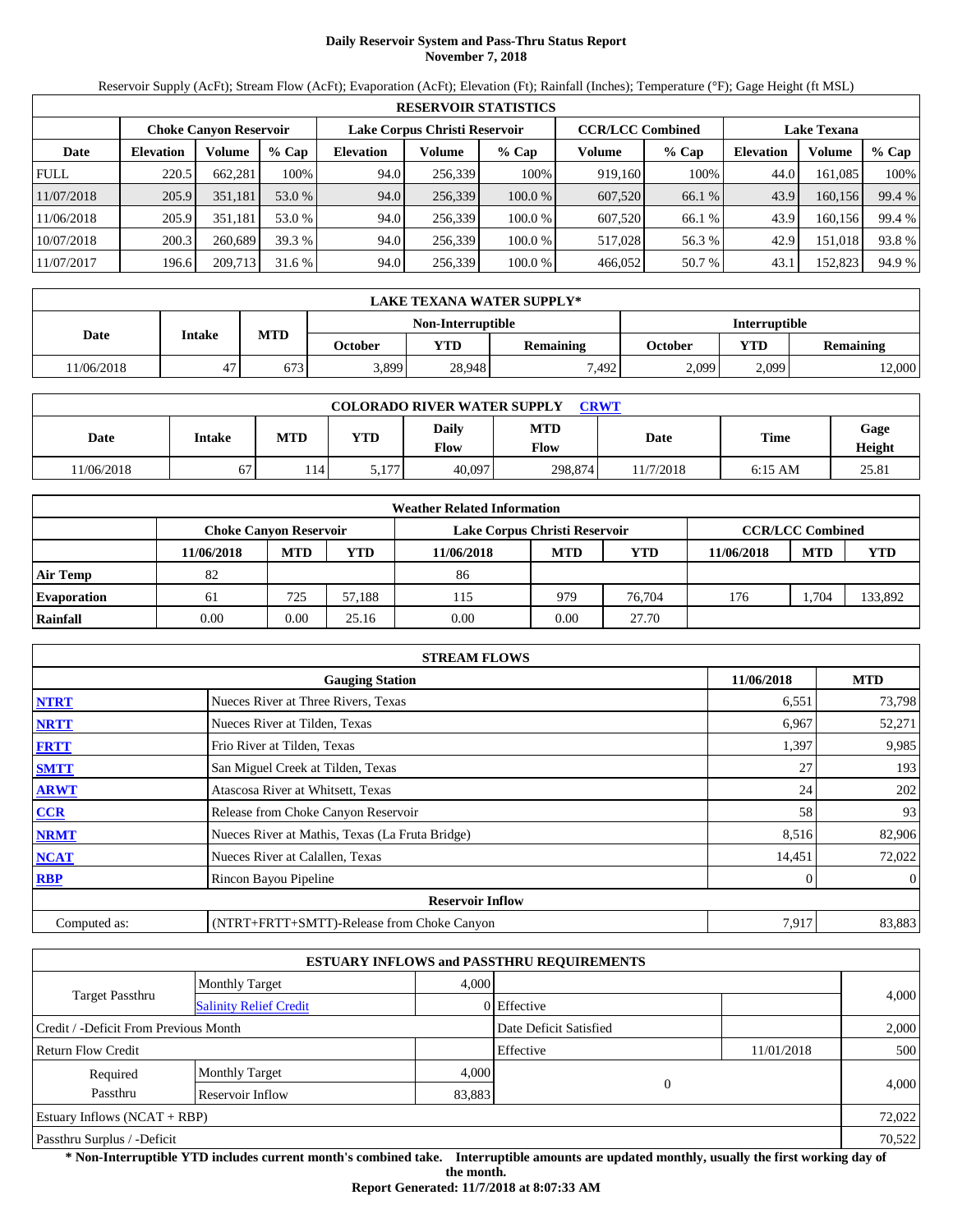# **Daily Reservoir System and Pass-Thru Status Report November 8, 2018**

Reservoir Supply (AcFt); Stream Flow (AcFt); Evaporation (AcFt); Elevation (Ft); Rainfall (Inches); Temperature (°F); Gage Height (ft MSL)

|             | <b>RESERVOIR STATISTICS</b> |                               |         |                               |         |         |                         |         |                    |         |        |  |  |
|-------------|-----------------------------|-------------------------------|---------|-------------------------------|---------|---------|-------------------------|---------|--------------------|---------|--------|--|--|
|             |                             | <b>Choke Canyon Reservoir</b> |         | Lake Corpus Christi Reservoir |         |         | <b>CCR/LCC Combined</b> |         | <b>Lake Texana</b> |         |        |  |  |
| Date        | <b>Elevation</b>            | Volume                        | $%$ Cap | <b>Elevation</b>              | Volume  | $%$ Cap | Volume                  | $%$ Cap | <b>Elevation</b>   | Volume  | % Cap  |  |  |
| <b>FULL</b> | 220.5                       | 662.281                       | 100%    | 94.0                          | 256.339 | 100%    | 919.160                 | 100%    | 44.0               | 161.085 | 100%   |  |  |
| 11/08/2018  | 205.9                       | 351.181                       | 53.0 %  | 94.0                          | 256,399 | 100.0%  | 607,580                 | 66.1 %  | 43.9               | 160.156 | 99.4 % |  |  |
| 11/07/2018  | 205.9                       | 351.181                       | 53.0 %  | 94.0                          | 256.339 | 100.0 % | 607.520                 | 66.1 %  | 43.9               | 160.156 | 99.4 % |  |  |
| 10/08/2018  | 200.3                       | 260,689                       | 39.3 %  | 94.0                          | 256.339 | 100.0 % | 517.028                 | 56.3 %  | 42.9               | 151.018 | 93.8%  |  |  |
| 11/08/2017  | 196.6                       | 209,713                       | 31.6 %  | 94.0                          | 256,339 | 100.0 % | 466,052                 | 50.7 %  | 43.1               | 152,823 | 94.9 % |  |  |

|            | LAKE TEXANA WATER SUPPLY* |            |         |                   |                  |                      |                         |        |  |  |
|------------|---------------------------|------------|---------|-------------------|------------------|----------------------|-------------------------|--------|--|--|
|            |                           |            |         | Non-Interruptible |                  | <b>Interruptible</b> |                         |        |  |  |
| Date       | Intake                    | <b>MTD</b> | October | <b>YTD</b>        | <b>Remaining</b> | October              | YTD<br><b>Remaining</b> |        |  |  |
| 11/07/2018 | 47                        | 720        | 3,899   | 28.995            | 7.445            | 2,099                | 2,099                   | 12,000 |  |  |

| <b>COLORADO RIVER WATER SUPPLY</b><br><b>CRWT</b> |        |            |            |               |                    |          |         |                |  |  |
|---------------------------------------------------|--------|------------|------------|---------------|--------------------|----------|---------|----------------|--|--|
| Date                                              | Intake | <b>MTD</b> | <b>YTD</b> | Daily<br>Flow | <b>MTD</b><br>Flow | Date     | Time    | Gage<br>Height |  |  |
| 11/07/2018                                        |        | 14         | 5.177      | 34,539        | 333.413            | 1/8/2018 | 7:15 AM | 24.12          |  |  |

|                    | <b>Weather Related Information</b> |            |        |                               |                         |            |            |            |            |  |  |
|--------------------|------------------------------------|------------|--------|-------------------------------|-------------------------|------------|------------|------------|------------|--|--|
|                    | Choke Canvon Reservoir             |            |        | Lake Corpus Christi Reservoir | <b>CCR/LCC Combined</b> |            |            |            |            |  |  |
|                    | 11/07/2018                         | <b>MTD</b> | YTD    | 11/07/2018                    | <b>MTD</b>              | <b>YTD</b> | 11/07/2018 | <b>MTD</b> | <b>YTD</b> |  |  |
| <b>Air Temp</b>    | 84                                 |            |        | 88                            |                         |            |            |            |            |  |  |
| <b>Evaporation</b> | 121                                | 846        | 57,309 | 253                           | .232                    | 76.957     | 374        | 2,078      | 134,266    |  |  |
| Rainfall           | 0.00                               | 0.00       | 25.16  | 0.00                          | 0.00                    | 27.70      |            |            |            |  |  |

|              | <b>STREAM FLOWS</b>                             |        |                |  |  |  |  |
|--------------|-------------------------------------------------|--------|----------------|--|--|--|--|
|              | <b>Gauging Station</b>                          |        |                |  |  |  |  |
| <b>NTRT</b>  | Nueces River at Three Rivers, Texas             | 5,776  | 79,575         |  |  |  |  |
| <b>NRTT</b>  | Nueces River at Tilden, Texas                   | 6,610  | 58,881         |  |  |  |  |
| <b>FRTT</b>  | Frio River at Tilden, Texas                     | 1,298  | 11,283         |  |  |  |  |
| <b>SMTT</b>  | San Miguel Creek at Tilden, Texas               | 26     | 219            |  |  |  |  |
| <b>ARWT</b>  | Atascosa River at Whitsett, Texas               | 23     | 225            |  |  |  |  |
| <b>CCR</b>   | Release from Choke Canyon Reservoir             | 58     | 151            |  |  |  |  |
| <b>NRMT</b>  | Nueces River at Mathis, Texas (La Fruta Bridge) | 8,337  | 91,243         |  |  |  |  |
| <b>NCAT</b>  | Nueces River at Calallen, Texas                 | 11,731 | 83,753         |  |  |  |  |
| <b>RBP</b>   | Rincon Bayou Pipeline                           |        | $\overline{0}$ |  |  |  |  |
|              | <b>Reservoir Inflow</b>                         |        |                |  |  |  |  |
| Computed as: | (NTRT+FRTT+SMTT)-Release from Choke Canyon      | 7,043  | 90,926         |  |  |  |  |

|                                       |                               |       | <b>ESTUARY INFLOWS and PASSTHRU REQUIREMENTS</b> |            |        |  |
|---------------------------------------|-------------------------------|-------|--------------------------------------------------|------------|--------|--|
|                                       | <b>Monthly Target</b>         | 4,000 |                                                  |            |        |  |
| <b>Target Passthru</b>                | <b>Salinity Relief Credit</b> |       | 0 Effective                                      |            | 4,000  |  |
| Credit / -Deficit From Previous Month |                               |       | Date Deficit Satisfied                           |            | 2,000  |  |
| Return Flow Credit                    |                               |       | Effective                                        | 11/01/2018 | 500    |  |
| Required                              | <b>Monthly Target</b>         | 4,000 | $\theta$                                         |            |        |  |
| Passthru                              | Reservoir Inflow<br>90,926    |       |                                                  |            | 4,000  |  |
| Estuary Inflows $(NCAT + RBP)$        |                               |       |                                                  |            | 83,753 |  |
| Passthru Surplus / -Deficit           |                               |       |                                                  |            |        |  |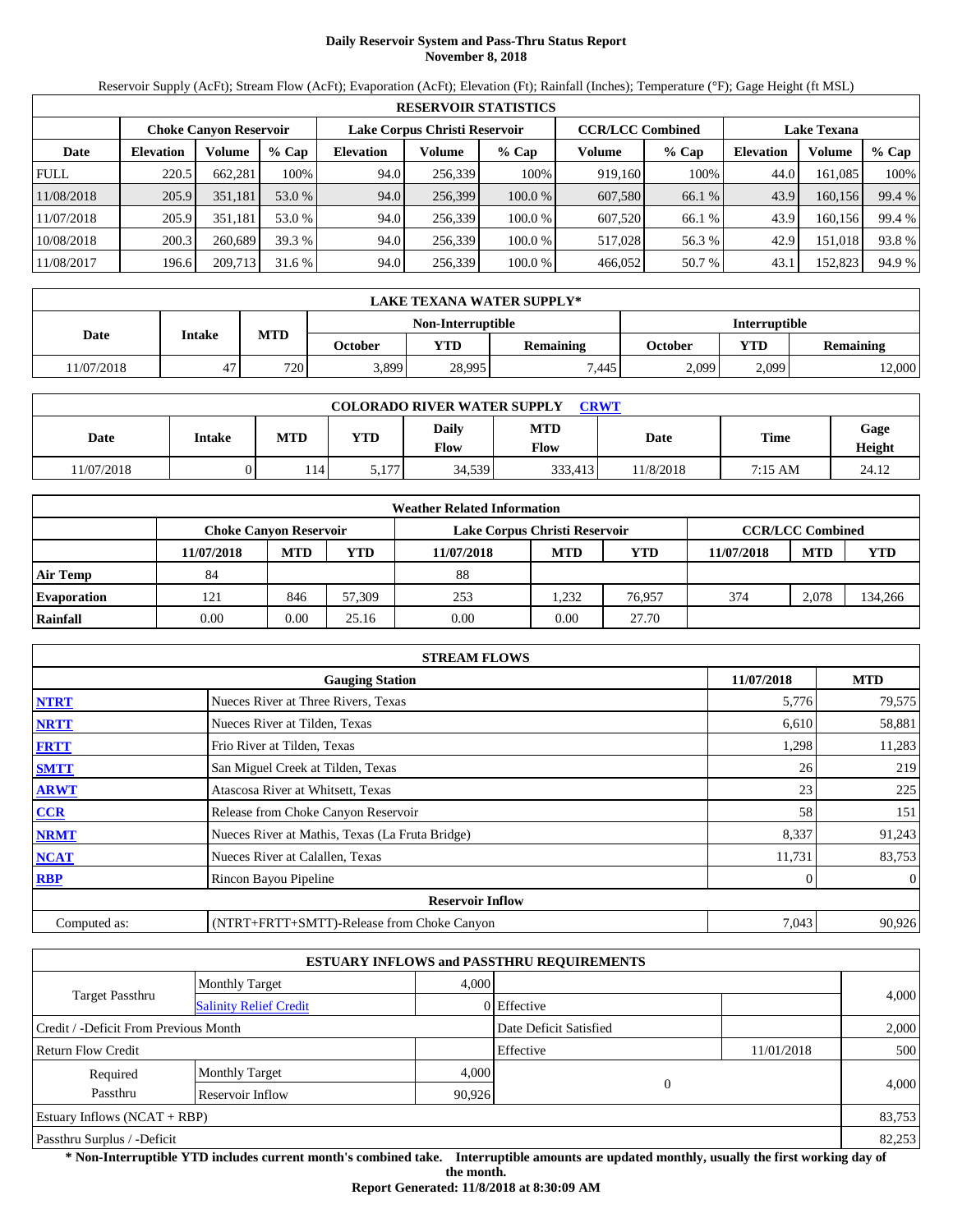# **Daily Reservoir System and Pass-Thru Status Report November 9, 2018**

Reservoir Supply (AcFt); Stream Flow (AcFt); Evaporation (AcFt); Elevation (Ft); Rainfall (Inches); Temperature (°F); Gage Height (ft MSL)

|             | <b>RESERVOIR STATISTICS</b> |                               |         |                  |                               |           |                         |         |                    |         |         |  |  |
|-------------|-----------------------------|-------------------------------|---------|------------------|-------------------------------|-----------|-------------------------|---------|--------------------|---------|---------|--|--|
|             |                             | <b>Choke Canvon Reservoir</b> |         |                  | Lake Corpus Christi Reservoir |           | <b>CCR/LCC Combined</b> |         | <b>Lake Texana</b> |         |         |  |  |
| Date        | <b>Elevation</b>            | Volume                        | $%$ Cap | <b>Elevation</b> | Volume                        | $%$ Cap   | Volume                  | $%$ Cap | <b>Elevation</b>   | Volume  | $%$ Cap |  |  |
| <b>FULL</b> | 220.5                       | 662.281                       | 100%    | 94.0             | 256,339                       | 100%      | 919.160                 | 100%    | 44.0               | 161.085 | 100%    |  |  |
| 11/09/2018  | 206.0                       | 352,920                       | 53.2 %  | 94.0             | 256,339                       | $100.0\%$ | 609,259                 | 66.3 %  | 44.0               | 161.085 | 100.0 % |  |  |
| 11/08/2018  | 205.9                       | 351.181                       | 53.0 %  | 94.0             | 256.339                       | 100.0%    | 607,520                 | 66.1 %  | 43.9               | 160.156 | 99.4 %  |  |  |
| 10/09/2018  | 200.4                       | 262,177                       | 39.6 %  | 94.0             | 256,339                       | 100.0%    | 518.516                 | 56.4 %  | 42.9               | 151.018 | 93.8 %  |  |  |
| 11/09/2017  | 196.6                       | 209,713                       | 31.6 %  | 93.9             | 254,368                       | 99.2%     | 464,081                 | 50.5 %  | 43.2               | 153,730 | 95.4 %  |  |  |

|           | LAKE TEXANA WATER SUPPLY* |            |         |                   |                  |                      |            |                  |  |  |  |
|-----------|---------------------------|------------|---------|-------------------|------------------|----------------------|------------|------------------|--|--|--|
|           |                           |            |         | Non-Interruptible |                  | <b>Interruptible</b> |            |                  |  |  |  |
| Date      | Intake                    | <b>MTD</b> | October | <b>YTD</b>        | <b>Remaining</b> | October              | <b>YTD</b> | <b>Remaining</b> |  |  |  |
| 1/08/2018 | 83                        | 803        | 3,899   | 29,078            | 7.362            | 2,099                | 2.099      | 2,000            |  |  |  |

| <b>COLORADO RIVER WATER SUPPLY</b><br><b>CRWT</b> |        |            |            |               |                           |          |           |                |  |  |
|---------------------------------------------------|--------|------------|------------|---------------|---------------------------|----------|-----------|----------------|--|--|
| Date                                              | Intake | <b>MTD</b> | <b>YTD</b> | Daily<br>Flow | <b>MTD</b><br><b>Flow</b> | Date     | Time      | Gage<br>Height |  |  |
| 1/08/2018                                         |        | 181        | 5.244      | 29.180        | 362.592                   | 1/9/2018 | $6:15$ AM | 21.80          |  |  |

|                    | <b>Weather Related Information</b> |                               |        |                               |            |            |            |                         |            |  |  |
|--------------------|------------------------------------|-------------------------------|--------|-------------------------------|------------|------------|------------|-------------------------|------------|--|--|
|                    |                                    | <b>Choke Canvon Reservoir</b> |        | Lake Corpus Christi Reservoir |            |            |            | <b>CCR/LCC Combined</b> |            |  |  |
|                    | 11/08/2018                         | <b>MTD</b>                    | YTD    | 11/08/2018                    | <b>MTD</b> | <b>YTD</b> | 11/08/2018 | <b>MTD</b>              | <b>YTD</b> |  |  |
| <b>Air Temp</b>    |                                    |                               |        | 82                            |            |            |            |                         |            |  |  |
| <b>Evaporation</b> | 122                                | 968                           | 57.431 | 150                           | .382       | 77.107     | 272        | 2,350                   | 134,538    |  |  |
| Rainfall           | 0.65                               | 0.65                          | 25.81  | 0.04                          | 0.04       | 27.74      |            |                         |            |  |  |

|              | <b>STREAM FLOWS</b>                             |            |                |
|--------------|-------------------------------------------------|------------|----------------|
|              | <b>Gauging Station</b>                          | 11/08/2018 | <b>MTD</b>     |
| <b>NTRT</b>  | Nueces River at Three Rivers, Texas             | 5,141      | 84,716         |
| <b>NRTT</b>  | Nueces River at Tilden, Texas                   | 6,292      | 65,174         |
| <b>FRTT</b>  | Frio River at Tilden, Texas                     | 1,213      | 12,496         |
| <b>SMTT</b>  | San Miguel Creek at Tilden, Texas               | 25         | 244            |
| <b>ARWT</b>  | Atascosa River at Whitsett, Texas               | 22         | 247            |
| <b>CCR</b>   | Release from Choke Canyon Reservoir             | 58         | 208            |
| <b>NRMT</b>  | Nueces River at Mathis, Texas (La Fruta Bridge) | 7,444      | 98,686         |
| <b>NCAT</b>  | Nueces River at Calallen, Texas                 | 8,496      | 92,249         |
| <b>RBP</b>   | Rincon Bayou Pipeline                           |            | $\overline{0}$ |
|              | <b>Reservoir Inflow</b>                         |            |                |
| Computed as: | (NTRT+FRTT+SMTT)-Release from Choke Canyon      | 6,321      | 97,247         |

|                                                  |                       |       | <b>ESTUARY INFLOWS and PASSTHRU REQUIREMENTS</b> |            |        |  |  |
|--------------------------------------------------|-----------------------|-------|--------------------------------------------------|------------|--------|--|--|
|                                                  | <b>Monthly Target</b> | 4,000 |                                                  |            |        |  |  |
| Target Passthru<br><b>Salinity Relief Credit</b> |                       |       | 0 Effective                                      |            | 4,000  |  |  |
| Credit / -Deficit From Previous Month            |                       |       | Date Deficit Satisfied                           |            | 2,000  |  |  |
| Return Flow Credit                               |                       |       | Effective                                        | 11/01/2018 | 500    |  |  |
| Required                                         | <b>Monthly Target</b> | 4,000 |                                                  |            |        |  |  |
| Passthru<br>Reservoir Inflow<br>97,247           |                       |       | $\Omega$                                         |            | 4,000  |  |  |
| Estuary Inflows $(NCAT + RBP)$                   |                       |       |                                                  |            | 92,249 |  |  |
| Passthru Surplus / -Deficit                      |                       |       |                                                  |            |        |  |  |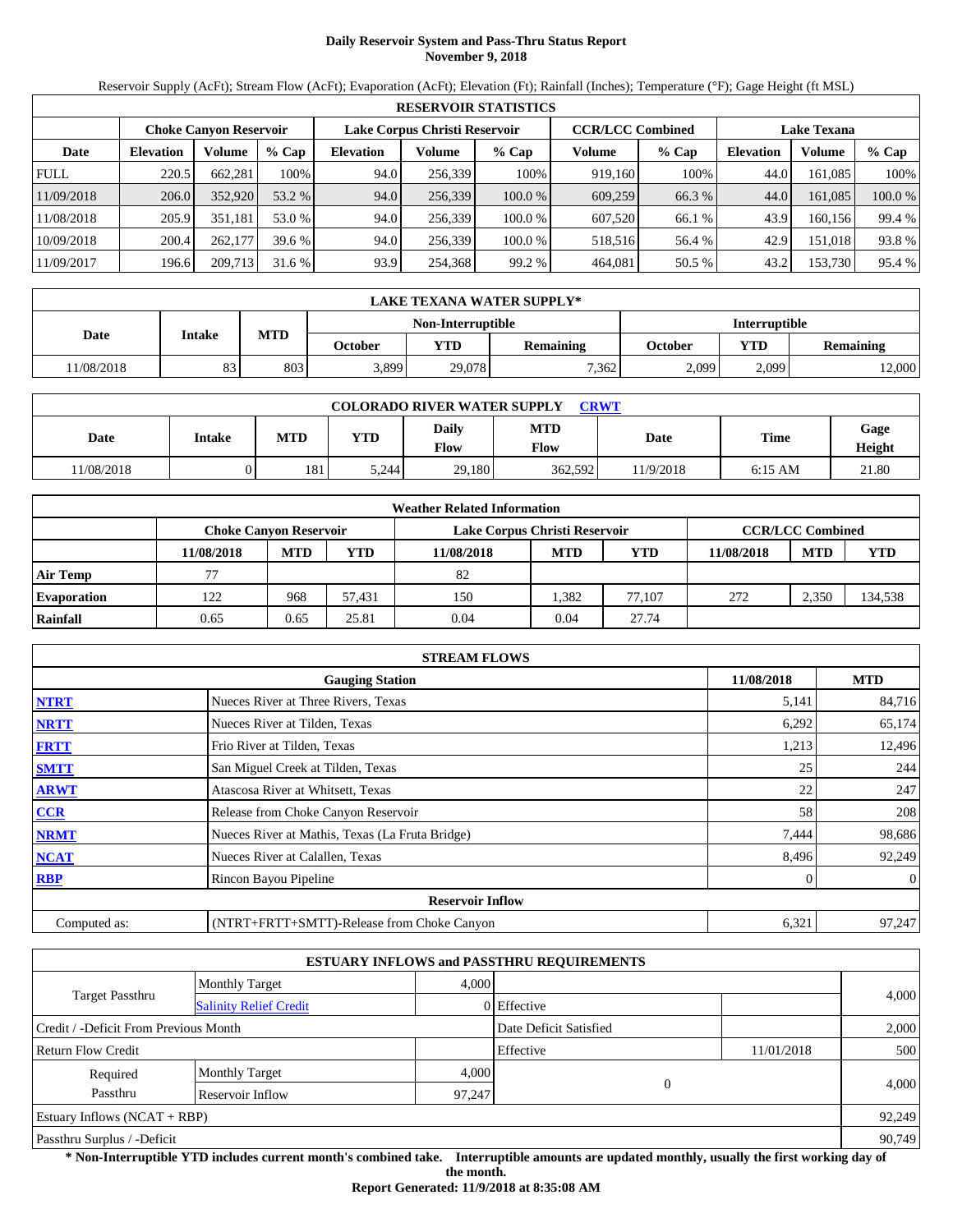# **Daily Reservoir System and Pass-Thru Status Report November 10, 2018**

Reservoir Supply (AcFt); Stream Flow (AcFt); Evaporation (AcFt); Elevation (Ft); Rainfall (Inches); Temperature (°F); Gage Height (ft MSL)

|             | <b>RESERVOIR STATISTICS</b> |                               |         |                  |                               |           |                         |         |                    |         |         |  |  |
|-------------|-----------------------------|-------------------------------|---------|------------------|-------------------------------|-----------|-------------------------|---------|--------------------|---------|---------|--|--|
|             |                             | <b>Choke Canvon Reservoir</b> |         |                  | Lake Corpus Christi Reservoir |           | <b>CCR/LCC Combined</b> |         | <b>Lake Texana</b> |         |         |  |  |
| Date        | <b>Elevation</b>            | Volume                        | $%$ Cap | <b>Elevation</b> | Volume                        | $%$ Cap   | Volume                  | $%$ Cap | <b>Elevation</b>   | Volume  | $%$ Cap |  |  |
| <b>FULL</b> | 220.5                       | 662.281                       | 100%    | 94.0             | 256,339                       | 100%      | 919,160                 | 100%    | 44.0               | 161.085 | 100%    |  |  |
| 11/10/2018  | 206.0                       | 352,920                       | 53.2 %  | 94.0             | 256,339                       | $100.0\%$ | 609,259                 | 66.3 %  | 44.0               | 161.085 | 100.0 % |  |  |
| 11/09/2018  | 206.0                       | 352,920                       | 53.2 %  | 94.0             | 256.339                       | 100.0%    | 609.259                 | 66.3 %  | 44.0               | 161.085 | 100.0 % |  |  |
| 10/10/2018  | 200.3                       | 260,689                       | 39.3 %  | 94.0             | 256,339                       | 100.0%    | 517,028                 | 56.3 %  | 42.9               | 151.018 | 93.8 %  |  |  |
| 11/10/2017  | 196.6                       | 209,713                       | 31.6 %  | 93.9             | 254,368                       | 99.2%     | 464,081                 | 50.5 %  | 43.2               | 153,730 | 95.4 %  |  |  |

|           | LAKE TEXANA WATER SUPPLY* |            |         |                          |                  |                      |            |                  |  |  |  |
|-----------|---------------------------|------------|---------|--------------------------|------------------|----------------------|------------|------------------|--|--|--|
|           |                           |            |         | <b>Non-Interruptible</b> |                  | <b>Interruptible</b> |            |                  |  |  |  |
| Date      | Intake                    | <b>MTD</b> | October | YTD                      | <b>Remaining</b> | October              | <b>YTD</b> | <b>Remaining</b> |  |  |  |
| 1/09/2018 | 136                       | 940        | 3,899   | 29,215                   | 7,225            | 2,099                | 2.099      | 12,000           |  |  |  |

| <b>COLORADO RIVER WATER SUPPLY</b><br><b>CRWT</b> |               |            |       |               |                           |            |             |                |  |  |  |
|---------------------------------------------------|---------------|------------|-------|---------------|---------------------------|------------|-------------|----------------|--|--|--|
| Date                                              | <b>Intake</b> | <b>MTD</b> | YTD   | Daily<br>Flow | <b>MTD</b><br><b>Flow</b> | Date       | <b>Time</b> | Gage<br>Height |  |  |  |
| 11/09/2018                                        |               | 181        | 5.244 | 24,019        | 386.611                   | 11/10/2018 | 7:15 AM     | 20.38          |  |  |  |

|                    | <b>Weather Related Information</b>                                                 |            |        |            |            |            |            |            |            |  |  |  |
|--------------------|------------------------------------------------------------------------------------|------------|--------|------------|------------|------------|------------|------------|------------|--|--|--|
|                    | <b>CCR/LCC Combined</b><br>Lake Corpus Christi Reservoir<br>Choke Canvon Reservoir |            |        |            |            |            |            |            |            |  |  |  |
|                    | 11/09/2018                                                                         | <b>MTD</b> | YTD    | 11/09/2018 | <b>MTD</b> | <b>YTD</b> | 11/09/2018 | <b>MTD</b> | <b>YTD</b> |  |  |  |
| <b>Air Temp</b>    | 55                                                                                 |            |        | 57         |            |            |            |            |            |  |  |  |
| <b>Evaporation</b> | 101                                                                                | .069       | 57.532 | 127        | .509       | 77.234     | 228        | 2,578      | 134,766    |  |  |  |
| Rainfall           | 0.00                                                                               | 0.65       | 25.81  | 0.84       | 0.88       | 28.58      |            |            |            |  |  |  |

|              | <b>STREAM FLOWS</b>                             |            |                |
|--------------|-------------------------------------------------|------------|----------------|
|              | <b>Gauging Station</b>                          | 11/09/2018 | <b>MTD</b>     |
| <b>NTRT</b>  | Nueces River at Three Rivers, Texas             | 4,804      | 89,520         |
| <b>NRTT</b>  | Nueces River at Tilden, Texas                   | 6,015      | 71,188         |
| <b>FRTT</b>  | Frio River at Tilden, Texas                     | 1,213      | 13,708         |
| <b>SMTT</b>  | San Miguel Creek at Tilden, Texas               | 26         | 270            |
| <b>ARWT</b>  | Atascosa River at Whitsett, Texas               | 34         | 281            |
| <b>CCR</b>   | Release from Choke Canyon Reservoir             | 58         | 266            |
| <b>NRMT</b>  | Nueces River at Mathis, Texas (La Fruta Bridge) | 5,340      | 104,026        |
| <b>NCAT</b>  | Nueces River at Calallen, Texas                 | 7,464      | 99,713         |
| <b>RBP</b>   | Rincon Bayou Pipeline                           |            | $\overline{0}$ |
|              | <b>Reservoir Inflow</b>                         |            |                |
| Computed as: | (NTRT+FRTT+SMTT)-Release from Choke Canyon      | 5,985      | 103,232        |

|                                                         |                       |         | <b>ESTUARY INFLOWS and PASSTHRU REQUIREMENTS</b> |            |        |  |  |
|---------------------------------------------------------|-----------------------|---------|--------------------------------------------------|------------|--------|--|--|
|                                                         | <b>Monthly Target</b> | 4.000   |                                                  |            |        |  |  |
| <b>Target Passthru</b><br><b>Salinity Relief Credit</b> |                       |         | 0 Effective                                      |            | 4,000  |  |  |
| Credit / -Deficit From Previous Month                   |                       |         | Date Deficit Satisfied                           |            | 2,000  |  |  |
| <b>Return Flow Credit</b>                               |                       |         | Effective                                        | 11/01/2018 | 500    |  |  |
| Required                                                | <b>Monthly Target</b> | 4,000   |                                                  |            |        |  |  |
| Passthru                                                | Reservoir Inflow      | 103,232 | $\Omega$                                         |            | 4,000  |  |  |
| Estuary Inflows $(NCAT + RBP)$                          |                       |         |                                                  |            | 99,713 |  |  |
| Passthru Surplus / -Deficit                             |                       |         |                                                  |            |        |  |  |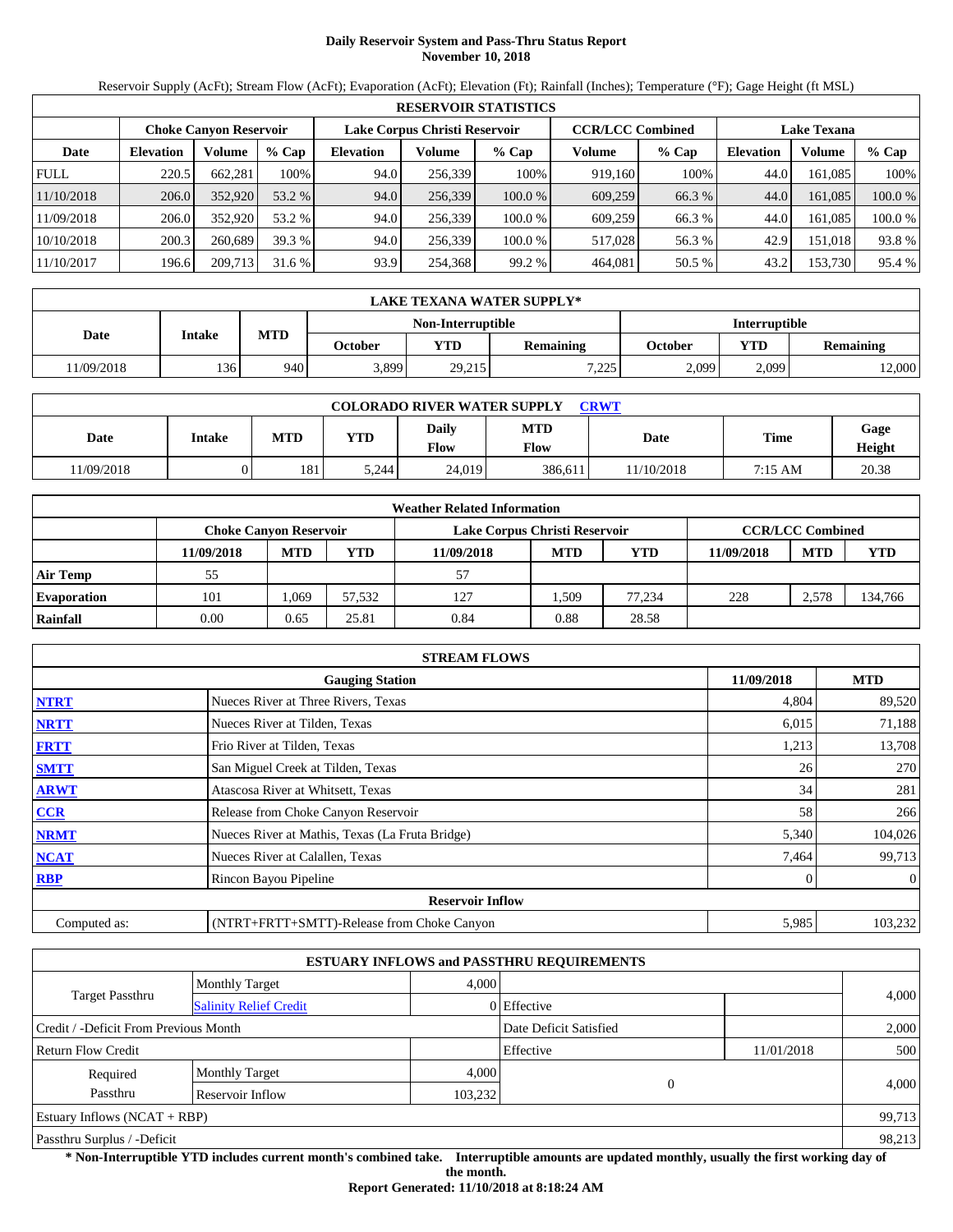# **Daily Reservoir System and Pass-Thru Status Report November 11, 2018**

Reservoir Supply (AcFt); Stream Flow (AcFt); Evaporation (AcFt); Elevation (Ft); Rainfall (Inches); Temperature (°F); Gage Height (ft MSL)

|             |                        |         |         |           |                               | <b>RESERVOIR STATISTICS</b> |                         |         |                    |         |         |
|-------------|------------------------|---------|---------|-----------|-------------------------------|-----------------------------|-------------------------|---------|--------------------|---------|---------|
|             | Choke Canvon Reservoir |         |         |           | Lake Corpus Christi Reservoir |                             | <b>CCR/LCC Combined</b> |         | <b>Lake Texana</b> |         |         |
| Date        | <b>Elevation</b>       | Volume  | $%$ Cap | Elevation | Volume                        | $%$ Cap                     | Volume                  | $%$ Cap | <b>Elevation</b>   | Volume  | $%$ Cap |
| <b>FULL</b> | 220.5                  | 662.281 | 100%    | 94.0      | 256.339                       | 100%                        | 919.160                 | 100%    | 44.0               | 161.085 | 100%    |
| 11/11/2018  | 206.1                  | 354,663 | 53.5 %  | 94.0      | 256,339                       | 100.0%                      | 611,002                 | 66.5 %  | 43.9               | 161.085 | 100.0 % |
| 11/10/2018  | 206.0                  | 352,920 | 53.2 %  | 94.0      | 256.339                       | 100.0 %                     | 609.259                 | 66.3 %  | 44.0               | 161.085 | 100.0 % |
| 10/11/2018  | 200.4                  | 262,177 | 39.6 %  | 94.0      | 256,339                       | 100.0 %                     | 518,516                 | 56.4 %  | 42.9               | 151.018 | 93.8 %  |
| 11/11/2017  | 196.6                  | 209,713 | 31.6 %  | 93.9      | 254,368                       | 99.2 %                      | 464.081                 | 50.5 %  | 43.                | 152,823 | 94.9 %  |

|            | LAKE TEXANA WATER SUPPLY* |            |         |                   |                  |         |                      |                  |  |  |
|------------|---------------------------|------------|---------|-------------------|------------------|---------|----------------------|------------------|--|--|
|            |                           |            |         | Non-Interruptible |                  |         | <b>Interruptible</b> |                  |  |  |
| Date       | Intake                    | <b>MTD</b> | October | <b>YTD</b>        | <b>Remaining</b> | October | <b>YTD</b>           | <b>Remaining</b> |  |  |
| 11/10/2018 | 137                       | .076       | 3,899   | 29,351            | 7.089            | 2,099   | 2,099                | 12,000           |  |  |

| <b>COLORADO RIVER WATER SUPPLY</b><br><b>CRWT</b> |               |            |            |               |                    |            |             |                |  |  |
|---------------------------------------------------|---------------|------------|------------|---------------|--------------------|------------|-------------|----------------|--|--|
| Date                                              | <b>Intake</b> | <b>MTD</b> | <b>YTD</b> | Daily<br>Flow | <b>MTD</b><br>Flow | Date       | <b>Time</b> | Gage<br>Height |  |  |
| 11/10/2018                                        | )             | 181        | 5,244      | 20,049        | 406.659            | 11/11/2018 | 7:15 AM     | 19.81          |  |  |

|                    |                        |            |        | <b>Weather Related Information</b> |            |            |            |                         |            |
|--------------------|------------------------|------------|--------|------------------------------------|------------|------------|------------|-------------------------|------------|
|                    | Choke Canvon Reservoir |            |        | Lake Corpus Christi Reservoir      |            |            |            | <b>CCR/LCC Combined</b> |            |
|                    | 11/10/2018             | <b>MTD</b> | YTD    | 11/10/2018                         | <b>MTD</b> | <b>YTD</b> | 11/10/2018 | <b>MTD</b>              | <b>YTD</b> |
| <b>Air Temp</b>    | 56                     |            |        | 57                                 |            |            |            |                         |            |
| <b>Evaporation</b> | 122                    | 1,191      | 57.654 | 115                                | .624       | 77.349     | 237        | 2,815                   | 135,003    |
| Rainfall           | 0.00                   | 0.65       | 25.81  | 0.00                               | 0.88       | 28.58      |            |                         |            |

|              | <b>STREAM FLOWS</b>                             |            |                |
|--------------|-------------------------------------------------|------------|----------------|
|              | <b>Gauging Station</b>                          | 11/10/2018 | <b>MTD</b>     |
| <b>NTRT</b>  | Nueces River at Three Rivers, Texas             | 4,744      | 94,264         |
| <b>NRTT</b>  | Nueces River at Tilden, Texas                   | 5,657      | 76,845         |
| <b>FRTT</b>  | Frio River at Tilden, Texas                     | 1,157      | 14,866         |
| <b>SMTT</b>  | San Miguel Creek at Tilden, Texas               | 25         | 295            |
| <b>ARWT</b>  | Atascosa River at Whitsett, Texas               | 1,320      | 1,601          |
| <b>CCR</b>   | Release from Choke Canyon Reservoir             | 58         | 324            |
| <b>NRMT</b>  | Nueces River at Mathis, Texas (La Fruta Bridge) | 4,566      | 108,591        |
| <b>NCAT</b>  | Nueces River at Calallen, Texas                 | 6,491      | 106,203        |
| <b>RBP</b>   | Rincon Bayou Pipeline                           |            | $\overline{0}$ |
|              | <b>Reservoir Inflow</b>                         |            |                |
| Computed as: | (NTRT+FRTT+SMTT)-Release from Choke Canyon      | 5,869      | 109,101        |

|                                       |                               |         | <b>ESTUARY INFLOWS and PASSTHRU REQUIREMENTS</b> |            |                |
|---------------------------------------|-------------------------------|---------|--------------------------------------------------|------------|----------------|
|                                       | <b>Monthly Target</b>         | 4,000   |                                                  |            |                |
| <b>Target Passthru</b>                | <b>Salinity Relief Credit</b> |         | 3,000 Effective                                  | 11/11/2018 | 1,000          |
| Credit / -Deficit From Previous Month |                               |         | Date Deficit Satisfied                           |            | $\overline{0}$ |
| <b>Return Flow Credit</b>             |                               |         | Effective                                        | 11/01/2018 | 500            |
| Required                              | <b>Monthly Target</b>         | 1,000   |                                                  |            |                |
| Passthru                              | Reservoir Inflow              | 109,101 |                                                  |            | 1,000          |
| Estuary Inflows $(NCAT + RBP)$        |                               |         |                                                  |            | 106,203        |
| Passthru Surplus / -Deficit           |                               |         |                                                  |            | 105,703        |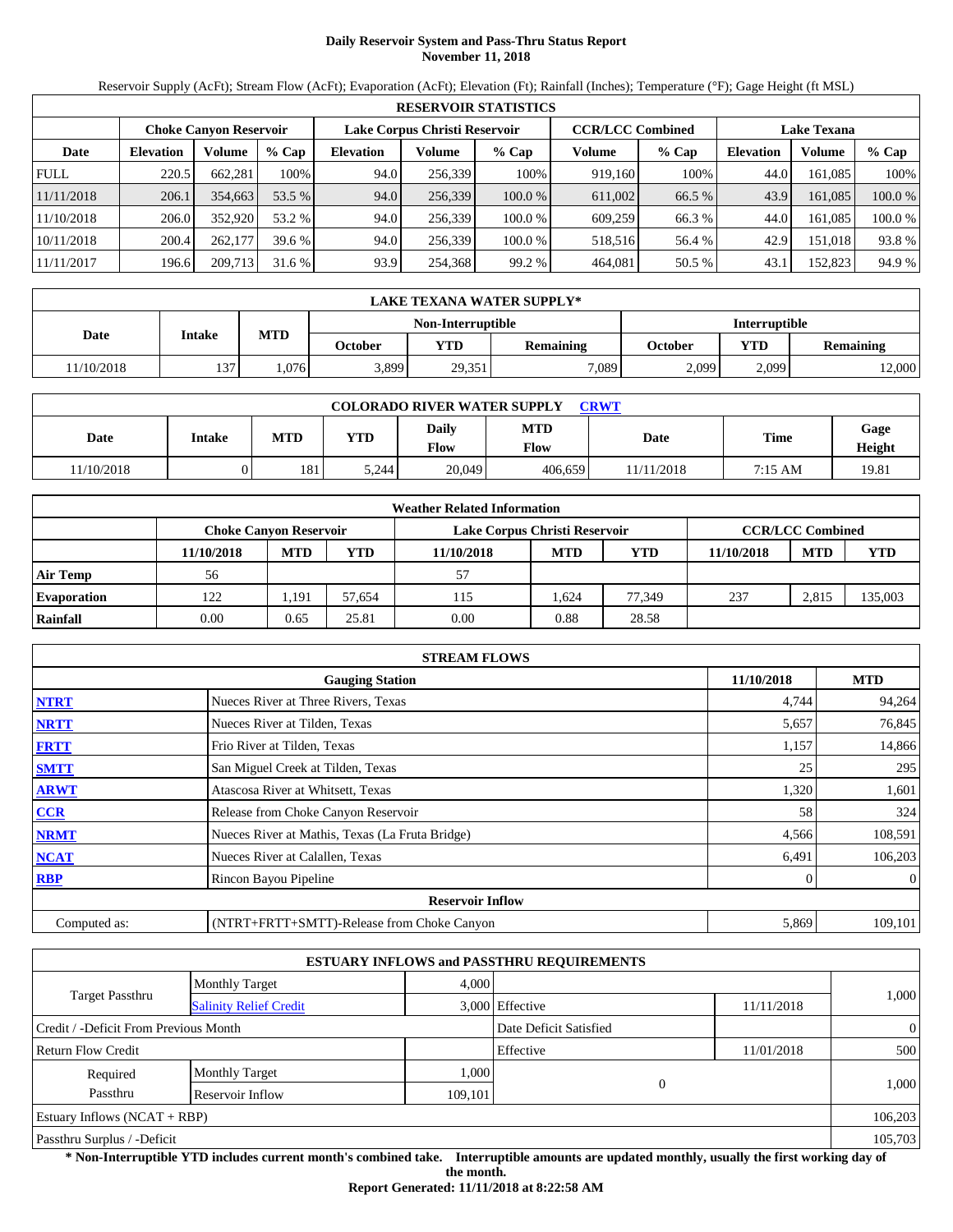# **Daily Reservoir System and Pass-Thru Status Report November 12, 2018**

Reservoir Supply (AcFt); Stream Flow (AcFt); Evaporation (AcFt); Elevation (Ft); Rainfall (Inches); Temperature (°F); Gage Height (ft MSL)

|             |                        |         |         |           |                               | <b>RESERVOIR STATISTICS</b> |                         |         |                    |         |         |
|-------------|------------------------|---------|---------|-----------|-------------------------------|-----------------------------|-------------------------|---------|--------------------|---------|---------|
|             | Choke Canvon Reservoir |         |         |           | Lake Corpus Christi Reservoir |                             | <b>CCR/LCC Combined</b> |         | <b>Lake Texana</b> |         |         |
| Date        | <b>Elevation</b>       | Volume  | $%$ Cap | Elevation | Volume                        | $%$ Cap                     | Volume                  | $%$ Cap | <b>Elevation</b>   | Volume  | $%$ Cap |
| <b>FULL</b> | 220.5                  | 662.281 | 100%    | 94.0      | 256.339                       | 100%                        | 919.160                 | 100%    | 44.0               | 161.085 | 100%    |
| 11/12/2018  | 206.2                  | 356,411 | 53.8 %  | 94.0      | 256,339                       | 100.0%                      | 612,750                 | 66.7 %  | 43.9               | 161.085 | 100.0 % |
| 11/11/2018  | 206.1                  | 354,663 | 53.5 %  | 94.0      | 256.339                       | 100.0 %                     | 611,002                 | 66.5 %  | 43.9               | 161.085 | 100.0 % |
| 10/12/2018  | 200.4                  | 262,177 | 39.6 %  | 94.0      | 256,339                       | 100.0 %                     | 518,516                 | 56.4 %  | 42.9               | 151.018 | 93.8 %  |
| 11/12/2017  | 196.6                  | 209,713 | 31.6 %  | 93.9      | 254,368                       | 99.2 %                      | 464.081                 | 50.5 %  | 42.9               | 151,018 | 93.8 %  |

|            | LAKE TEXANA WATER SUPPLY* |            |         |                   |                  |                      |       |                  |  |  |
|------------|---------------------------|------------|---------|-------------------|------------------|----------------------|-------|------------------|--|--|
|            |                           |            |         | Non-Interruptible |                  | <b>Interruptible</b> |       |                  |  |  |
| Date       | Intake                    | <b>MTD</b> | October | <b>YTD</b>        | <b>Remaining</b> | October              | YTD   | <b>Remaining</b> |  |  |
| 11/11/2018 | 137                       | 1,213      | 3,899   | 29.488            | 6.952            | 2,099                | 2,099 | 12,000           |  |  |

| <b>COLORADO RIVER WATER SUPPLY</b><br>CRWT |        |            |       |                             |                           |            |           |                |  |  |
|--------------------------------------------|--------|------------|-------|-----------------------------|---------------------------|------------|-----------|----------------|--|--|
| Date                                       | Intake | <b>MTD</b> | YTD   | <b>Daily</b><br><b>Flow</b> | <b>MTD</b><br><b>Flow</b> | Date       | Time      | Gage<br>Height |  |  |
| 11/11/2018                                 |        | 181        | 5.244 | 20,247                      | 426,906                   | 11/12/2018 | $6:15$ AM | 19.93          |  |  |

|                    |                        |            |        | <b>Weather Related Information</b> |            |            |            |                         |            |
|--------------------|------------------------|------------|--------|------------------------------------|------------|------------|------------|-------------------------|------------|
|                    | Choke Canvon Reservoir |            |        | Lake Corpus Christi Reservoir      |            |            |            | <b>CCR/LCC Combined</b> |            |
|                    | 11/11/2018             | <b>MTD</b> | YTD    | 11/11/2018                         | <b>MTD</b> | <b>YTD</b> | 11/11/2018 | <b>MTD</b>              | <b>YTD</b> |
| <b>Air Temp</b>    | 55                     |            |        | 56                                 |            |            |            |                         |            |
| <b>Evaporation</b> | 10                     | ,201       | 57.664 |                                    | .624       | 77.349     | 10         | 2,825                   | 135,013    |
| Rainfall           | 0.26                   | 0.91       | 26.07  | 0.09                               | 0.97       | 28.67      |            |                         |            |

|              | <b>STREAM FLOWS</b>                             |            |                |
|--------------|-------------------------------------------------|------------|----------------|
|              | <b>Gauging Station</b>                          | 11/11/2018 | <b>MTD</b>     |
| <b>NTRT</b>  | Nueces River at Three Rivers, Texas             | 5,558      | 99,822         |
| <b>NRTT</b>  | Nueces River at Tilden, Texas                   | 5,320      | 82,165         |
| <b>FRTT</b>  | Frio River at Tilden, Texas                     | 1,046      | 15,912         |
| <b>SMTT</b>  | San Miguel Creek at Tilden, Texas               | 727        | 1,022          |
| <b>ARWT</b>  | Atascosa River at Whitsett, Texas               | 2,164      | 3,765          |
| <b>CCR</b>   | Release from Choke Canyon Reservoir             | 58         | 381            |
| <b>NRMT</b>  | Nueces River at Mathis, Texas (La Fruta Bridge) | 5,360      | 113,951        |
| <b>NCAT</b>  | Nueces River at Calallen, Texas                 | 5,280      | 111,484        |
| <b>RBP</b>   | Rincon Bayou Pipeline                           |            | $\overline{0}$ |
|              | <b>Reservoir Inflow</b>                         |            |                |
| Computed as: | (NTRT+FRTT+SMTT)-Release from Choke Canyon      | 7,273      | 116,374        |

|                                       |                               |         | <b>ESTUARY INFLOWS and PASSTHRU REQUIREMENTS</b> |            |                |
|---------------------------------------|-------------------------------|---------|--------------------------------------------------|------------|----------------|
|                                       | <b>Monthly Target</b>         | 4,000   |                                                  |            |                |
| <b>Target Passthru</b>                | <b>Salinity Relief Credit</b> |         | 3,000 Effective                                  | 11/11/2018 | 1,000          |
| Credit / -Deficit From Previous Month |                               |         | Date Deficit Satisfied                           |            | $\overline{0}$ |
| <b>Return Flow Credit</b>             |                               |         | Effective                                        | 11/01/2018 | 500            |
| Required                              | <b>Monthly Target</b>         | 1,000   |                                                  |            |                |
| Passthru                              | Reservoir Inflow              | 116,374 | $\overline{0}$                                   |            | 1,000          |
| Estuary Inflows $(NCAT + RBP)$        |                               |         |                                                  |            | 111,484        |
| Passthru Surplus / -Deficit           |                               |         |                                                  |            | 110,984        |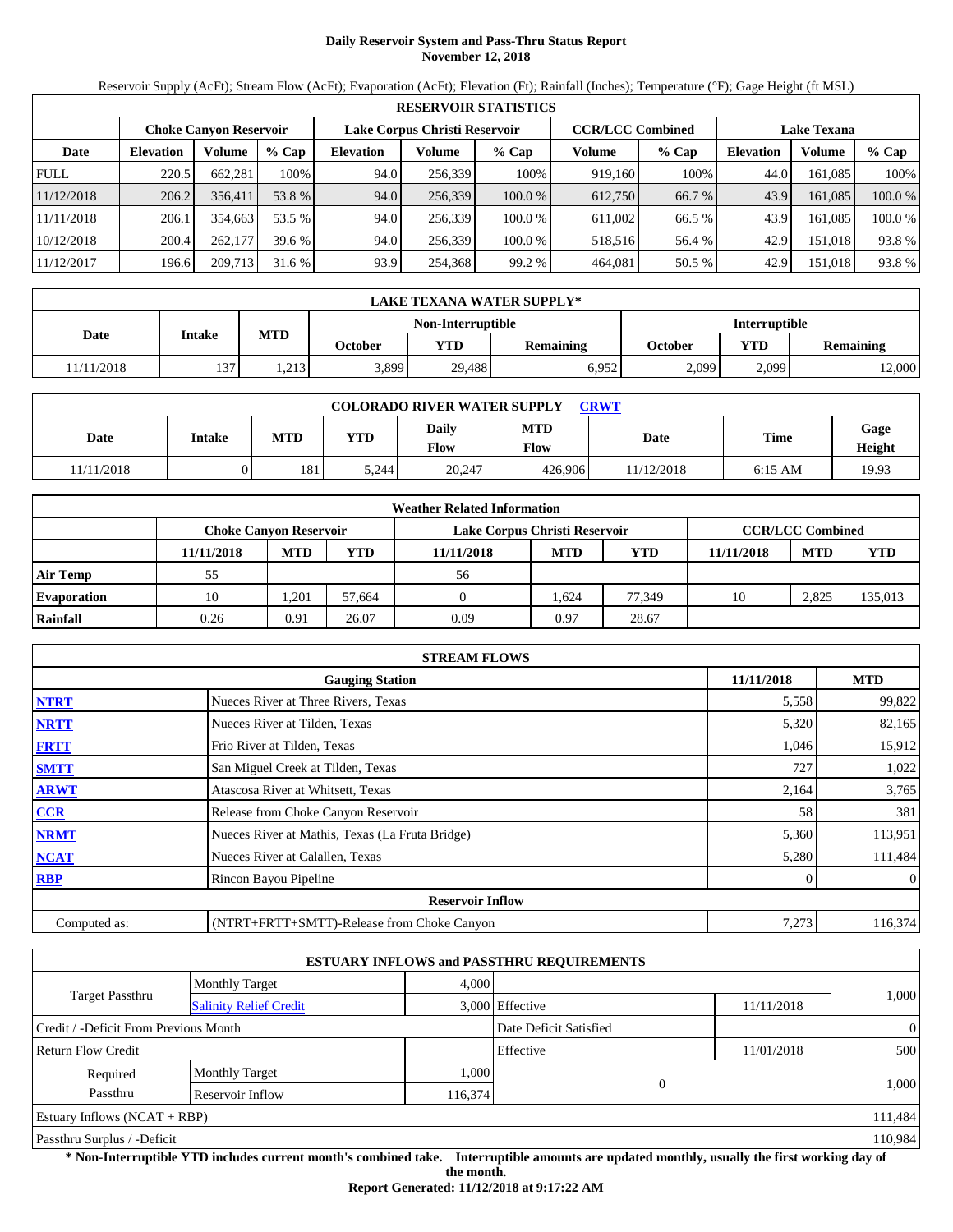# **Daily Reservoir System and Pass-Thru Status Report November 13, 2018**

Reservoir Supply (AcFt); Stream Flow (AcFt); Evaporation (AcFt); Elevation (Ft); Rainfall (Inches); Temperature (°F); Gage Height (ft MSL)

|             | <b>RESERVOIR STATISTICS</b>   |         |         |                  |                               |         |         |                         |                    |         |         |  |  |
|-------------|-------------------------------|---------|---------|------------------|-------------------------------|---------|---------|-------------------------|--------------------|---------|---------|--|--|
|             | <b>Choke Canvon Reservoir</b> |         |         |                  | Lake Corpus Christi Reservoir |         |         | <b>CCR/LCC Combined</b> | <b>Lake Texana</b> |         |         |  |  |
| Date        | <b>Elevation</b>              | Volume  | $%$ Cap | <b>Elevation</b> | Volume                        | $%$ Cap | Volume  | % Cap                   | <b>Elevation</b>   | Volume  | $%$ Cap |  |  |
| <b>FULL</b> | 220.5                         | 662.281 | 100%    | 94.0             | 256,339                       | 100%    | 919,160 | 100%                    | 44.0               | 161.085 | 100%    |  |  |
| 11/13/2018  | 206.3                         | 358,164 | 54.0 %  | 94.0             | 256,339                       | 100.0%  | 614.503 | 66.9 %                  | 44.0               | 161.085 | 100.0 % |  |  |
| 11/12/2018  | 206.2                         | 356.411 | 53.8 %  | 94.0             | 256,339                       | 100.0%  | 612.750 | 66.7 %                  | 43.9               | 161.085 | 100.0 % |  |  |
| 10/13/2018  | 200.4                         | 262,177 | 39.6 %  | 93.9             | 254.368                       | 99.2%   | 516,545 | 56.2 %                  | 42.9               | 151,018 | 93.8 %  |  |  |
| 11/13/2017  | 196.6                         | 209,713 | 31.6%   | 93.9             | 254,368                       | 99.2%   | 464,081 | 50.5 %                  | 42.9               | 151,018 | 93.8 %  |  |  |

|            | LAKE TEXANA WATER SUPPLY* |            |         |                   |                  |                      |       |                  |  |  |
|------------|---------------------------|------------|---------|-------------------|------------------|----------------------|-------|------------------|--|--|
|            |                           |            |         | Non-Interruptible |                  | <b>Interruptible</b> |       |                  |  |  |
| Date       | Intake                    | <b>MTD</b> | October | <b>YTD</b>        | <b>Remaining</b> | October              | YTD   | <b>Remaining</b> |  |  |
| 11/12/2018 | 137                       | 1.350      | 3,899   | 29,625            | 6.815            | 2.099                | 2,099 | 12,000           |  |  |

| <b>COLORADO RIVER WATER SUPPLY</b><br><b>CRWT</b> |               |            |       |               |                           |            |             |                |  |  |  |
|---------------------------------------------------|---------------|------------|-------|---------------|---------------------------|------------|-------------|----------------|--|--|--|
| Date                                              | <b>Intake</b> | <b>MTD</b> | YTD   | Daily<br>Flow | <b>MTD</b><br><b>Flow</b> | Date       | <b>Time</b> | Gage<br>Height |  |  |  |
| 11/12/2018                                        |               | 181        | 5.244 | 19,334        | 446,240                   | 11/13/2018 | 7:15 AM     | 17.91          |  |  |  |

|                    |                        |            |        | <b>Weather Related Information</b> |            |            |            |                         |            |
|--------------------|------------------------|------------|--------|------------------------------------|------------|------------|------------|-------------------------|------------|
|                    | Choke Canvon Reservoir |            |        | Lake Corpus Christi Reservoir      |            |            |            | <b>CCR/LCC Combined</b> |            |
|                    | 11/12/2018             | <b>MTD</b> | YTD    | 11/12/2018                         | <b>MTD</b> | <b>YTD</b> | 11/12/2018 | <b>MTD</b>              | <b>YTD</b> |
| <b>Air Temp</b>    | 54                     |            |        | 56                                 |            |            |            |                         |            |
| <b>Evaporation</b> | 92                     | .293       | 57.756 | 35                                 | .659       | 77.384     | 127        | 2,952                   | 135,140    |
| Rainfall           | 0.02                   | 0.93       | 26.09  | 0.01                               | 0.98       | 28.68      |            |                         |            |

|              | <b>STREAM FLOWS</b>                             |            |                |
|--------------|-------------------------------------------------|------------|----------------|
|              | <b>Gauging Station</b>                          | 11/12/2018 | <b>MTD</b>     |
| <b>NTRT</b>  | Nueces River at Three Rivers, Texas             | 5,121      | 104,943        |
| <b>NRTT</b>  | Nueces River at Tilden, Texas                   | 4,982      | 87,147         |
| <b>FRTT</b>  | Frio River at Tilden, Texas                     | 1,048      | 16,960         |
| <b>SMTT</b>  | San Miguel Creek at Tilden, Texas               | 1,975      | 2,997          |
| <b>ARWT</b>  | Atascosa River at Whitsett, Texas               | 617        | 4,382          |
| CCR          | Release from Choke Canyon Reservoir             | 58         | 439            |
| <b>NRMT</b>  | Nueces River at Mathis, Texas (La Fruta Bridge) | 8,000      | 121,950        |
| <b>NCAT</b>  | Nueces River at Calallen, Texas                 | 4,814      | 116,297        |
| <b>RBP</b>   | Rincon Bayou Pipeline                           |            | $\overline{0}$ |
|              | <b>Reservoir Inflow</b>                         |            |                |
| Computed as: | (NTRT+FRTT+SMTT)-Release from Choke Canyon      | 8,087      | 124,461        |

|                                       |                               |         | <b>ESTUARY INFLOWS and PASSTHRU REQUIREMENTS</b> |            |                |  |  |  |
|---------------------------------------|-------------------------------|---------|--------------------------------------------------|------------|----------------|--|--|--|
|                                       | <b>Monthly Target</b>         | 4,000   |                                                  |            | 1,000          |  |  |  |
| <b>Target Passthru</b>                | <b>Salinity Relief Credit</b> |         | 3,000 Effective                                  | 11/11/2018 |                |  |  |  |
| Credit / -Deficit From Previous Month |                               |         | Date Deficit Satisfied                           |            | $\overline{0}$ |  |  |  |
| <b>Return Flow Credit</b>             |                               |         | Effective                                        | 11/01/2018 | 500            |  |  |  |
| Required                              | <b>Monthly Target</b>         | 1,000   |                                                  |            |                |  |  |  |
| Passthru                              | Reservoir Inflow              | 124,461 | $\theta$                                         |            | 1,000          |  |  |  |
| Estuary Inflows $(NCAT + RBP)$        |                               |         |                                                  |            | 116,297        |  |  |  |
| Passthru Surplus / -Deficit           |                               |         |                                                  |            |                |  |  |  |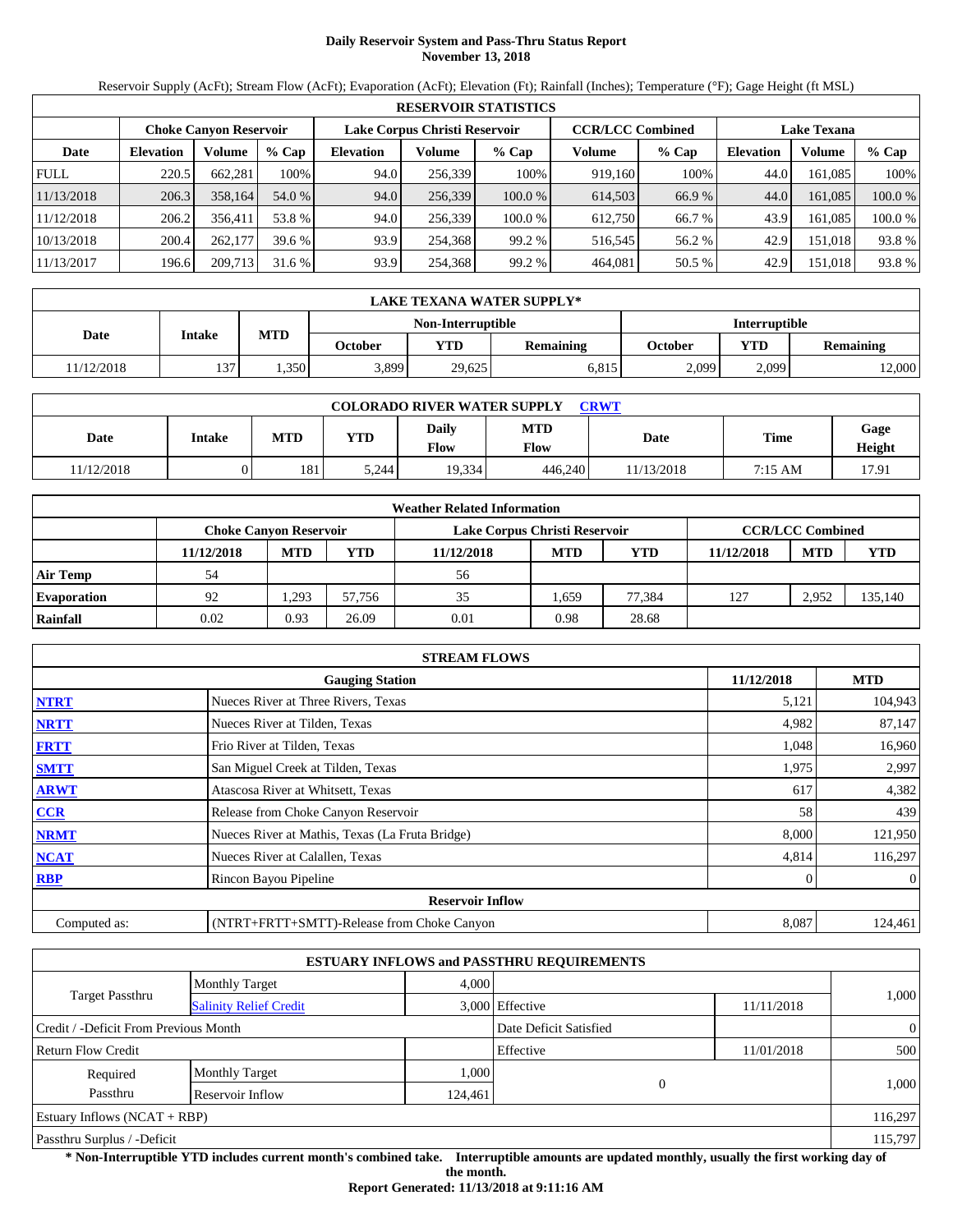# **Daily Reservoir System and Pass-Thru Status Report November 14, 2018**

Reservoir Supply (AcFt); Stream Flow (AcFt); Evaporation (AcFt); Elevation (Ft); Rainfall (Inches); Temperature (°F); Gage Height (ft MSL)

|             | <b>RESERVOIR STATISTICS</b>   |         |         |                  |                               |         |         |                         |                    |         |         |  |  |
|-------------|-------------------------------|---------|---------|------------------|-------------------------------|---------|---------|-------------------------|--------------------|---------|---------|--|--|
|             | <b>Choke Canvon Reservoir</b> |         |         |                  | Lake Corpus Christi Reservoir |         |         | <b>CCR/LCC Combined</b> | <b>Lake Texana</b> |         |         |  |  |
| Date        | <b>Elevation</b>              | Volume  | $%$ Cap | <b>Elevation</b> | Volume                        | $%$ Cap | Volume  | % Cap                   | <b>Elevation</b>   | Volume  | $%$ Cap |  |  |
| <b>FULL</b> | 220.5                         | 662.281 | 100%    | 94.0             | 256,339                       | 100%    | 919,160 | 100%                    | 44.0               | 161.085 | 100%    |  |  |
| 11/14/2018  | 206.3                         | 358,164 | 54.0 %  | 94.0             | 256,339                       | 100.0%  | 614.503 | 66.9 %                  | 49.9               | 161.085 | 100.0 % |  |  |
| 11/13/2018  | 206.3                         | 358,164 | 54.0 %  | 94.0             | 256,339                       | 100.0%  | 614.503 | 66.9 %                  | 44.0               | 161.085 | 100.0 % |  |  |
| 10/14/2018  | 200.5                         | 263,671 | 39.8 %  | 93.6             | 248,488                       | 96.9%   | 512,159 | 55.7 %                  | 42.9               | 151,018 | 93.8 %  |  |  |
| 11/14/2017  | 196.6                         | 209,713 | 31.6%   | 93.9             | 254,368                       | 99.2%   | 464,081 | 50.5 %                  | 42.9               | 151,018 | 93.8 %  |  |  |

|            | LAKE TEXANA WATER SUPPLY* |            |         |                   |           |                      |            |                  |  |  |
|------------|---------------------------|------------|---------|-------------------|-----------|----------------------|------------|------------------|--|--|
|            |                           | <b>MTD</b> |         | Non-Interruptible |           | <b>Interruptible</b> |            |                  |  |  |
| Date       | Intake                    |            | October | <b>YTD</b>        | Remaining | October              | <b>VTD</b> | <b>Remaining</b> |  |  |
| 11/13/2018 | 137                       | .487       | 3,899   | 29.762            | 6.678     | 2,099                | 2,099      | 2,000            |  |  |

| <b>COLORADO RIVER WATER SUPPLY</b><br><b>CRWT</b> |        |            |       |               |                           |            |             |                |  |  |  |
|---------------------------------------------------|--------|------------|-------|---------------|---------------------------|------------|-------------|----------------|--|--|--|
| Date                                              | Intake | <b>MTD</b> | YTD   | Daily<br>Flow | <b>MTD</b><br><b>Flow</b> | Date       | <b>Time</b> | Gage<br>Height |  |  |  |
| 11/13/2018                                        |        | 181        | 5.244 | 15.265        | 461.505                   | 11/14/2018 | 7:15 AM     | 16.81          |  |  |  |

|                    |                        |            |        | <b>Weather Related Information</b> |            |            |            |                         |            |
|--------------------|------------------------|------------|--------|------------------------------------|------------|------------|------------|-------------------------|------------|
|                    | Choke Canvon Reservoir |            |        | Lake Corpus Christi Reservoir      |            |            |            | <b>CCR/LCC Combined</b> |            |
|                    | 11/13/2018             | <b>MTD</b> | YTD    | 11/13/2018                         | <b>MTD</b> | <b>YTD</b> | 11/13/2018 | <b>MTD</b>              | <b>YTD</b> |
| <b>Air Temp</b>    | 49                     |            |        | 50                                 |            |            |            |                         |            |
| <b>Evaporation</b> |                        | .293       | 57.756 | 253                                | 1.912      | 77.637     | 253        | 3,205                   | 135,393    |
| Rainfall           | 0.00                   | 0.93       | 26.09  | 0.00                               | 0.98       | 28.68      |            |                         |            |

|              | <b>STREAM FLOWS</b>                             |            |                |
|--------------|-------------------------------------------------|------------|----------------|
|              | <b>Gauging Station</b>                          | 11/13/2018 | <b>MTD</b>     |
| <b>NTRT</b>  | Nueces River at Three Rivers, Texas             | 4,169      | 109,111        |
| <b>NRTT</b>  | Nueces River at Tilden, Texas                   | 4,665      | 91,812         |
| <b>FRTT</b>  | Frio River at Tilden, Texas                     | 1,334      | 18,294         |
| <b>SMTT</b>  | San Miguel Creek at Tilden, Texas               | 294        | 3,291          |
| <b>ARWT</b>  | Atascosa River at Whitsett, Texas               | 419        | 4,801          |
| <b>CCR</b>   | Release from Choke Canyon Reservoir             | 58         | 496            |
| <b>NRMT</b>  | Nueces River at Mathis, Texas (La Fruta Bridge) | 7,245      | 129,196        |
| <b>NCAT</b>  | Nueces River at Calallen, Texas                 | 5,181      | 121,478        |
| <b>RBP</b>   | Rincon Bayou Pipeline                           |            | $\overline{0}$ |
|              | <b>Reservoir Inflow</b>                         |            |                |
| Computed as: | (NTRT+FRTT+SMTT)-Release from Choke Canyon      | 5,739      | 130,200        |

|                                       |                               |         | <b>ESTUARY INFLOWS and PASSTHRU REQUIREMENTS</b> |            |                |
|---------------------------------------|-------------------------------|---------|--------------------------------------------------|------------|----------------|
|                                       | <b>Monthly Target</b>         | 4,000   |                                                  |            |                |
| <b>Target Passthru</b>                | <b>Salinity Relief Credit</b> |         | 3,000 Effective                                  | 11/11/2018 | 1,000          |
| Credit / -Deficit From Previous Month |                               |         | Date Deficit Satisfied                           |            | $\overline{0}$ |
| Return Flow Credit                    |                               |         | Effective                                        | 11/01/2018 | 500            |
| Required                              | <b>Monthly Target</b>         | 1,000   |                                                  |            |                |
| Passthru                              | Reservoir Inflow              | 130,200 | 0                                                |            | 1,000          |
| Estuary Inflows $(NCAT + RBP)$        |                               |         |                                                  |            | 121,478        |
| Passthru Surplus / -Deficit           |                               |         |                                                  |            | 120,978        |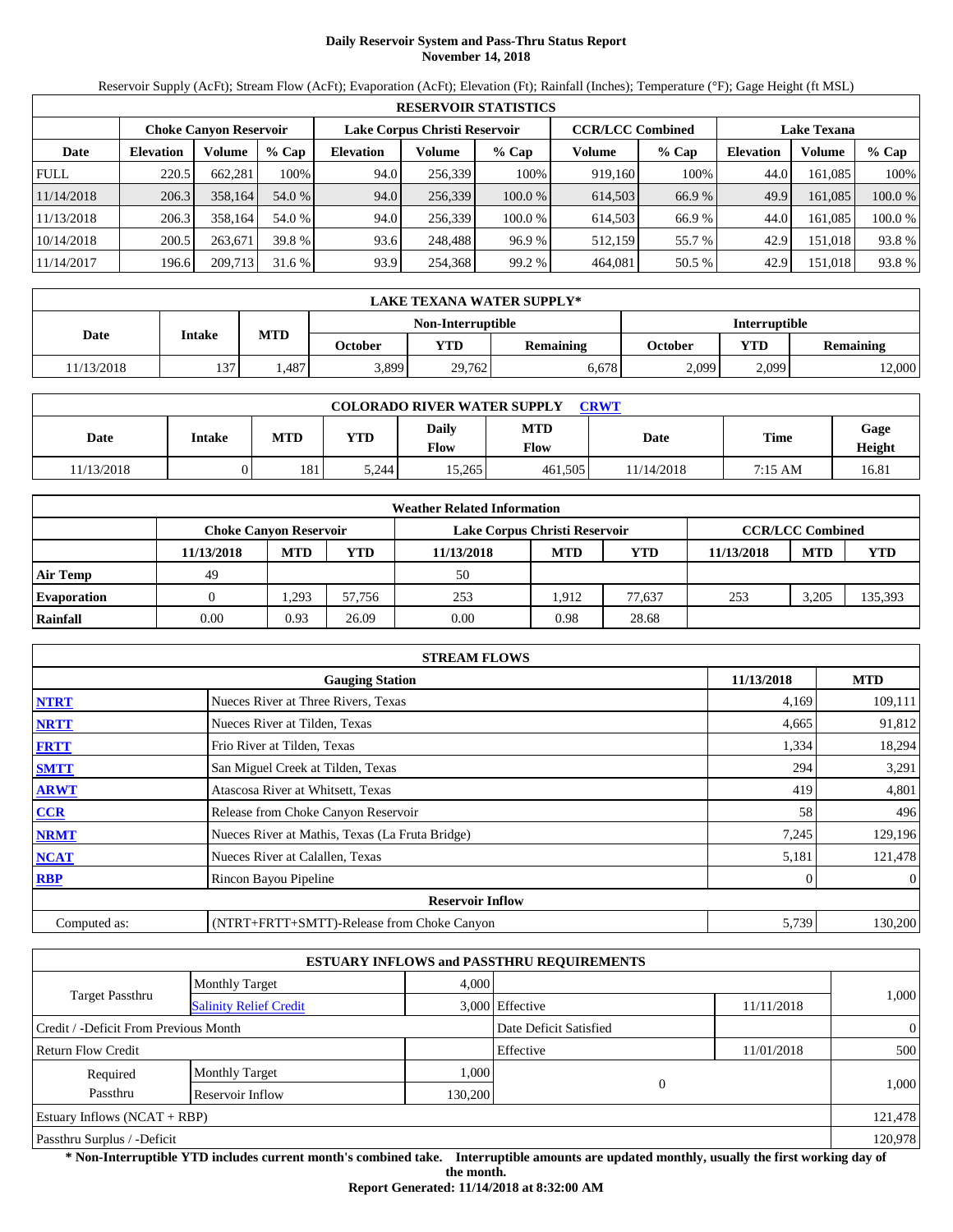# **Daily Reservoir System and Pass-Thru Status Report November 15, 2018**

Reservoir Supply (AcFt); Stream Flow (AcFt); Evaporation (AcFt); Elevation (Ft); Rainfall (Inches); Temperature (°F); Gage Height (ft MSL)

|             |                  |                        |         |           |                               | <b>RESERVOIR STATISTICS</b> |                         |         |                  |                    |         |
|-------------|------------------|------------------------|---------|-----------|-------------------------------|-----------------------------|-------------------------|---------|------------------|--------------------|---------|
|             |                  | Choke Canvon Reservoir |         |           | Lake Corpus Christi Reservoir |                             | <b>CCR/LCC Combined</b> |         |                  | <b>Lake Texana</b> |         |
| Date        | <b>Elevation</b> | Volume                 | $%$ Cap | Elevation | Volume                        | $%$ Cap                     | Volume                  | $%$ Cap | <b>Elevation</b> | Volume             | $%$ Cap |
| <b>FULL</b> | 220.5            | 662.281                | 100%    | 94.0      | 256.339                       | 100%                        | 919.160                 | 100%    | 44.0             | 161.085            | 100%    |
| 11/15/2018  | 206.4            | 359,922                | 54.3 %  | 94.0      | 256,339                       | 100.0%                      | 616,261                 | 67.0 %  | 43.9             | 161.086            | 100.0 % |
| 11/14/2018  | 206.3            | 358.164                | 54.0 %  | 94.0      | 256.339                       | 100.0 %                     | 614.503                 | 66.9 %  | 43.9             | 161.085            | 100.0 % |
| 10/15/2018  | 200.7            | 266,676                | 40.2%   | 93.4      | 244,597                       | 95.4 %                      | 511.273                 | 55.6 %  | 42.9             | 151.018            | 93.8 %  |
| 11/15/2017  | 196.6            | 209,713                | 31.6 %  | 93.9      | 254,368                       | 99.2 %                      | 464.081                 | 50.5 %  | 43.0             | 151,919            | 94.3 %  |

|            | LAKE TEXANA WATER SUPPLY* |            |         |                   |                  |         |                      |                  |  |  |
|------------|---------------------------|------------|---------|-------------------|------------------|---------|----------------------|------------------|--|--|
|            |                           |            |         | Non-Interruptible |                  |         | <b>Interruptible</b> |                  |  |  |
| Date       | Intake                    | <b>MTD</b> | October | <b>YTD</b>        | <b>Remaining</b> | October | YTD                  | <b>Remaining</b> |  |  |
| 11/14/2018 | 137                       | .624       | 3,899   | 29,899            | 6.541            | 2.099   | 2,099                | 12,000           |  |  |

| <b>COLORADO RIVER WATER SUPPLY</b><br><b>CRWT</b> |               |            |       |               |                           |            |             |                |  |  |  |
|---------------------------------------------------|---------------|------------|-------|---------------|---------------------------|------------|-------------|----------------|--|--|--|
| Date                                              | <b>Intake</b> | <b>MTD</b> | YTD   | Daily<br>Flow | <b>MTD</b><br><b>Flow</b> | Date       | <b>Time</b> | Gage<br>Height |  |  |  |
| 11/14/2018                                        |               | 181        | 5.244 | 13,300        | 474,804                   | 11/15/2018 | 7:15 AM     | 16.24          |  |  |  |

|                    |                        |            |        | <b>Weather Related Information</b> |            |            |            |                         |            |
|--------------------|------------------------|------------|--------|------------------------------------|------------|------------|------------|-------------------------|------------|
|                    | Choke Canvon Reservoir |            |        | Lake Corpus Christi Reservoir      |            |            |            | <b>CCR/LCC Combined</b> |            |
|                    | 11/14/2018             | <b>MTD</b> | YTD    | 11/14/2018                         | <b>MTD</b> | <b>YTD</b> | 11/14/2018 | <b>MTD</b>              | <b>YTD</b> |
| <b>Air Temp</b>    | 57                     |            |        | 56                                 |            |            |            |                         |            |
| <b>Evaporation</b> | 246                    | . 539      | 58,002 | 115                                | 2.027      | 77.752     | 361        | 3.566                   | 135,754    |
| Rainfall           | 0.00                   | 0.93       | 26.09  | 0.00                               | 0.98       | 28.68      |            |                         |            |

|              | <b>STREAM FLOWS</b>                             |            |                |
|--------------|-------------------------------------------------|------------|----------------|
|              | <b>Gauging Station</b>                          | 11/14/2018 | <b>MTD</b>     |
| <b>NTRT</b>  | Nueces River at Three Rivers, Texas             | 3,692      | 112,804        |
| <b>NRTT</b>  | Nueces River at Tilden, Texas                   | 4,446      | 96,259         |
| <b>FRTT</b>  | Frio River at Tilden, Texas                     | 1,663      | 19,957         |
| <b>SMTT</b>  | San Miguel Creek at Tilden, Texas               | 112        | 3,402          |
| <b>ARWT</b>  | Atascosa River at Whitsett, Texas               | 160        | 4,961          |
| <b>CCR</b>   | Release from Choke Canyon Reservoir             | 58         | 554            |
| <b>NRMT</b>  | Nueces River at Mathis, Texas (La Fruta Bridge) | 3,116      | 132,312        |
| <b>NCAT</b>  | Nueces River at Calallen, Texas                 | 6,034      | 127,512        |
| <b>RBP</b>   | Rincon Bayou Pipeline                           |            | $\overline{0}$ |
|              | <b>Reservoir Inflow</b>                         |            |                |
| Computed as: | (NTRT+FRTT+SMTT)-Release from Choke Canyon      | 5,410      | 135,609        |

|                                       |                               |         | <b>ESTUARY INFLOWS and PASSTHRU REQUIREMENTS</b> |            |                |
|---------------------------------------|-------------------------------|---------|--------------------------------------------------|------------|----------------|
|                                       | <b>Monthly Target</b>         | 4,000   |                                                  |            |                |
| <b>Target Passthru</b>                | <b>Salinity Relief Credit</b> |         | 3,000 Effective                                  | 11/11/2018 | 1,000          |
| Credit / -Deficit From Previous Month |                               |         | Date Deficit Satisfied                           |            | $\overline{0}$ |
| <b>Return Flow Credit</b>             |                               |         | Effective                                        | 11/01/2018 | 500            |
| Required                              | <b>Monthly Target</b>         | 1,000   |                                                  |            |                |
| Passthru                              | Reservoir Inflow              | 135,609 |                                                  |            | 1,000          |
| Estuary Inflows $(NCAT + RBP)$        |                               |         |                                                  |            | 127,512        |
| Passthru Surplus / -Deficit           |                               |         |                                                  |            | 127,012        |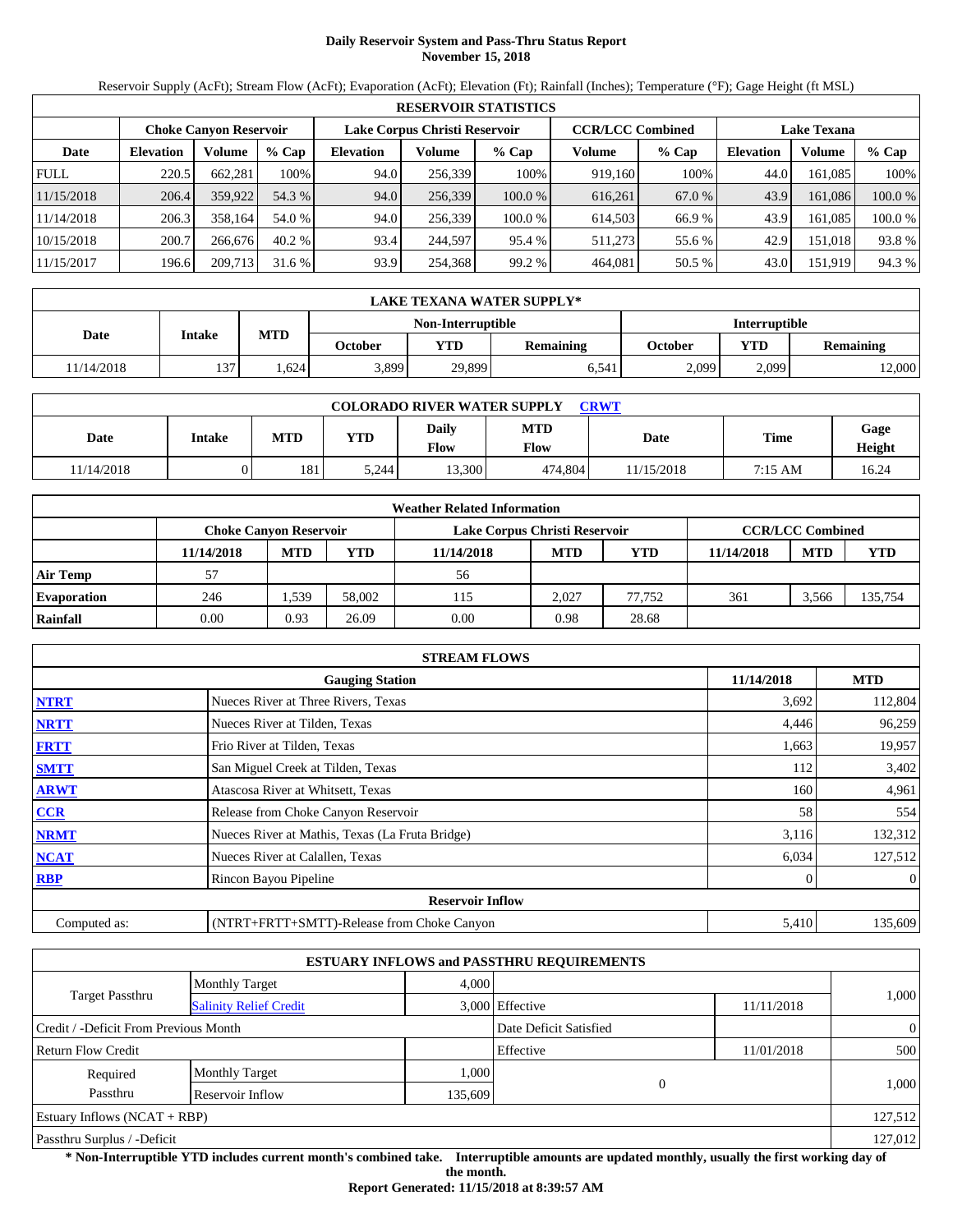# **Daily Reservoir System and Pass-Thru Status Report November 16, 2018**

Reservoir Supply (AcFt); Stream Flow (AcFt); Evaporation (AcFt); Elevation (Ft); Rainfall (Inches); Temperature (°F); Gage Height (ft MSL)

|             |                  |                               |         |                  |                               | <b>RESERVOIR STATISTICS</b> |                         |         |                  |                    |         |
|-------------|------------------|-------------------------------|---------|------------------|-------------------------------|-----------------------------|-------------------------|---------|------------------|--------------------|---------|
|             |                  | <b>Choke Canvon Reservoir</b> |         |                  | Lake Corpus Christi Reservoir |                             | <b>CCR/LCC Combined</b> |         |                  | <b>Lake Texana</b> |         |
| Date        | <b>Elevation</b> | Volume                        | $%$ Cap | <b>Elevation</b> | Volume                        | $%$ Cap                     | Volume                  | $%$ Cap | <b>Elevation</b> | Volume             | $%$ Cap |
| <b>FULL</b> | 220.5            | 662.281                       | 100%    | 94.0             | 256.339                       | 100%                        | 919.160                 | 100%    | 44.0             | 161.085            | 100%    |
| 11/16/2018  | 206.4            | 359,922                       | 54.3 %  | 94.0             | 256,339                       | 100.0%                      | 616.261                 | 67.0 %  | 43.9             | 161.085            | 100.0 % |
| 11/15/2018  | 206.4            | 359.922                       | 54.3 %  | 94.0             | 256,339                       | 100.0 %                     | 616.261                 | 67.0 %  | 43.9             | 161.085            | 100.0 % |
| 10/16/2018  | 201.2            | 274,279                       | 41.4 %  | 93.4             | 244,597                       | 95.4 %                      | 518,876                 | 56.5 %  | 43.0             | 151,919            | 94.3 %  |
| 11/16/2017  | 196.6            | 209,713                       | 31.6 %  | 93.9             | 254,368                       | 99.2 %                      | 464,081                 | 50.5 %  | 42.9             | 151,018            | 93.8 %  |

|            | <b>LAKE TEXANA WATER SUPPLY*</b> |            |         |                   |                  |         |                      |                  |  |  |
|------------|----------------------------------|------------|---------|-------------------|------------------|---------|----------------------|------------------|--|--|
|            |                                  |            |         | Non-Interruptible |                  |         | <b>Interruptible</b> |                  |  |  |
| Date       | Intake                           | <b>MTD</b> | October | <b>YTD</b>        | <b>Remaining</b> | October | VTD                  | <b>Remaining</b> |  |  |
| 11/15/2018 | 129                              | 1.753      | 3,899   | 30,028            | 6.412            | 2.099   | 2.099                | 2,000            |  |  |

| <b>COLORADO RIVER WATER SUPPLY</b><br>CRWT |        |            |       |               |                           |            |             |                |  |  |  |
|--------------------------------------------|--------|------------|-------|---------------|---------------------------|------------|-------------|----------------|--|--|--|
| Date                                       | Intake | <b>MTD</b> | YTD   | Daily<br>Flow | <b>MTD</b><br><b>Flow</b> | Date       | <b>Time</b> | Gage<br>Height |  |  |  |
| 11/15/2018                                 |        | 181        | 5.244 | 12.267        | 487.071                   | 11/16/2018 | 7:15 AM     | 15.91          |  |  |  |

|                    |                        |            |        | <b>Weather Related Information</b> |            |            |            |                         |            |
|--------------------|------------------------|------------|--------|------------------------------------|------------|------------|------------|-------------------------|------------|
|                    | Choke Canvon Reservoir |            |        | Lake Corpus Christi Reservoir      |            |            |            | <b>CCR/LCC Combined</b> |            |
|                    | 11/15/2018             | <b>MTD</b> | YTD    | 11/15/2018                         | <b>MTD</b> | <b>YTD</b> | 11/15/2018 | <b>MTD</b>              | <b>YTD</b> |
| <b>Air Temp</b>    | 64                     |            |        | 66                                 |            |            |            |                         |            |
| <b>Evaporation</b> | 72                     | .611       | 58,074 | 127                                | 2.154      | 77,879     | 199        | 3.765                   | 135,953    |
| Rainfall           | 0.00                   | 0.93       | 26.09  | 0.00                               | 0.98       | 28.68      |            |                         |            |

|              | <b>STREAM FLOWS</b>                             |            |                |
|--------------|-------------------------------------------------|------------|----------------|
|              | <b>Gauging Station</b>                          | 11/15/2018 | <b>MTD</b>     |
| <b>NTRT</b>  | Nueces River at Three Rivers, Texas             | 3,375      | 116,178        |
| <b>NRTT</b>  | Nueces River at Tilden, Texas                   | 4,248      | 100,507        |
| <b>FRTT</b>  | Frio River at Tilden, Texas                     | 1,334      | 21,291         |
| <b>SMTT</b>  | San Miguel Creek at Tilden, Texas               | 69         | 3,471          |
| <b>ARWT</b>  | Atascosa River at Whitsett, Texas               | 100        | 5,061          |
| CCR          | Release from Choke Canyon Reservoir             | 58         | 611            |
| <b>NRMT</b>  | Nueces River at Mathis, Texas (La Fruta Bridge) | 2,640      | 134,952        |
| <b>NCAT</b>  | Nueces River at Calallen, Texas                 | 4,824      | 132,336        |
| <b>RBP</b>   | Rincon Bayou Pipeline                           |            | $\overline{0}$ |
|              | <b>Reservoir Inflow</b>                         |            |                |
| Computed as: | (NTRT+FRTT+SMTT)-Release from Choke Canyon      | 4,720      | 140,329        |

|                                       |                               |         | <b>ESTUARY INFLOWS and PASSTHRU REQUIREMENTS</b> |            |                |
|---------------------------------------|-------------------------------|---------|--------------------------------------------------|------------|----------------|
|                                       | <b>Monthly Target</b>         | 4.000   |                                                  |            |                |
| <b>Target Passthru</b>                | <b>Salinity Relief Credit</b> |         | 3,000 Effective                                  | 11/11/2018 | 1,000          |
| Credit / -Deficit From Previous Month |                               |         | Date Deficit Satisfied                           |            | $\overline{0}$ |
| <b>Return Flow Credit</b>             |                               |         | Effective                                        | 11/01/2018 | 500            |
| Required                              | <b>Monthly Target</b>         | 1,000   |                                                  |            |                |
| Passthru                              | Reservoir Inflow              | 140,329 | $\overline{0}$                                   |            | 1,000          |
| Estuary Inflows $(NCAT + RBP)$        |                               |         |                                                  |            | 132,336        |
| Passthru Surplus / -Deficit           |                               |         |                                                  |            | 131,836        |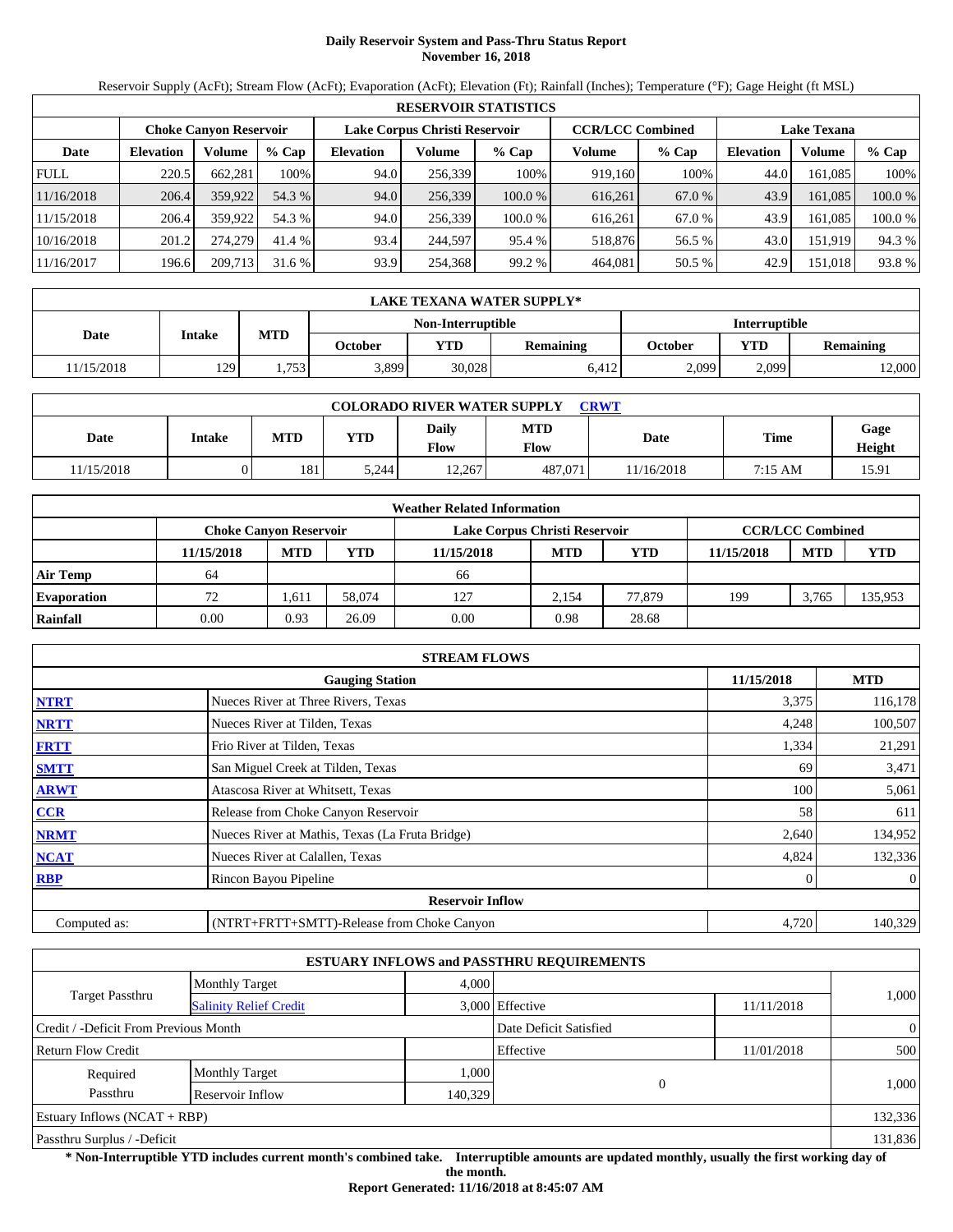# **Daily Reservoir System and Pass-Thru Status Report November 17, 2018**

Reservoir Supply (AcFt); Stream Flow (AcFt); Evaporation (AcFt); Elevation (Ft); Rainfall (Inches); Temperature (°F); Gage Height (ft MSL)

|             | <b>RESERVOIR STATISTICS</b>   |         |         |                               |         |         |                         |         |                    |         |         |  |
|-------------|-------------------------------|---------|---------|-------------------------------|---------|---------|-------------------------|---------|--------------------|---------|---------|--|
|             | <b>Choke Canvon Reservoir</b> |         |         | Lake Corpus Christi Reservoir |         |         | <b>CCR/LCC Combined</b> |         | <b>Lake Texana</b> |         |         |  |
| Date        | <b>Elevation</b>              | Volume  | $%$ Cap | <b>Elevation</b>              | Volume  | $%$ Cap | Volume                  | $%$ Cap | <b>Elevation</b>   | Volume  | $%$ Cap |  |
| <b>FULL</b> | 220.5                         | 662.281 | 100%    | 94.0                          | 256.339 | 100%    | 919.160                 | 100%    | 44.0               | 161.085 | 100%    |  |
| 11/17/2018  | 206.5                         | 361.685 | 54.6 %  | 94.0                          | 256,339 | 100.0%  | 618,024                 | 67.2 %  | 43.9               | 161.085 | 100.0 % |  |
| 11/16/2018  | 206.4                         | 359.922 | 54.3 %  | 94.0                          | 256,339 | 100.0 % | 616.261                 | 67.0 %  | 43.9               | 161.085 | 100.0 % |  |
| 10/17/2018  | 201.6                         | 280,455 | 42.3 %  | 93.1                          | 238,806 | 93.2 %  | 519,261                 | 56.5 %  | 43.0               | 151,919 | 94.3 %  |  |
| 11/17/2017  | 196.5                         | 208,430 | 31.4 %  | 93.8                          | 252,402 | 98.5 %  | 460,832                 | 50.1 %  | 42.9               | 151,018 | 93.8 %  |  |

|            | LAKE TEXANA WATER SUPPLY* |            |         |                   |           |                      |            |                  |  |  |  |
|------------|---------------------------|------------|---------|-------------------|-----------|----------------------|------------|------------------|--|--|--|
|            | Intake                    |            |         | Non-Interruptible |           | <b>Interruptible</b> |            |                  |  |  |  |
| Date       |                           | <b>MTD</b> | October | <b>YTD</b>        | Remaining | October              | <b>VTD</b> | <b>Remaining</b> |  |  |  |
| 11/16/2018 | 137                       | .890       | 3,899   | 30,165            | 6,275     | 2,099                | 2,099      | 2,000            |  |  |  |

| <b>COLORADO RIVER WATER SUPPLY</b><br><b>CRWT</b> |               |            |       |               |                    |            |             |                |  |  |  |
|---------------------------------------------------|---------------|------------|-------|---------------|--------------------|------------|-------------|----------------|--|--|--|
| Date                                              | <b>Intake</b> | <b>MTD</b> | YTD   | Daily<br>Flow | <b>MTD</b><br>Flow | Date       | <b>Time</b> | Gage<br>Height |  |  |  |
| 11/16/2018                                        | )             | 181        | 5.244 | 1.672         | 498.743            | 11/17/2018 | $6:15$ AM   | 15.61          |  |  |  |

|                    |                        |            |        | <b>Weather Related Information</b> |            |            |            |                         |            |
|--------------------|------------------------|------------|--------|------------------------------------|------------|------------|------------|-------------------------|------------|
|                    | Choke Canvon Reservoir |            |        | Lake Corpus Christi Reservoir      |            |            |            | <b>CCR/LCC Combined</b> |            |
|                    | 11/16/2018             | <b>MTD</b> | YTD    | 11/16/2018                         | <b>MTD</b> | <b>YTD</b> | 11/16/2018 | <b>MTD</b>              | <b>YTD</b> |
| <b>Air Temp</b>    | 70                     |            |        | 70                                 |            |            |            |                         |            |
| <b>Evaporation</b> | 113                    | . .724     | 58.187 | 161                                | 2.315      | 78,040     | 274        | 4,039                   | 136,227    |
| Rainfall           | 0.00                   | 0.93       | 26.09  | 0.00                               | 0.98       | 28.68      |            |                         |            |

|              | <b>STREAM FLOWS</b>                             |            |                |
|--------------|-------------------------------------------------|------------|----------------|
|              | <b>Gauging Station</b>                          | 11/16/2018 | <b>MTD</b>     |
| <b>NTRT</b>  | Nueces River at Three Rivers, Texas             | 3,176      | 119,354        |
| <b>NRTT</b>  | Nueces River at Tilden, Texas                   | 4,030      | 104,536        |
| <b>FRTT</b>  | Frio River at Tilden, Texas                     | 867        | 22,159         |
| <b>SMTT</b>  | San Miguel Creek at Tilden, Texas               | 56         | 3,528          |
| <b>ARWT</b>  | Atascosa River at Whitsett, Texas               | 74         | 5,134          |
| <b>CCR</b>   | Release from Choke Canyon Reservoir             | 58         | 669            |
| <b>NRMT</b>  | Nueces River at Mathis, Texas (La Fruta Bridge) | 2,819      | 137,771        |
| <b>NCAT</b>  | Nueces River at Calallen, Texas                 | 3,428      | 135,764        |
| <b>RBP</b>   | Rincon Bayou Pipeline                           |            | $\overline{0}$ |
|              | <b>Reservoir Inflow</b>                         |            |                |
| Computed as: | (NTRT+FRTT+SMTT)-Release from Choke Canyon      | 4,042      | 144,371        |

|                                       |                               |         | <b>ESTUARY INFLOWS and PASSTHRU REQUIREMENTS</b> |            |                |  |
|---------------------------------------|-------------------------------|---------|--------------------------------------------------|------------|----------------|--|
|                                       | <b>Monthly Target</b>         | 4,000   |                                                  |            |                |  |
| <b>Target Passthru</b>                | <b>Salinity Relief Credit</b> |         | 3,000 Effective                                  | 11/11/2018 | 1,000          |  |
| Credit / -Deficit From Previous Month |                               |         | Date Deficit Satisfied                           |            | $\overline{0}$ |  |
| <b>Return Flow Credit</b>             |                               |         | Effective                                        | 11/01/2018 | 500            |  |
| Required                              | <b>Monthly Target</b>         | 1,000   |                                                  |            |                |  |
| Passthru                              | Reservoir Inflow              | 144,371 | $\theta$                                         |            | 1,000          |  |
| Estuary Inflows $(NCAT + RBP)$        |                               |         |                                                  |            | 135,764        |  |
| Passthru Surplus / -Deficit           |                               |         |                                                  |            |                |  |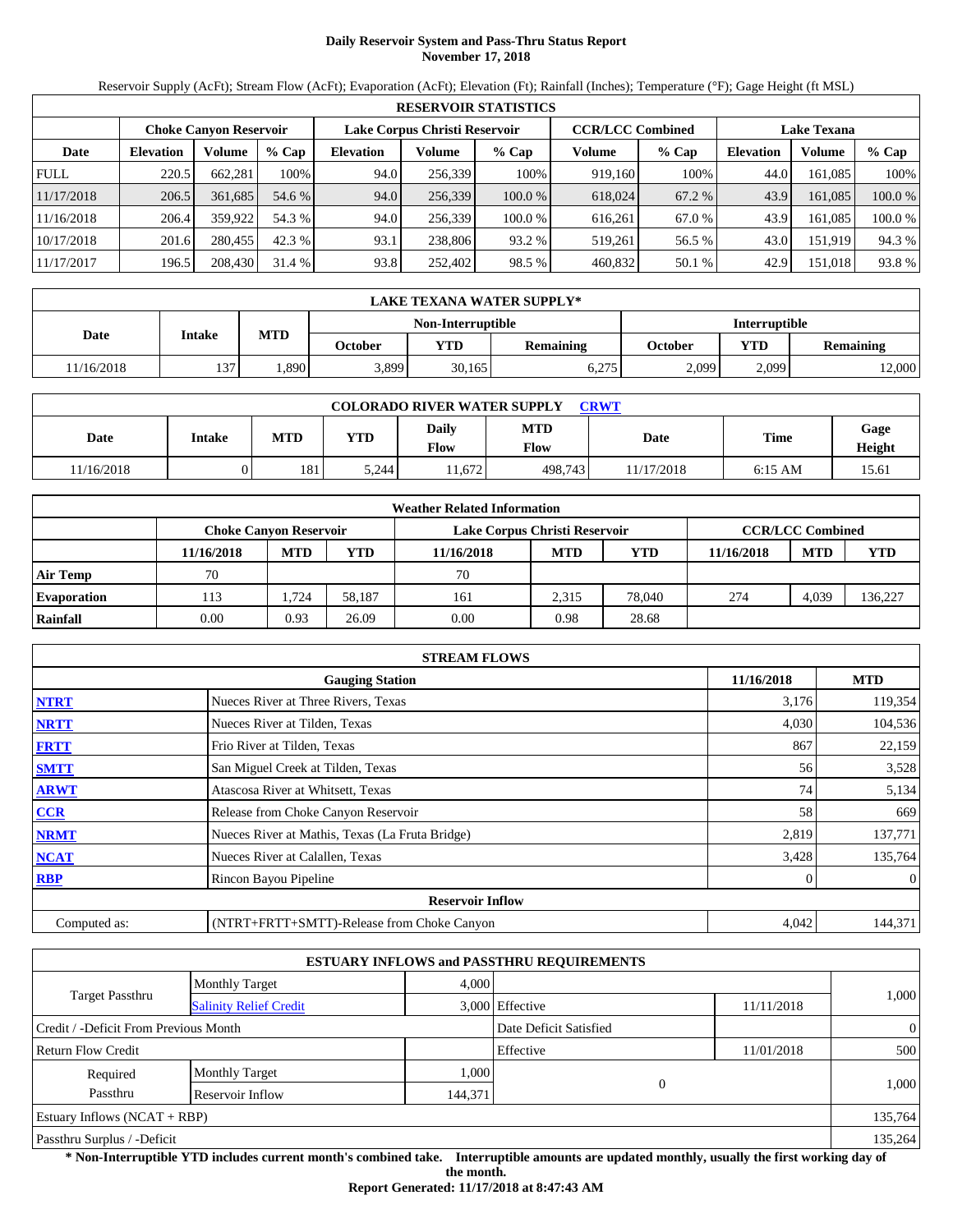# **Daily Reservoir System and Pass-Thru Status Report November 18, 2018**

Reservoir Supply (AcFt); Stream Flow (AcFt); Evaporation (AcFt); Elevation (Ft); Rainfall (Inches); Temperature (°F); Gage Height (ft MSL)

|             | <b>RESERVOIR STATISTICS</b>   |         |         |                  |                               |         |         |                         |                    |         |        |  |
|-------------|-------------------------------|---------|---------|------------------|-------------------------------|---------|---------|-------------------------|--------------------|---------|--------|--|
|             | <b>Choke Canyon Reservoir</b> |         |         |                  | Lake Corpus Christi Reservoir |         |         | <b>CCR/LCC Combined</b> | <b>Lake Texana</b> |         |        |  |
| Date        | <b>Elevation</b>              | Volume  | $%$ Cap | <b>Elevation</b> | Volume                        | $%$ Cap | Volume  | $%$ Cap                 | <b>Elevation</b>   | Volume  | % Cap  |  |
| <b>FULL</b> | 220.5                         | 662.281 | 100%    | 94.0             | 256,339                       | 100%    | 919,160 | 100%                    | 44.0               | 161.085 | 100%   |  |
| 11/18/2018  | 206.6                         | 363,453 | 54.8 %  | 94.0             | 256,339                       | 100.0%  | 619,792 | 67.4 %                  | 43.9               | 160.156 | 99.4 % |  |
| 11/17/2018  | 206.5                         | 361.685 | 54.6 %  | 94.0             | 256,339                       | 100.0 % | 618,024 | 67.2 %                  | 43.9               | 160.156 | 99.4 % |  |
| 10/18/2018  | 201.8                         | 283,575 | 42.8 %  | 92.9             | 234,975                       | 91.7 %  | 518,550 | 56.4 %                  | 43.0               | 151,919 | 94.3 % |  |
| 11/18/2017  | 196.5                         | 208,430 | 31.4 %  | 93.8             | 252,402                       | 98.5 %  | 460,832 | 50.1 %                  | 42.9               | 151,018 | 93.8%  |  |

|            | <b>LAKE TEXANA WATER SUPPLY*</b> |            |         |                   |           |                |       |                  |  |  |  |
|------------|----------------------------------|------------|---------|-------------------|-----------|----------------|-------|------------------|--|--|--|
|            | Intake                           |            |         | Non-Interruptible |           | Interruptible  |       |                  |  |  |  |
| Date       |                                  | <b>MTD</b> | October | YTD.              | Remaining | <b>October</b> | YTD   | <b>Remaining</b> |  |  |  |
| 11/17/2018 | 137                              | 2.026      | 3,899   | 30,301            | 6.139     | 2.099          | 2,099 | 12,000           |  |  |  |

| <b>COLORADO RIVER WATER SUPPLY</b><br><b>CRWT</b> |        |            |       |               |                           |            |                   |                |  |  |  |
|---------------------------------------------------|--------|------------|-------|---------------|---------------------------|------------|-------------------|----------------|--|--|--|
| Date                                              | Intake | <b>MTD</b> | YTD   | Daily<br>Flow | <b>MTD</b><br><b>Flow</b> | Date       | <b>Time</b>       | Gage<br>Height |  |  |  |
| 11/17/2018                                        |        | 181        | 5.244 | 11.215        | 509.958                   | 11/18/2018 | $3:36 \text{ AM}$ | 15.36          |  |  |  |

|                    |            |                               |        | <b>Weather Related Information</b> |            |            |            |                         |            |
|--------------------|------------|-------------------------------|--------|------------------------------------|------------|------------|------------|-------------------------|------------|
|                    |            | <b>Choke Canvon Reservoir</b> |        | Lake Corpus Christi Reservoir      |            |            |            | <b>CCR/LCC Combined</b> |            |
|                    | 11/17/2018 | <b>MTD</b>                    | YTD    | 11/17/2018                         | <b>MTD</b> | <b>YTD</b> | 11/17/2018 | <b>MTD</b>              | <b>YTD</b> |
| <b>Air Temp</b>    | 72         |                               |        | 73                                 |            |            |            |                         |            |
| <b>Evaporation</b> | 62         | 1.786                         | 58.249 | 35                                 | 2.350      | 78,075     | 97         | 4.136                   | 136,324    |
| Rainfall           | 0.02       | 0.95                          | 26.11  | 0.00                               | 0.98       | 28.68      |            |                         |            |

|              | <b>STREAM FLOWS</b>                             |            |                |
|--------------|-------------------------------------------------|------------|----------------|
|              | <b>Gauging Station</b>                          | 11/17/2018 | <b>MTD</b>     |
| <b>NTRT</b>  | Nueces River at Three Rivers, Texas             | 2,997      | 122,351        |
| <b>NRTT</b>  | Nueces River at Tilden, Texas                   | 3,831      | 108,367        |
| <b>FRTT</b>  | Frio River at Tilden, Texas                     | 719        | 22,877         |
| <b>SMTT</b>  | San Miguel Creek at Tilden, Texas               | 48         | 3,575          |
| <b>ARWT</b>  | Atascosa River at Whitsett, Texas               | 62         | 5,196          |
| <b>CCR</b>   | Release from Choke Canyon Reservoir             | 58         | 727            |
| <b>NRMT</b>  | Nueces River at Mathis, Texas (La Fruta Bridge) | 3,077      | 140,848        |
| <b>NCAT</b>  | Nueces River at Calallen, Texas                 | 2,898      | 138,662        |
| <b>RBP</b>   | Rincon Bayou Pipeline                           |            | $\overline{0}$ |
|              | <b>Reservoir Inflow</b>                         |            |                |
| Computed as: | (NTRT+FRTT+SMTT)-Release from Choke Canyon      | 3,706      | 148,077        |

|                                       |                               |         | <b>ESTUARY INFLOWS and PASSTHRU REQUIREMENTS</b> |            |                |  |
|---------------------------------------|-------------------------------|---------|--------------------------------------------------|------------|----------------|--|
|                                       | <b>Monthly Target</b>         | 4,000   |                                                  |            |                |  |
| <b>Target Passthru</b>                | <b>Salinity Relief Credit</b> |         | 3,000 Effective                                  | 11/11/2018 | 1,000          |  |
| Credit / -Deficit From Previous Month |                               |         | Date Deficit Satisfied                           |            | $\overline{0}$ |  |
| <b>Return Flow Credit</b>             |                               |         | Effective                                        | 11/01/2018 | 500            |  |
| Required                              | <b>Monthly Target</b>         | 1,000   |                                                  |            |                |  |
| Passthru                              | Reservoir Inflow              | 148,077 | $\theta$                                         |            | 1,000          |  |
| Estuary Inflows $(NCAT + RBP)$        |                               |         |                                                  |            | 138,662        |  |
| Passthru Surplus / -Deficit           |                               |         |                                                  |            |                |  |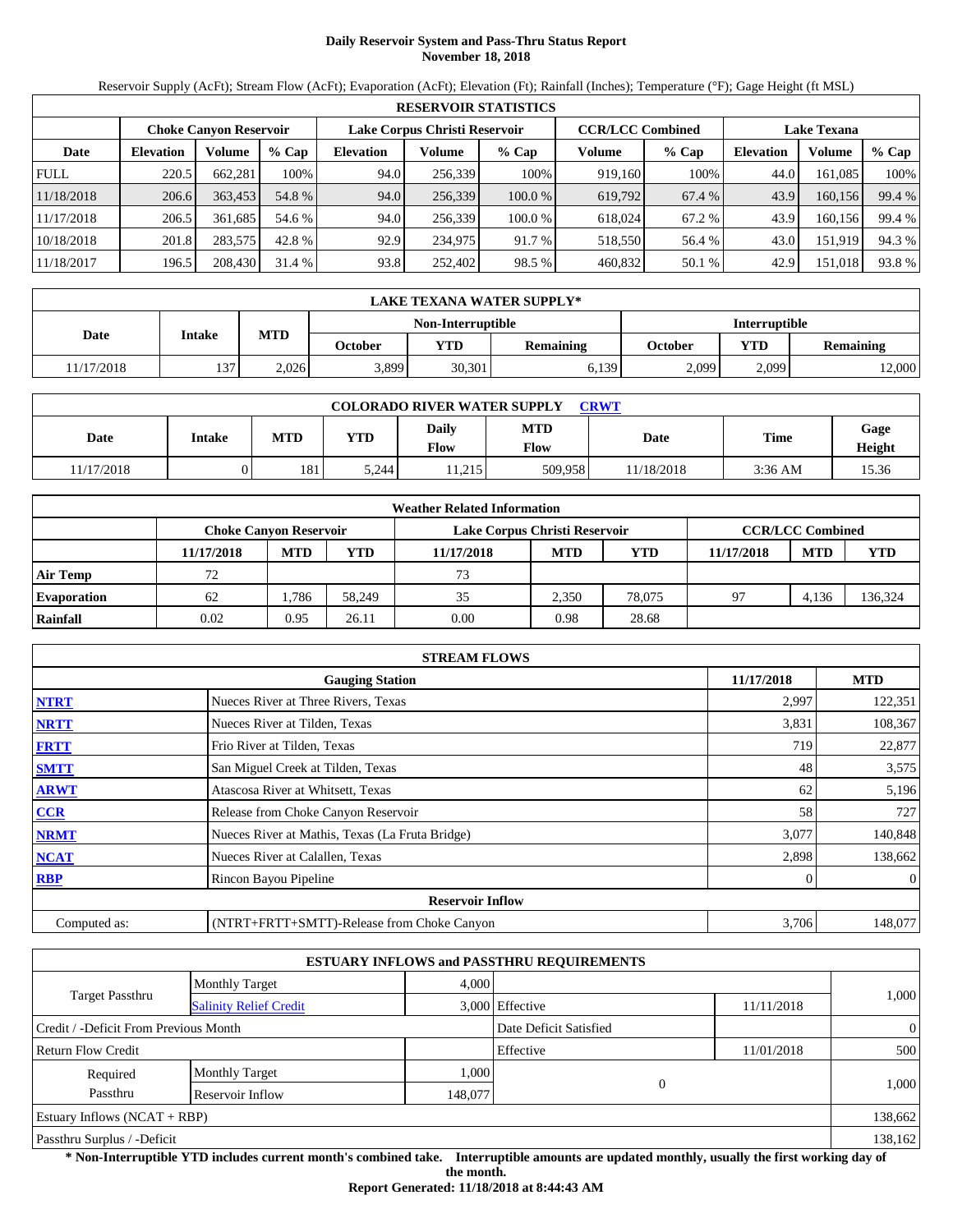# **Daily Reservoir System and Pass-Thru Status Report November 19, 2018**

Reservoir Supply (AcFt); Stream Flow (AcFt); Evaporation (AcFt); Elevation (Ft); Rainfall (Inches); Temperature (°F); Gage Height (ft MSL)

|             | <b>RESERVOIR STATISTICS</b> |                               |                                                          |                  |         |         |                    |         |                  |         |        |  |
|-------------|-----------------------------|-------------------------------|----------------------------------------------------------|------------------|---------|---------|--------------------|---------|------------------|---------|--------|--|
|             |                             | <b>Choke Canyon Reservoir</b> | <b>CCR/LCC Combined</b><br>Lake Corpus Christi Reservoir |                  |         |         | <b>Lake Texana</b> |         |                  |         |        |  |
| Date        | <b>Elevation</b>            | Volume                        | $%$ Cap                                                  | <b>Elevation</b> | Volume  | $%$ Cap | Volume             | $%$ Cap | <b>Elevation</b> | Volume  | % Cap  |  |
| <b>FULL</b> | 220.5                       | 662.281                       | 100%                                                     | 94.0             | 256.339 | 100%    | 919.160            | 100%    | 44.0             | 161.085 | 100%   |  |
| 11/19/2018  | 206.5                       | 361,685                       | 54.6 %                                                   | 94.0             | 256,339 | 100.0%  | 618,024            | 67.2 %  | 43.9             | 160,156 | 99.4 % |  |
| 11/18/2018  | 206.6                       | 363,453                       | 54.8 %                                                   | 94.0             | 256,339 | 100.0%  | 619,792            | 67.4 %  | 43.9             | 160.156 | 99.4 % |  |
| 10/19/2018  | 202.0                       | 286,713                       | 43.3 %                                                   | 92.8             | 233,068 | 90.9%   | 519.781            | 56.5 %  | 43.7             | 158,306 | 98.3%  |  |
| 11/19/2017  | 196.4                       | 207,152                       | 31.3 %                                                   | 93.8             | 252,402 | 98.5 %  | 459,554            | 50.0 %  | 42.9             | 151,018 | 93.8%  |  |

|            | LAKE TEXANA WATER SUPPLY* |            |         |                   |           |         |                      |                  |  |  |
|------------|---------------------------|------------|---------|-------------------|-----------|---------|----------------------|------------------|--|--|
|            |                           |            |         | Non-Interruptible |           |         | <b>Interruptible</b> |                  |  |  |
| Date       | Intake                    | <b>MTD</b> | October | YTD               | Remaining | October | VTD                  | <b>Remaining</b> |  |  |
| 11/18/2018 | 137                       | 2.163      | 3,899   | 30,438            | 6.002     | 2.099   | 2,099                | 12,000           |  |  |

| <b>COLORADO RIVER WATER SUPPLY</b><br>CRWT |        |            |       |               |                           |            |             |                |  |  |
|--------------------------------------------|--------|------------|-------|---------------|---------------------------|------------|-------------|----------------|--|--|
| Date                                       | Intake | <b>MTD</b> | YTD   | Daily<br>Flow | <b>MTD</b><br><b>Flow</b> | Date       | <b>Time</b> | Gage<br>Height |  |  |
| 11/18/2018                                 |        | 181        | 5.244 | 10.858        | 520.816                   | 11/19/2018 | 7:15 AM     | 14.82          |  |  |

|                    | <b>Weather Related Information</b> |            |        |                               |            |            |            |                         |            |  |  |  |
|--------------------|------------------------------------|------------|--------|-------------------------------|------------|------------|------------|-------------------------|------------|--|--|--|
|                    | Choke Canvon Reservoir             |            |        | Lake Corpus Christi Reservoir |            |            |            | <b>CCR/LCC Combined</b> |            |  |  |  |
|                    | 11/18/2018                         | <b>MTD</b> | YTD    | 11/18/2018                    | <b>MTD</b> | <b>YTD</b> | 11/18/2018 | <b>MTD</b>              | <b>YTD</b> |  |  |  |
| <b>Air Temp</b>    | 66                                 |            |        | 71                            |            |            |            |                         |            |  |  |  |
| <b>Evaporation</b> | 93                                 | .379       | 58.342 | 23                            | 2.373      | 78,098     | 116        | 4,252                   | 136,440    |  |  |  |
| Rainfall           | 0.04                               | 0.99       | 26.15  | 0.46                          | . 44       | 29.14      |            |                         |            |  |  |  |

|              | <b>STREAM FLOWS</b>                             |            |                |
|--------------|-------------------------------------------------|------------|----------------|
|              | <b>Gauging Station</b>                          | 11/18/2018 | <b>MTD</b>     |
| <b>NTRT</b>  | Nueces River at Three Rivers, Texas             | 2,839      | 125,190        |
| <b>NRTT</b>  | Nueces River at Tilden, Texas                   | 3,593      | 111,960        |
| <b>FRTT</b>  | Frio River at Tilden, Texas                     | 627        | 23,504         |
| <b>SMTT</b>  | San Miguel Creek at Tilden, Texas               | 41         | 3,617          |
| <b>ARWT</b>  | Atascosa River at Whitsett, Texas               | 53         | 5,249          |
| <b>CCR</b>   | Release from Choke Canyon Reservoir             | 58         | 784            |
| <b>NRMT</b>  | Nueces River at Mathis, Texas (La Fruta Bridge) | 3,295      | 144,143        |
| <b>NCAT</b>  | Nueces River at Calallen, Texas                 | 3,047      | 141,709        |
| <b>RBP</b>   | Rincon Bayou Pipeline                           |            | $\overline{0}$ |
|              | <b>Reservoir Inflow</b>                         |            |                |
| Computed as: | (NTRT+FRTT+SMTT)-Release from Choke Canyon      | 3,450      | 151,527        |

|                                                         |                       |         | <b>ESTUARY INFLOWS and PASSTHRU REQUIREMENTS</b> |            |                |  |
|---------------------------------------------------------|-----------------------|---------|--------------------------------------------------|------------|----------------|--|
|                                                         | <b>Monthly Target</b> | 4.000   |                                                  |            |                |  |
| <b>Target Passthru</b><br><b>Salinity Relief Credit</b> |                       |         | 3,000 Effective                                  | 11/11/2018 | 1,000          |  |
| Credit / -Deficit From Previous Month                   |                       |         | Date Deficit Satisfied                           |            | $\overline{0}$ |  |
| <b>Return Flow Credit</b>                               |                       |         | Effective                                        | 11/01/2018 | 500            |  |
| Required                                                | <b>Monthly Target</b> | 1,000   |                                                  |            |                |  |
| Passthru                                                | Reservoir Inflow      | 151,527 | $\overline{0}$                                   |            | 1,000          |  |
| Estuary Inflows $(NCAT + RBP)$                          |                       |         |                                                  |            | 141,709        |  |
| Passthru Surplus / -Deficit                             |                       |         |                                                  |            | 141.209        |  |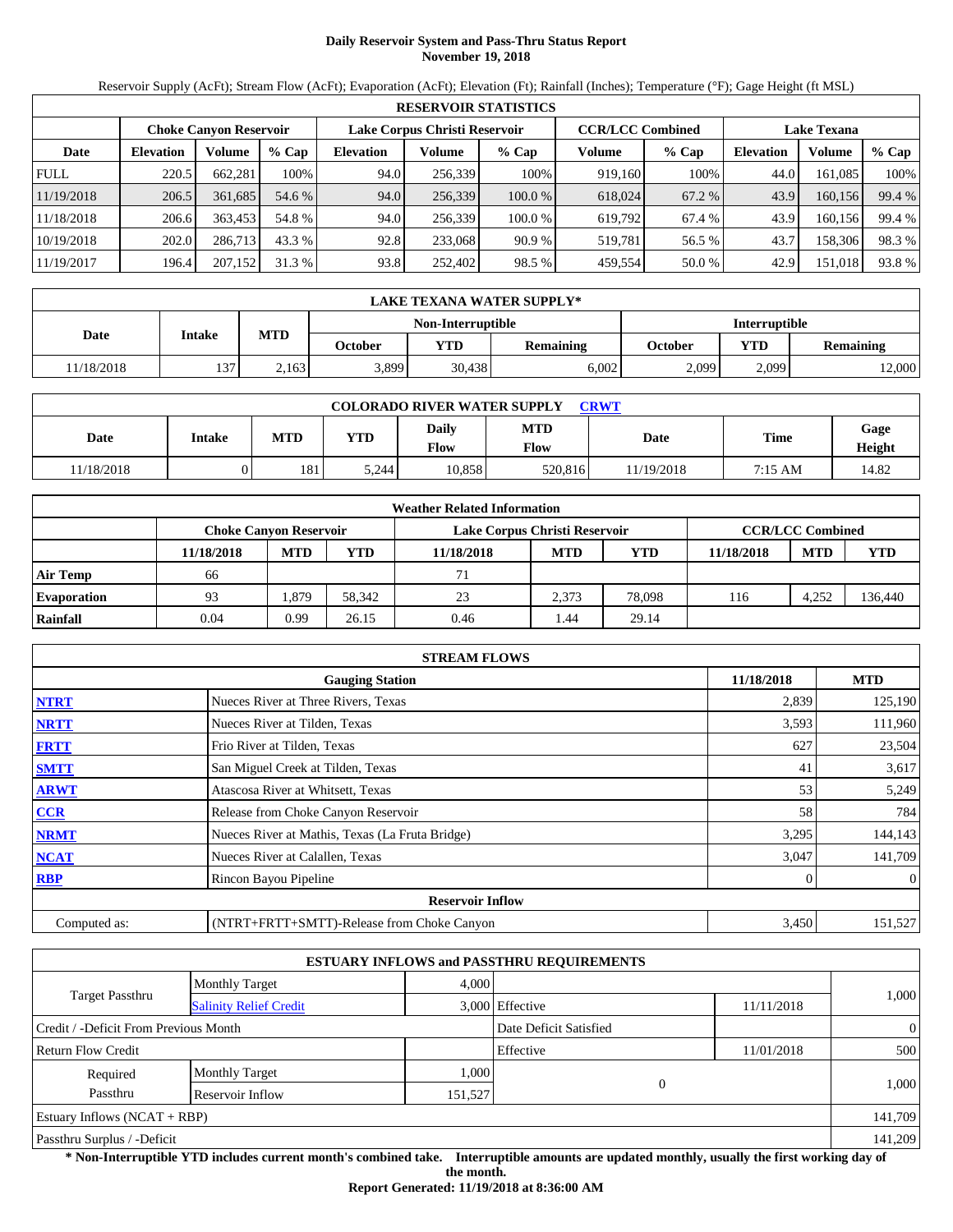# **Daily Reservoir System and Pass-Thru Status Report November 20, 2018**

Reservoir Supply (AcFt); Stream Flow (AcFt); Evaporation (AcFt); Elevation (Ft); Rainfall (Inches); Temperature (°F); Gage Height (ft MSL)

|             | <b>RESERVOIR STATISTICS</b> |                               |         |                                                          |         |         |         |                    |                  |         |        |  |
|-------------|-----------------------------|-------------------------------|---------|----------------------------------------------------------|---------|---------|---------|--------------------|------------------|---------|--------|--|
|             |                             | <b>Choke Canyon Reservoir</b> |         | <b>CCR/LCC Combined</b><br>Lake Corpus Christi Reservoir |         |         |         | <b>Lake Texana</b> |                  |         |        |  |
| Date        | <b>Elevation</b>            | Volume                        | $%$ Cap | <b>Elevation</b>                                         | Volume  | $%$ Cap | Volume  | $%$ Cap            | <b>Elevation</b> | Volume  | % Cap  |  |
| <b>FULL</b> | 220.5                       | 662.281                       | 100%    | 94.0                                                     | 256.339 | 100%    | 919.160 | 100%               | 44.0             | 161.085 | 100%   |  |
| 11/20/2018  | 206.5                       | 361.685                       | 54.6 %  | 94.0                                                     | 256,339 | 100.0%  | 618,024 | 67.2 %             | 43.9             | 160,156 | 99.4 % |  |
| 11/19/2018  | 206.5                       | 361.685                       | 54.6 %  | 94.0                                                     | 256,339 | 100.0%  | 618.024 | 67.2 %             | 43.9             | 160.156 | 99.4 % |  |
| 10/20/2018  | 202.1                       | 288.289                       | 43.5 %  | 92.8                                                     | 233,068 | 90.9%   | 521,357 | 56.7 %             | 43.7             | 158,306 | 98.3%  |  |
| 11/20/2017  | 196.5                       | 208,430                       | 31.4 %  | 93.8                                                     | 252,402 | 98.5 %  | 460,832 | 50.1 %             | 42.8             | 150,120 | 93.2 % |  |

|            | LAKE TEXANA WATER SUPPLY* |            |         |                   |           |         |                      |                  |  |  |
|------------|---------------------------|------------|---------|-------------------|-----------|---------|----------------------|------------------|--|--|
|            |                           |            |         | Non-Interruptible |           |         | <b>Interruptible</b> |                  |  |  |
| Date       | Intake                    | <b>MTD</b> | October | YTD               | Remaining | October | <b>VTD</b>           | <b>Remaining</b> |  |  |
| 11/19/2018 | 137                       | 2.300      | 3,899   | 30,575            | 5,865     | 2.099   | 2,099                | 12,000           |  |  |

| <b>COLORADO RIVER WATER SUPPLY</b><br>CRWT |        |            |            |               |                    |            |             |                |  |  |  |
|--------------------------------------------|--------|------------|------------|---------------|--------------------|------------|-------------|----------------|--|--|--|
| Date                                       | Intake | <b>MTD</b> | <b>YTD</b> | Daily<br>Flow | <b>MTD</b><br>Flow | Date       | <b>Time</b> | Gage<br>Height |  |  |  |
| 11/19/2018                                 |        | 181        | 5.244      | 9.905         | 530,722            | 11/20/2018 | $6:15$ AM   | 14.54          |  |  |  |

|                    |                               |            |        | <b>Weather Related Information</b> |            |            |            |                         |            |
|--------------------|-------------------------------|------------|--------|------------------------------------|------------|------------|------------|-------------------------|------------|
|                    | <b>Choke Canvon Reservoir</b> |            |        | Lake Corpus Christi Reservoir      |            |            |            | <b>CCR/LCC Combined</b> |            |
|                    | 11/19/2018                    | <b>MTD</b> | YTD    | 11/19/2018                         | <b>MTD</b> | <b>YTD</b> | 11/19/2018 | <b>MTD</b>              | <b>YTD</b> |
| <b>Air Temp</b>    | 52                            |            |        | 51                                 |            |            |            |                         |            |
| <b>Evaporation</b> | 51                            | .930       | 58.393 | 35                                 | 2.408      | 78.133     | 86         | 4.338                   | 136,526    |
| Rainfall           | 0.00                          | 0.99       | 26.15  | 0.00                               | 44.ء       | 29.14      |            |                         |            |

|              | <b>STREAM FLOWS</b>                             |       |                |  |  |  |  |  |
|--------------|-------------------------------------------------|-------|----------------|--|--|--|--|--|
|              | <b>Gauging Station</b>                          |       |                |  |  |  |  |  |
| <b>NTRT</b>  | Nueces River at Three Rivers, Texas             | 2,719 | 127,909        |  |  |  |  |  |
| <b>NRTT</b>  | Nueces River at Tilden, Texas                   | 3,375 | 115,334        |  |  |  |  |  |
| <b>FRTT</b>  | Frio River at Tilden, Texas                     | 586   | 24,090         |  |  |  |  |  |
| <b>SMTT</b>  | San Miguel Creek at Tilden, Texas               | 37    | 3,654          |  |  |  |  |  |
| <b>ARWT</b>  | Atascosa River at Whitsett, Texas               | 45    | 5,294          |  |  |  |  |  |
| <b>CCR</b>   | Release from Choke Canyon Reservoir             | 58    | 842            |  |  |  |  |  |
| <b>NRMT</b>  | Nueces River at Mathis, Texas (La Fruta Bridge) | 3,196 | 147,339        |  |  |  |  |  |
| <b>NCAT</b>  | Nueces River at Calallen, Texas                 | 3,073 | 144,782        |  |  |  |  |  |
| <b>RBP</b>   | Rincon Bayou Pipeline                           |       | $\overline{0}$ |  |  |  |  |  |
|              | <b>Reservoir Inflow</b>                         |       |                |  |  |  |  |  |
| Computed as: | (NTRT+FRTT+SMTT)-Release from Choke Canyon      | 3,285 | 154,811        |  |  |  |  |  |

|                                       |                               |         | <b>ESTUARY INFLOWS and PASSTHRU REQUIREMENTS</b> |            |                |
|---------------------------------------|-------------------------------|---------|--------------------------------------------------|------------|----------------|
|                                       | <b>Monthly Target</b>         | 4,000   |                                                  |            |                |
| <b>Target Passthru</b>                | <b>Salinity Relief Credit</b> |         | 3,000 Effective                                  | 11/11/2018 | 1,000          |
| Credit / -Deficit From Previous Month |                               |         | Date Deficit Satisfied                           |            | $\overline{0}$ |
| <b>Return Flow Credit</b>             |                               |         | Effective                                        | 11/01/2018 | 500            |
| Required                              | <b>Monthly Target</b>         | 1,000   |                                                  |            |                |
| Passthru                              | Reservoir Inflow              | 154,811 |                                                  |            | 1,000          |
| Estuary Inflows $(NCAT + RBP)$        |                               |         |                                                  |            | 144,782        |
| Passthru Surplus / -Deficit           |                               |         |                                                  |            | 144,282        |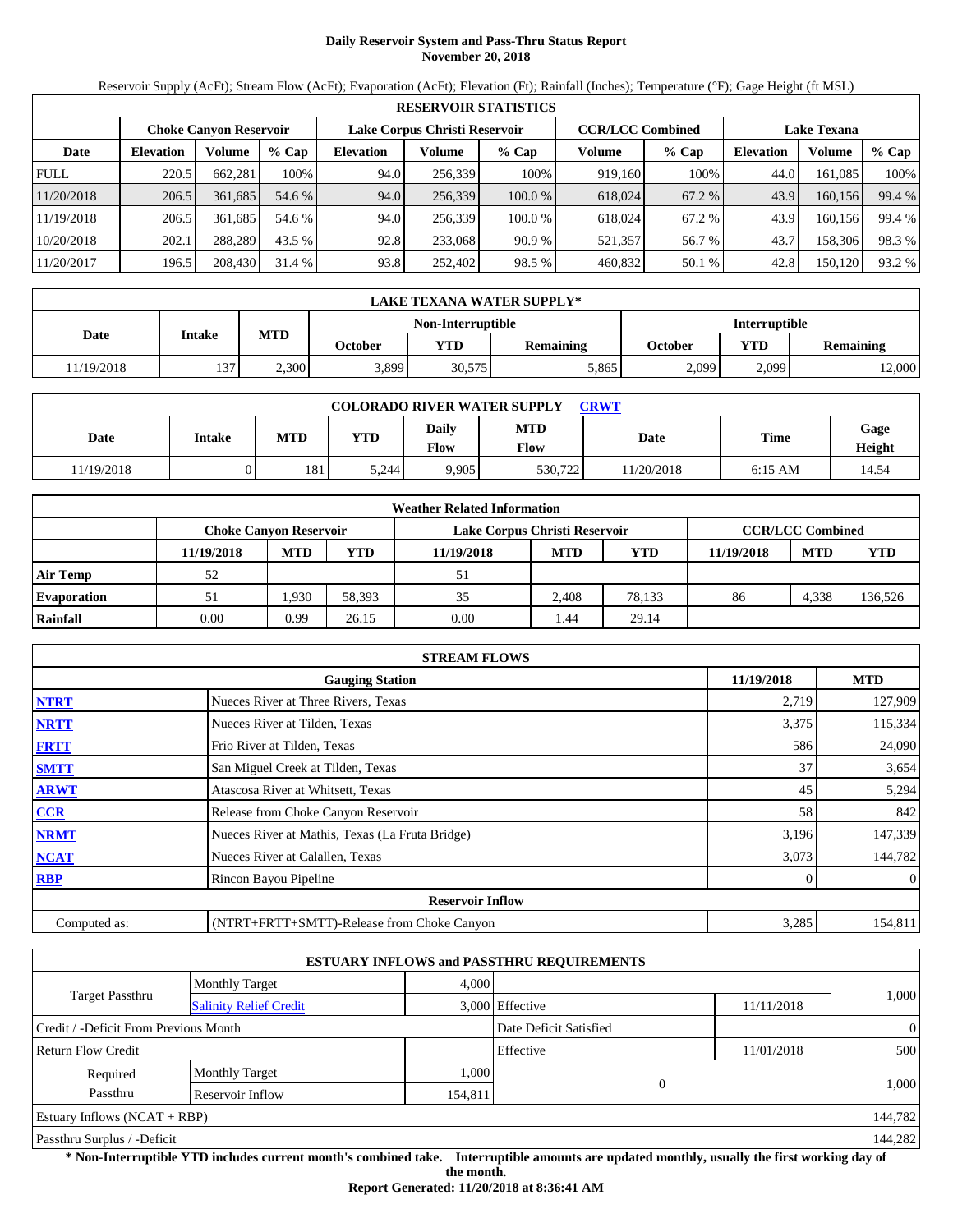# **Daily Reservoir System and Pass-Thru Status Report November 21, 2018**

Reservoir Supply (AcFt); Stream Flow (AcFt); Evaporation (AcFt); Elevation (Ft); Rainfall (Inches); Temperature (°F); Gage Height (ft MSL)

|             |                  |                               |         |                  |                               | <b>RESERVOIR STATISTICS</b> |                                               |         |                  |         |        |
|-------------|------------------|-------------------------------|---------|------------------|-------------------------------|-----------------------------|-----------------------------------------------|---------|------------------|---------|--------|
|             |                  | <b>Choke Canyon Reservoir</b> |         |                  | Lake Corpus Christi Reservoir |                             | <b>CCR/LCC Combined</b><br><b>Lake Texana</b> |         |                  |         |        |
| Date        | <b>Elevation</b> | Volume                        | $%$ Cap | <b>Elevation</b> | Volume                        | $%$ Cap                     | Volume                                        | $%$ Cap | <b>Elevation</b> | Volume  | % Cap  |
| <b>FULL</b> | 220.5            | 662.281                       | 100%    | 94.0             | 256,339                       | 100%                        | 919,160                                       | 100%    | 44.0             | 161.085 | 100%   |
| 11/21/2018  | 206.5            | 361,685                       | 54.6 %  | 94.0             | 256,339                       | 100.0 %                     | 618,024                                       | 67.2 %  | 43.9             | 160.156 | 99.4 % |
| 11/20/2018  | 206.5            | 361.685                       | 54.6 %  | 94.0             | 256.339                       | 100.0 %                     | 618,024                                       | 67.2 %  | 43.9             | 160.156 | 99.4 % |
| 10/21/2018  | 202.3            | 291,453                       | 44.0 %  | 92.8             | 233,068                       | 90.9%                       | 524,521                                       | 57.1 %  | 43.9             | 160,156 | 99.4 % |
| 11/21/2017  | 196.5            | 208,430                       | 31.4 %  | 93.7             | 250,442                       | 97.7 %                      | 458,872                                       | 49.9 %  | 42.8             | 150,120 | 93.2 % |

|            | LAKE TEXANA WATER SUPPLY* |                   |         |            |           |         |                      |                  |  |  |
|------------|---------------------------|-------------------|---------|------------|-----------|---------|----------------------|------------------|--|--|
|            |                           | Non-Interruptible |         |            |           |         | <b>Interruptible</b> |                  |  |  |
| Date       | Intake                    | <b>MTD</b>        | October | <b>YTD</b> | Remaining | October | YTD                  | <b>Remaining</b> |  |  |
| 11/20/2018 | 137                       | 2.437             | 3,899   | 30,712     | 5.728     | 2.099   | 2.099                | 12,000           |  |  |

| <b>COLORADO RIVER WATER SUPPLY</b><br><b>CRWT</b> |        |            |            |                             |                    |            |         |                |  |  |
|---------------------------------------------------|--------|------------|------------|-----------------------------|--------------------|------------|---------|----------------|--|--|
| Date                                              | Intake | <b>MTD</b> | <b>YTD</b> | <b>Daily</b><br><b>Flow</b> | <b>MTD</b><br>Flow | Date       | Time    | Gage<br>Height |  |  |
| 1/20/2018                                         |        | 181        | 5.244      | 9.568                       | 540,289            | 11/21/2018 | 7:15 AM | 14.42          |  |  |

|                    |            |                               |        | <b>Weather Related Information</b> |            |            |            |                         |            |
|--------------------|------------|-------------------------------|--------|------------------------------------|------------|------------|------------|-------------------------|------------|
|                    |            | <b>Choke Canvon Reservoir</b> |        | Lake Corpus Christi Reservoir      |            |            |            | <b>CCR/LCC Combined</b> |            |
|                    | 11/20/2018 | <b>MTD</b>                    | YTD    | 11/20/2018                         | <b>MTD</b> | <b>YTD</b> | 11/20/2018 | <b>MTD</b>              | <b>YTD</b> |
| <b>Air Temp</b>    | 62         |                               |        | -61                                |            |            |            |                         |            |
| <b>Evaporation</b> | 103        | 2.033                         | 58.496 | 115                                | 2.523      | 78.248     | 218        | 4.556                   | 136,744    |
| Rainfall           | 0.00       | 0.99                          | 26.15  | 0.00                               | .44        | 29.14      |            |                         |            |

|              | <b>STREAM FLOWS</b>                             |            |                |
|--------------|-------------------------------------------------|------------|----------------|
|              | <b>Gauging Station</b>                          | 11/20/2018 | <b>MTD</b>     |
| <b>NTRT</b>  | Nueces River at Three Rivers, Texas             | 2,581      | 130,490        |
| <b>NRTT</b>  | Nueces River at Tilden, Texas                   | 3,176      | 118,510        |
| <b>FRTT</b>  | Frio River at Tilden, Texas                     | 558        | 24,648         |
| <b>SMTT</b>  | San Miguel Creek at Tilden, Texas               | 35         | 3,689          |
| <b>ARWT</b>  | Atascosa River at Whitsett, Texas               | 40         | 5,334          |
| <b>CCR</b>   | Release from Choke Canyon Reservoir             | 58         | 899            |
| <b>NRMT</b>  | Nueces River at Mathis, Texas (La Fruta Bridge) | 2,561      | 149,899        |
| <b>NCAT</b>  | Nueces River at Calallen, Texas                 | 2,993      | 147,775        |
| <b>RBP</b>   | Rincon Bayou Pipeline                           |            | $\overline{0}$ |
|              | <b>Reservoir Inflow</b>                         |            |                |
| Computed as: | (NTRT+FRTT+SMTT)-Release from Choke Canyon      | 3,116      | 157,927        |

|                                       |                               |         | <b>ESTUARY INFLOWS and PASSTHRU REQUIREMENTS</b> |            |                |
|---------------------------------------|-------------------------------|---------|--------------------------------------------------|------------|----------------|
|                                       | <b>Monthly Target</b>         | 4,000   |                                                  |            |                |
| <b>Target Passthru</b>                | <b>Salinity Relief Credit</b> |         | 3,000 Effective                                  | 11/11/2018 | 1,000          |
| Credit / -Deficit From Previous Month |                               |         | Date Deficit Satisfied                           |            | $\overline{0}$ |
| Return Flow Credit                    |                               |         | Effective                                        | 11/01/2018 | 500            |
| Required                              | <b>Monthly Target</b>         | 1,000   |                                                  |            |                |
| Passthru                              | Reservoir Inflow              | 157,927 | $\theta$                                         |            | 1,000          |
| Estuary Inflows $(NCAT + RBP)$        |                               |         |                                                  |            | 147,775        |
| Passthru Surplus / -Deficit           |                               |         |                                                  |            | 147,275        |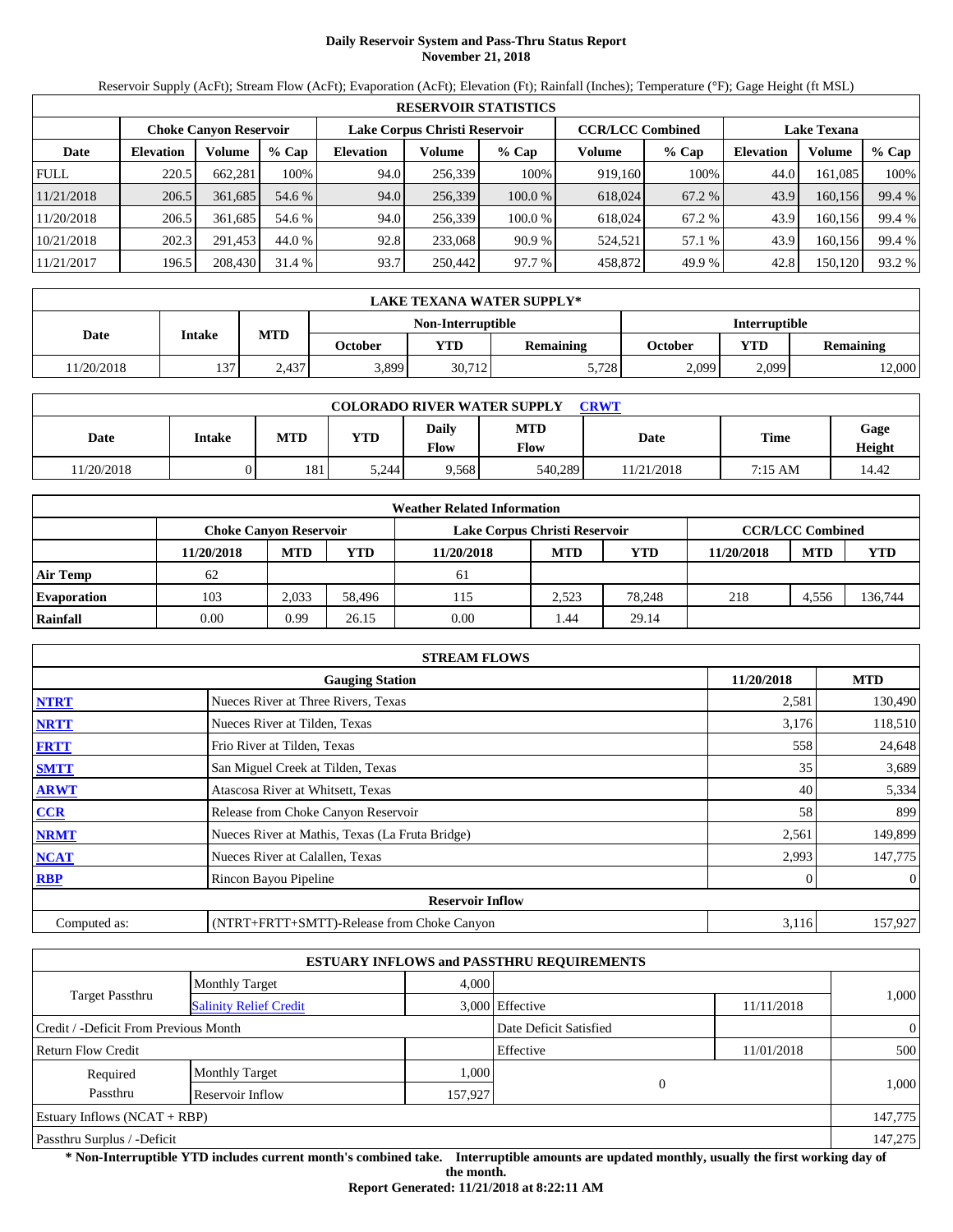# **Daily Reservoir System and Pass-Thru Status Report November 22, 2018**

Reservoir Supply (AcFt); Stream Flow (AcFt); Evaporation (AcFt); Elevation (Ft); Rainfall (Inches); Temperature (°F); Gage Height (ft MSL)

|             |                               |         |         |                  |                               | <b>RESERVOIR STATISTICS</b> |                         |         |                    |         |         |
|-------------|-------------------------------|---------|---------|------------------|-------------------------------|-----------------------------|-------------------------|---------|--------------------|---------|---------|
|             | <b>Choke Canvon Reservoir</b> |         |         |                  | Lake Corpus Christi Reservoir |                             | <b>CCR/LCC Combined</b> |         | <b>Lake Texana</b> |         |         |
| Date        | <b>Elevation</b>              | Volume  | $%$ Cap | <b>Elevation</b> | Volume                        | $%$ Cap                     | Volume                  | $%$ Cap | <b>Elevation</b>   | Volume  | $%$ Cap |
| <b>FULL</b> | 220.5                         | 662.281 | 100%    | 94.0             | 256,339                       | 100%                        | 919.160                 | 100%    | 44.0               | 161.085 | 100%    |
| 11/22/2018  | 206.6                         | 363,453 | 54.8 %  | 94.0             | 256,339                       | 100.0%                      | 619.792                 | 67.4 %  | 43.9               | 160.156 | 99.4 %  |
| 11/21/2018  | 206.5                         | 361.685 | 54.6 %  | 94.0             | 256,339                       | 100.0 %                     | 618,024                 | 67.2 %  | 43.9               | 160.156 | 99.4 %  |
| 10/22/2018  | 202.8                         | 299.436 | 45.2 %  | 92.7             | 231.167                       | 90.2%                       | 530,603                 | 57.7 %  | 44.0               | 161.085 | 100.0%  |
| 11/22/2017  | 196.4                         | 207,152 | 31.3 %  | 93.8             | 252,402                       | 98.5 %                      | 459,554                 | 50.0 %  | 42.7               | 149,224 | 92.6 %  |

|            |        |            |         |                   | LAKE TEXANA WATER SUPPLY* |         |                      |                  |
|------------|--------|------------|---------|-------------------|---------------------------|---------|----------------------|------------------|
|            |        |            |         | Non-Interruptible |                           |         | <b>Interruptible</b> |                  |
| Date       | Intake | <b>MTD</b> | October | <b>YTD</b>        | Remaining                 | October | <b>YTD</b>           | <b>Remaining</b> |
| 11/21/2018 | 137    | 2,574      | 3,899   | 30,849            | 5,591                     | 2,099   | 2,099                | 2,000            |

| <b>COLORADO RIVER WATER SUPPLY</b><br><b>CRWT</b> |        |            |            |                      |                    |           |         |                |  |  |  |
|---------------------------------------------------|--------|------------|------------|----------------------|--------------------|-----------|---------|----------------|--|--|--|
| Date                                              | Intake | <b>MTD</b> | <b>YTD</b> | <b>Daily</b><br>Flow | <b>MTD</b><br>Flow | Date      | Time    | Gage<br>Height |  |  |  |
| 11/21/2018                                        |        | 181        | 5.244      | 8.456                | 548,745            | 1/22/2018 | 7:15 AM | 12.80          |  |  |  |

|                    |                               |            |        | <b>Weather Related Information</b> |            |        |            |                         |            |
|--------------------|-------------------------------|------------|--------|------------------------------------|------------|--------|------------|-------------------------|------------|
|                    | <b>Choke Canvon Reservoir</b> |            |        | Lake Corpus Christi Reservoir      |            |        |            | <b>CCR/LCC Combined</b> |            |
|                    | 11/21/2018                    | <b>MTD</b> | YTD    | 11/21/2018                         | <b>MTD</b> | YTD    | 11/21/2018 | <b>MTD</b>              | <b>YTD</b> |
| <b>Air Temp</b>    | 57                            |            |        | 58                                 |            |        |            |                         |            |
| <b>Evaporation</b> | 72                            | 2.105      | 58,568 |                                    | 2.523      | 78.248 | 72         | 4,628                   | 136,816    |
| Rainfall           | 0.00                          | 0.99       | 26.15  | 0.02                               | . 46       | 29.16  |            |                         |            |

|              | <b>STREAM FLOWS</b>                             |            |                |
|--------------|-------------------------------------------------|------------|----------------|
|              | <b>Gauging Station</b>                          | 11/21/2018 | <b>MTD</b>     |
| <b>NTRT</b>  | Nueces River at Three Rivers, Texas             | 2,461      | 132,951        |
| <b>NRTT</b>  | Nueces River at Tilden, Texas                   | 2,938      | 121,448        |
| <b>FRTT</b>  | Frio River at Tilden, Texas                     | 526        | 25,174         |
| <b>SMTT</b>  | San Miguel Creek at Tilden, Texas               | 32         | 3,721          |
| <b>ARWT</b>  | Atascosa River at Whitsett, Texas               | 37         | 5,371          |
| <b>CCR</b>   | Release from Choke Canyon Reservoir             | 58         | 957            |
| <b>NRMT</b>  | Nueces River at Mathis, Texas (La Fruta Bridge) | 2,581      | 152,480        |
| <b>NCAT</b>  | Nueces River at Calallen, Texas                 | 2,680      | 150,455        |
| <b>RBP</b>   | Rincon Bayou Pipeline                           |            | $\overline{0}$ |
|              | <b>Reservoir Inflow</b>                         |            |                |
| Computed as: | (NTRT+FRTT+SMTT)-Release from Choke Canyon      | 2,962      | 160,889        |

|                                       |                               |         | <b>ESTUARY INFLOWS and PASSTHRU REQUIREMENTS</b> |            |                |
|---------------------------------------|-------------------------------|---------|--------------------------------------------------|------------|----------------|
|                                       | <b>Monthly Target</b>         | 4,000   |                                                  |            |                |
| <b>Target Passthru</b>                | <b>Salinity Relief Credit</b> |         | 3,000 Effective                                  | 11/11/2018 | 1,000          |
| Credit / -Deficit From Previous Month |                               |         | Date Deficit Satisfied                           |            | $\overline{0}$ |
| Return Flow Credit                    |                               |         | Effective                                        | 11/01/2018 | 500            |
| Required                              | <b>Monthly Target</b>         | 1,000   |                                                  |            |                |
| Passthru                              | Reservoir Inflow              | 160,889 | $\theta$                                         |            | 1,000          |
| Estuary Inflows $(NCAT + RBP)$        |                               |         |                                                  |            | 150,455        |
| Passthru Surplus / -Deficit           |                               |         |                                                  |            | 149,955        |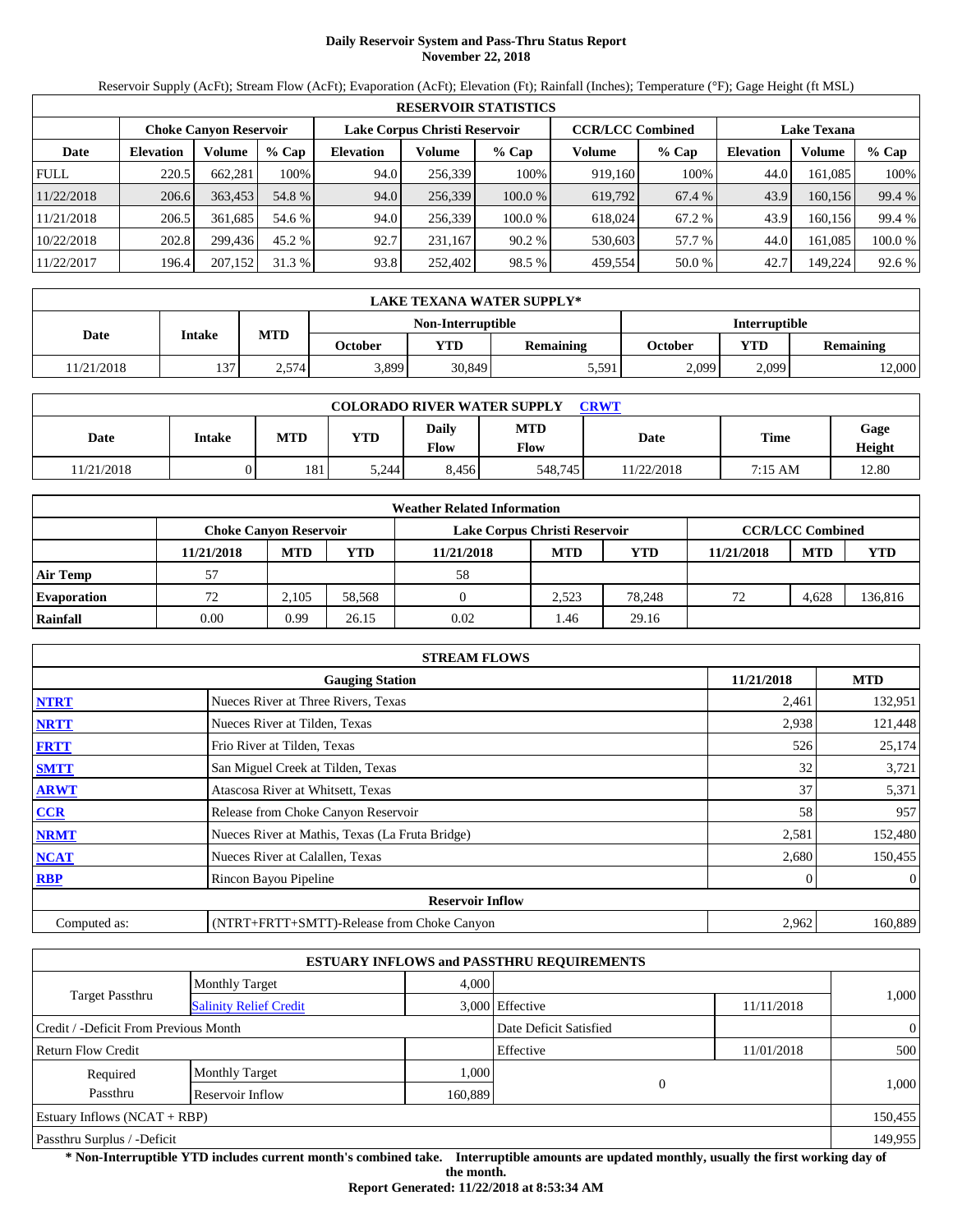# **Daily Reservoir System and Pass-Thru Status Report November 23, 2018**

Reservoir Supply (AcFt); Stream Flow (AcFt); Evaporation (AcFt); Elevation (Ft); Rainfall (Inches); Temperature (°F); Gage Height (ft MSL)

|             |                  |                               |         |                  |                               | <b>RESERVOIR STATISTICS</b> |                         |         |                  |                    |        |
|-------------|------------------|-------------------------------|---------|------------------|-------------------------------|-----------------------------|-------------------------|---------|------------------|--------------------|--------|
|             |                  | <b>Choke Canyon Reservoir</b> |         |                  | Lake Corpus Christi Reservoir |                             | <b>CCR/LCC Combined</b> |         |                  | <b>Lake Texana</b> |        |
| Date        | <b>Elevation</b> | Volume                        | $%$ Cap | <b>Elevation</b> | Volume                        | $%$ Cap                     | Volume                  | $%$ Cap | <b>Elevation</b> | Volume             | % Cap  |
| <b>FULL</b> | 220.5            | 662.281                       | 100%    | 94.0             | 256,339                       | 100%                        | 919,160                 | 100%    | 44.0             | 161.085            | 100%   |
| 11/23/2018  | 206.5            | 361,685                       | 54.6 %  | 94.0             | 256,339                       | 100.0 %                     | 618,024                 | 67.2 %  | 43.9             | 160.156            | 99.4 % |
| 11/22/2018  | 206.6            | 363,453                       | 54.8 %  | 94.0             | 256,339                       | 100.0 %                     | 619.792                 | 67.4 %  | 43.9             | 160.156            | 99.4 % |
| 10/23/2018  | 202.8            | 299.436                       | 45.2 %  | 92.7             | 231,167                       | 90.2%                       | 530,603                 | 57.7 %  | 43.9             | 160,156            | 99.4 % |
| 11/23/2017  | 196.4            | 207,152                       | 31.3 %  | 93.7             | 250,442                       | 97.7 %                      | 457,594                 | 49.8%   | 42.7             | 149,224            | 92.6 % |

|            | LAKE TEXANA WATER SUPPLY* |            |         |                   |           |                      |       |                  |  |  |
|------------|---------------------------|------------|---------|-------------------|-----------|----------------------|-------|------------------|--|--|
|            | Intake                    | <b>MTD</b> |         | Non-Interruptible |           | <b>Interruptible</b> |       |                  |  |  |
| Date       |                           |            | October | <b>YTD</b>        | Remaining | October              | YTD   | <b>Remaining</b> |  |  |
| 11/22/2018 | 137                       | 2.711      | 3,899   | 30,986            | 5.454     | 2,099                | 2.099 | 12,000           |  |  |

| <b>COLORADO RIVER WATER SUPPLY</b><br><b>CRWT</b> |        |            |            |                             |                    |             |         |                |  |  |  |
|---------------------------------------------------|--------|------------|------------|-----------------------------|--------------------|-------------|---------|----------------|--|--|--|
| Date                                              | Intake | <b>MTD</b> | <b>YTD</b> | <b>Daily</b><br><b>Flow</b> | <b>MTD</b><br>Flow | <b>Date</b> | Time    | Gage<br>Height |  |  |  |
| 1/22/2018                                         |        | 181        | 5,244      | 6,352                       | 555,097            | 11/23/2018  | 7:15 AM | 12.20          |  |  |  |

|                    |                               |            |        | <b>Weather Related Information</b> |            |            |            |                         |            |
|--------------------|-------------------------------|------------|--------|------------------------------------|------------|------------|------------|-------------------------|------------|
|                    | <b>Choke Canvon Reservoir</b> |            |        | Lake Corpus Christi Reservoir      |            |            |            | <b>CCR/LCC Combined</b> |            |
|                    | 11/22/2018                    | <b>MTD</b> | YTD    | 11/22/2018                         | <b>MTD</b> | <b>YTD</b> | 11/22/2018 | <b>MTD</b>              | <b>YTD</b> |
| <b>Air Temp</b>    | 63                            |            |        | 59                                 |            |            |            |                         |            |
| <b>Evaporation</b> | 51                            | 2.156      | 58.619 | 46                                 | 2.569      | 78.294     | 97         | 4.725                   | 136,913    |
| Rainfall           | 0.00                          | 0.99       | 26.15  | 0.04                               | . . 50     | 29.20      |            |                         |            |

|              | <b>STREAM FLOWS</b>                             |            |                |
|--------------|-------------------------------------------------|------------|----------------|
|              | <b>Gauging Station</b>                          | 11/22/2018 | <b>MTD</b>     |
| <b>NTRT</b>  | Nueces River at Three Rivers, Texas             | 2,322      | 135,274        |
| <b>NRTT</b>  | Nueces River at Tilden, Texas                   | 2,700      | 124,148        |
| <b>FRTT</b>  | Frio River at Tilden, Texas                     | 488        | 25,662         |
| <b>SMTT</b>  | San Miguel Creek at Tilden, Texas               | 30         | 3,751          |
| <b>ARWT</b>  | Atascosa River at Whitsett, Texas               | 34         | 5,405          |
| CCR          | Release from Choke Canyon Reservoir             | 58         | 1,014          |
| <b>NRMT</b>  | Nueces River at Mathis, Texas (La Fruta Bridge) | 2,719      | 155,199        |
| <b>NCAT</b>  | Nueces River at Calallen, Texas                 | 2,561      | 153,016        |
| <b>RBP</b>   | Rincon Bayou Pipeline                           |            | $\overline{0}$ |
|              | <b>Reservoir Inflow</b>                         |            |                |
| Computed as: | (NTRT+FRTT+SMTT)-Release from Choke Canyon      | 2,783      | 163,673        |

|                                       |                               |         | <b>ESTUARY INFLOWS and PASSTHRU REQUIREMENTS</b> |            |                |
|---------------------------------------|-------------------------------|---------|--------------------------------------------------|------------|----------------|
|                                       | <b>Monthly Target</b>         | 4,000   |                                                  |            |                |
| <b>Target Passthru</b>                | <b>Salinity Relief Credit</b> |         | 3,000 Effective                                  | 11/11/2018 | 1,000          |
| Credit / -Deficit From Previous Month |                               |         | Date Deficit Satisfied                           |            | $\overline{0}$ |
| <b>Return Flow Credit</b>             |                               |         | Effective                                        | 11/01/2018 | 500            |
| Required                              | <b>Monthly Target</b>         | 1,000   |                                                  |            |                |
| Passthru                              | Reservoir Inflow              | 163,673 |                                                  |            | 1,000          |
| Estuary Inflows $(NCAT + RBP)$        |                               |         |                                                  |            | 153,016        |
| Passthru Surplus / -Deficit           |                               |         |                                                  |            | 152,516        |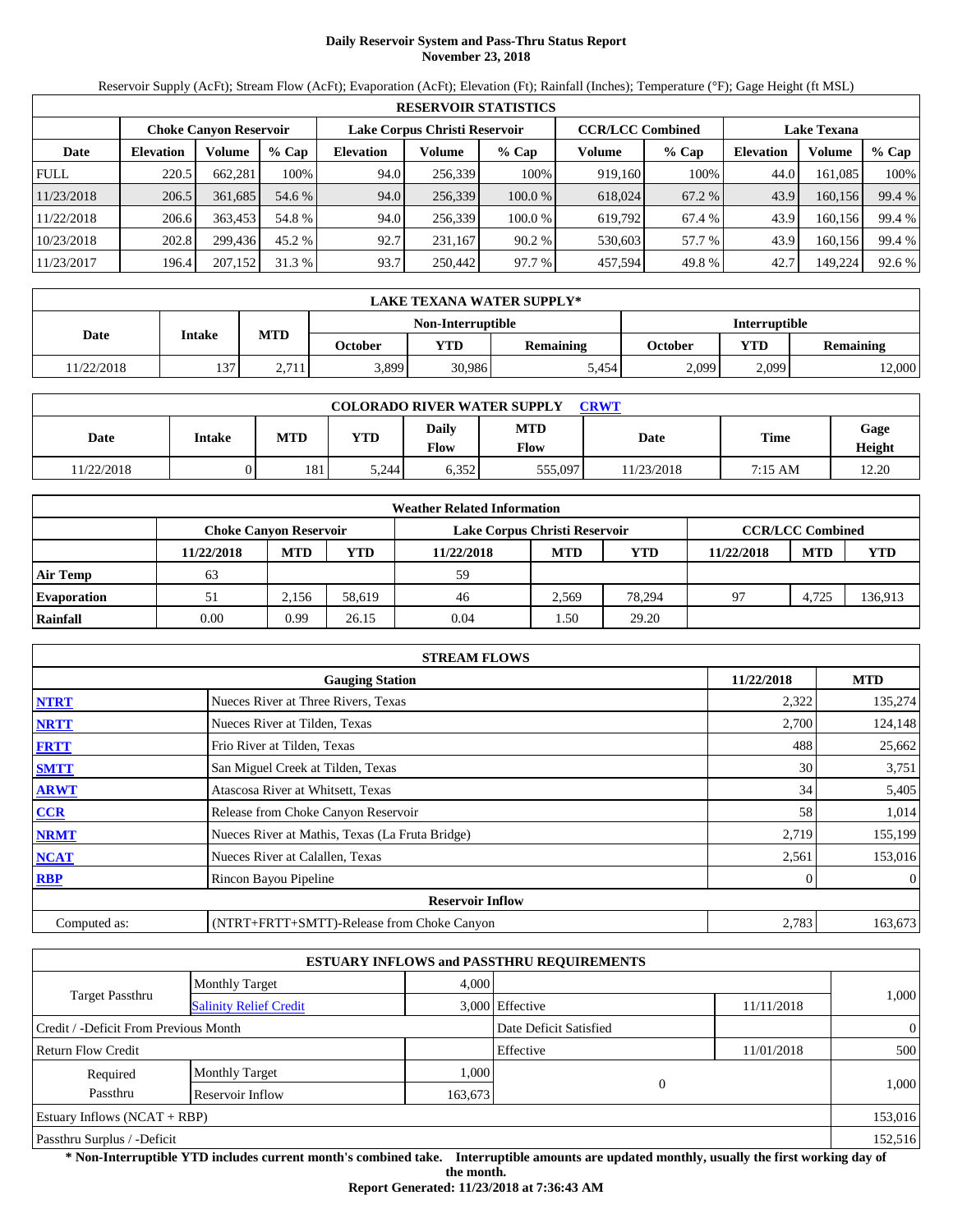# **Daily Reservoir System and Pass-Thru Status Report November 24, 2018**

Reservoir Supply (AcFt); Stream Flow (AcFt); Evaporation (AcFt); Elevation (Ft); Rainfall (Inches); Temperature (°F); Gage Height (ft MSL)

|             | <b>RESERVOIR STATISTICS</b> |                               |         |                               |         |         |                         |         |                    |         |         |  |
|-------------|-----------------------------|-------------------------------|---------|-------------------------------|---------|---------|-------------------------|---------|--------------------|---------|---------|--|
|             |                             | <b>Choke Canvon Reservoir</b> |         | Lake Corpus Christi Reservoir |         |         | <b>CCR/LCC Combined</b> |         | <b>Lake Texana</b> |         |         |  |
| Date        | <b>Elevation</b>            | Volume                        | $%$ Cap | <b>Elevation</b>              | Volume  | $%$ Cap | Volume                  | $%$ Cap | <b>Elevation</b>   | Volume  | % Cap   |  |
| <b>FULL</b> | 220.5                       | 662.281                       | 100%    | 94.0                          | 256,339 | 100%    | 919.160                 | 100%    | 44.0               | 161.085 | 100%    |  |
| 11/24/2018  | 206.6                       | 363,453                       | 54.8 %  | 94.0                          | 256,339 | 100.0 % | 619.792                 | 67.4 %  | 43.9               | 160.156 | 99.4 %  |  |
| 11/23/2018  | 206.5                       | 361.685                       | 54.6 %  | 94.0                          | 256,339 | 100.0 % | 618,024                 | 67.2 %  | 43.9               | 160.156 | 99.4 %  |  |
| 10/24/2018  | 204.0                       | 318,997                       | 48.1 %  | 92.8                          | 233,068 | 90.9%   | 552,065                 | 60.1%   | 44.0               | 161.085 | 100.0 % |  |
| 11/24/2017  | 196.4                       | 207,152                       | 31.3 %  | 93.7                          | 250,442 | 97.7 %  | 457,594                 | 49.8 %  | 42.6               | 148,332 | 92.1 %  |  |

|            | LAKE TEXANA WATER SUPPLY* |            |         |                   |                  |                      |            |                  |  |  |  |
|------------|---------------------------|------------|---------|-------------------|------------------|----------------------|------------|------------------|--|--|--|
|            | Intake                    |            |         | Non-Interruptible |                  | <b>Interruptible</b> |            |                  |  |  |  |
| Date       |                           | <b>MTD</b> | October | <b>YTD</b>        | <b>Remaining</b> | October              | <b>YTD</b> | <b>Remaining</b> |  |  |  |
| 11/23/2018 | 137                       | 2.847      | 3,899   | 31,123            | 5,317            | 2,099                | 2,099      | 12,000           |  |  |  |

| <b>COLORADO RIVER WATER SUPPLY</b><br><b>CRWT</b> |        |            |            |                             |                    |            |           |                |  |  |
|---------------------------------------------------|--------|------------|------------|-----------------------------|--------------------|------------|-----------|----------------|--|--|
| Date                                              | Intake | <b>MTD</b> | <b>YTD</b> | <b>Daily</b><br><b>Flow</b> | <b>MTD</b><br>Flow | Date       | Time      | Gage<br>Height |  |  |
| 1/23/2018                                         |        | 181        | 5.244      | 5,697                       | 560,794            | 11/24/2018 | $6:15$ AM | 12.29          |  |  |

|                    |                        |            |        | <b>Weather Related Information</b> |            |            |            |                         |            |
|--------------------|------------------------|------------|--------|------------------------------------|------------|------------|------------|-------------------------|------------|
|                    | Choke Canvon Reservoir |            |        | Lake Corpus Christi Reservoir      |            |            |            | <b>CCR/LCC Combined</b> |            |
|                    | 11/23/2018             | <b>MTD</b> | YTD    | 11/23/2018                         | <b>MTD</b> | <b>YTD</b> | 11/23/2018 | <b>MTD</b>              | <b>YTD</b> |
| <b>Air Temp</b>    | 73                     |            |        | 73                                 |            |            |            |                         |            |
| <b>Evaporation</b> | 52                     | 2.208      | 58.671 | 35                                 | 2.604      | 78.329     | 87         | 4.812                   | 137,000    |
| Rainfall           | 0.00                   | 0.99       | 26.15  | 0.02                               | .52        | 29.22      |            |                         |            |

|              | <b>STREAM FLOWS</b>                             |            |                |
|--------------|-------------------------------------------------|------------|----------------|
|              | <b>Gauging Station</b>                          | 11/23/2018 | <b>MTD</b>     |
| <b>NTRT</b>  | Nueces River at Three Rivers, Texas             | 2,203      | 137,477        |
| <b>NRTT</b>  | Nueces River at Tilden, Texas                   | 2,481      | 126,629        |
| <b>FRTT</b>  | Frio River at Tilden, Texas                     | 455        | 26,117         |
| <b>SMTT</b>  | San Miguel Creek at Tilden, Texas               | 29         | 3,780          |
| <b>ARWT</b>  | Atascosa River at Whitsett, Texas               | 32         | 5,437          |
| <b>CCR</b>   | Release from Choke Canyon Reservoir             | 58         | 1,072          |
| <b>NRMT</b>  | Nueces River at Mathis, Texas (La Fruta Bridge) | 2,680      | 157,879        |
| <b>NCAT</b>  | Nueces River at Calallen, Texas                 | 2,531      | 155,547        |
| <b>RBP</b>   | Rincon Bayou Pipeline                           |            | $\overline{0}$ |
|              | <b>Reservoir Inflow</b>                         |            |                |
| Computed as: | (NTRT+FRTT+SMTT)-Release from Choke Canyon      | 2,629      | 166,302        |

|                                       |                               |         | <b>ESTUARY INFLOWS and PASSTHRU REQUIREMENTS</b> |            |                |
|---------------------------------------|-------------------------------|---------|--------------------------------------------------|------------|----------------|
|                                       | <b>Monthly Target</b>         | 4,000   |                                                  |            |                |
| <b>Target Passthru</b>                | <b>Salinity Relief Credit</b> |         | 3,000 Effective                                  | 11/11/2018 | 1,000          |
| Credit / -Deficit From Previous Month |                               |         | Date Deficit Satisfied                           |            | $\overline{0}$ |
| <b>Return Flow Credit</b>             |                               |         | Effective                                        | 11/01/2018 | 500            |
| Required                              | <b>Monthly Target</b>         | 1,000   |                                                  |            |                |
| Passthru                              | Reservoir Inflow              | 166,302 | $\theta$                                         |            | 1,000          |
| Estuary Inflows $(NCAT + RBP)$        |                               |         |                                                  |            | 155,547        |
| Passthru Surplus / -Deficit           |                               |         |                                                  |            | 155,047        |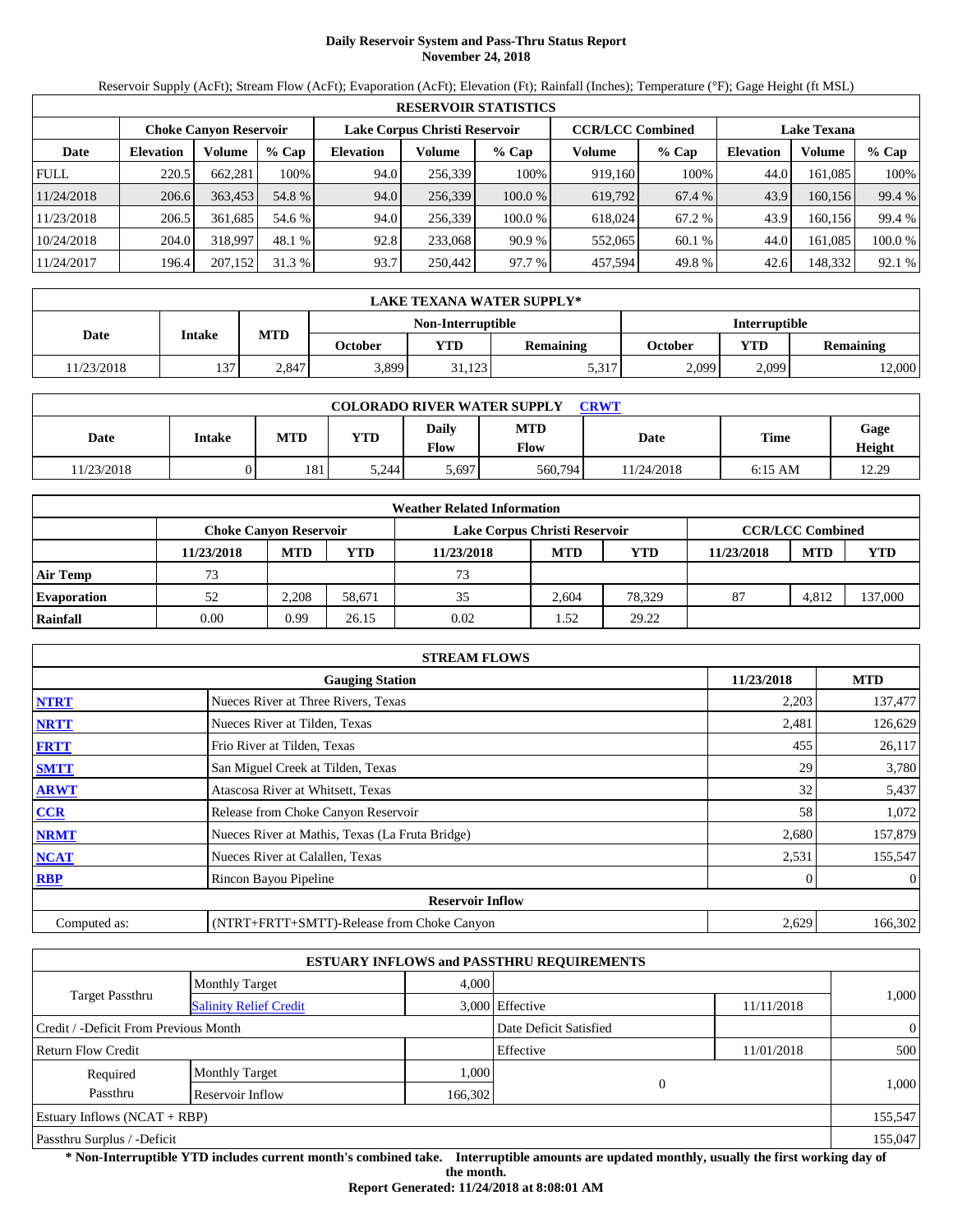# **Daily Reservoir System and Pass-Thru Status Report November 25, 2018**

Reservoir Supply (AcFt); Stream Flow (AcFt); Evaporation (AcFt); Elevation (Ft); Rainfall (Inches); Temperature (°F); Gage Height (ft MSL)

|             | <b>RESERVOIR STATISTICS</b>   |         |         |                  |                               |         |         |                         |                    |         |         |  |  |
|-------------|-------------------------------|---------|---------|------------------|-------------------------------|---------|---------|-------------------------|--------------------|---------|---------|--|--|
|             | <b>Choke Canvon Reservoir</b> |         |         |                  | Lake Corpus Christi Reservoir |         |         | <b>CCR/LCC Combined</b> | <b>Lake Texana</b> |         |         |  |  |
| Date        | <b>Elevation</b>              | Volume  | $%$ Cap | <b>Elevation</b> | Volume                        | $%$ Cap | Volume  | $%$ Cap                 | <b>Elevation</b>   | Volume  | $%$ Cap |  |  |
| <b>FULL</b> | 220.5                         | 662.281 | 100%    | 94.0             | 256.339                       | 100%    | 919.160 | 100%                    | 44.0               | 161.085 | 100%    |  |  |
| 11/25/2018  | 206.7                         | 365,226 | 55.1 %  | 94.0             | 256,339                       | 100.0%  | 621,565 | 67.6 %                  | 43.9               | 160.156 | 99.4 %  |  |  |
| 11/24/2018  | 206.6                         | 363,453 | 54.8 %  | 94.0             | 256,339                       | 100.0 % | 619.792 | 67.4 %                  | 43.9               | 160.156 | 99.4 %  |  |  |
| 10/25/2018  | 204.4                         | 325.645 | 49.1 %  | 93.2             | 240,730                       | 93.9 %  | 566,375 | 61.6 %                  | 44.0               | 161.085 | 100.0%  |  |  |
| 11/25/2017  | 196.4                         | 207,152 | 31.3 %  | 93.6             | 248,488                       | 96.9 %  | 455,640 | 49.6 %                  | 42.6               | 148,332 | 92.1 %  |  |  |

|            | LAKE TEXANA WATER SUPPLY* |            |         |                   |           |                      |       |                  |  |  |  |
|------------|---------------------------|------------|---------|-------------------|-----------|----------------------|-------|------------------|--|--|--|
|            | Intake                    |            |         | Non-Interruptible |           | <b>Interruptible</b> |       |                  |  |  |  |
| Date       |                           | <b>MTD</b> | October | <b>YTD</b>        | Remaining | October              | VTD   | <b>Remaining</b> |  |  |  |
| 11/24/2018 | 137                       | 2,984      | 3,899   | 31,259            | 5,181     | 2,099                | 2,099 | 2,000            |  |  |  |

| <b>COLORADO RIVER WATER SUPPLY</b><br><b>CRWT</b> |        |            |            |                             |                           |           |           |                |  |  |  |
|---------------------------------------------------|--------|------------|------------|-----------------------------|---------------------------|-----------|-----------|----------------|--|--|--|
| Date                                              | Intake | <b>MTD</b> | <b>YTD</b> | <b>Daily</b><br><b>Flow</b> | <b>MTD</b><br><b>Flow</b> | Date      | Time      | Gage<br>Height |  |  |  |
| 1/24/2018                                         |        | 181        | 5.244      | 5.737                       | 566,531                   | 1/25/2018 | $6:15$ AM | 12.64          |  |  |  |

|                    |                        |            |        | <b>Weather Related Information</b> |            |            |            |                         |            |
|--------------------|------------------------|------------|--------|------------------------------------|------------|------------|------------|-------------------------|------------|
|                    | Choke Canvon Reservoir |            |        | Lake Corpus Christi Reservoir      |            |            |            | <b>CCR/LCC Combined</b> |            |
|                    | 11/24/2018             | <b>MTD</b> | YTD    | 11/24/2018                         | <b>MTD</b> | <b>YTD</b> | 11/24/2018 | <b>MTD</b>              | <b>YTD</b> |
| <b>Air Temp</b>    |                        |            |        | 75                                 |            |            |            |                         |            |
| <b>Evaporation</b> | 93                     | 2.301      | 58.764 | 115                                | 2.719      | 78.444     | 208        | 5.020                   | 137,208    |
| Rainfall           | 0.00                   | 0.99       | 26.15  | 0.00                               | .52        | 29.22      |            |                         |            |

|              | <b>STREAM FLOWS</b>                             |            |                |
|--------------|-------------------------------------------------|------------|----------------|
|              | <b>Gauging Station</b>                          | 11/24/2018 | <b>MTD</b>     |
| <b>NTRT</b>  | Nueces River at Three Rivers, Texas             | 2,084      | 139,561        |
| <b>NRTT</b>  | Nueces River at Tilden, Texas                   | 2,303      | 128,932        |
| <b>FRTT</b>  | Frio River at Tilden, Texas                     | 415        | 26,532         |
| <b>SMTT</b>  | San Miguel Creek at Tilden, Texas               | 27         | 3,808          |
| <b>ARWT</b>  | Atascosa River at Whitsett, Texas               | 30         | 5,467          |
| CCR          | Release from Choke Canyon Reservoir             | 58         | 1,129          |
| <b>NRMT</b>  | Nueces River at Mathis, Texas (La Fruta Bridge) | 2,442      | 160,321        |
| <b>NCAT</b>  | Nueces River at Calallen, Texas                 | 2,481      | 158,028        |
| <b>RBP</b>   | Rincon Bayou Pipeline                           |            | $\overline{0}$ |
|              | <b>Reservoir Inflow</b>                         |            |                |
| Computed as: | (NTRT+FRTT+SMTT)-Release from Choke Canyon      | 2,469      | 168,771        |

|                                       |                               |         | <b>ESTUARY INFLOWS and PASSTHRU REQUIREMENTS</b> |            |                |  |
|---------------------------------------|-------------------------------|---------|--------------------------------------------------|------------|----------------|--|
|                                       | <b>Monthly Target</b>         | 4,000   |                                                  |            |                |  |
| <b>Target Passthru</b>                | <b>Salinity Relief Credit</b> |         | 3,000 Effective                                  | 11/11/2018 | 1,000          |  |
| Credit / -Deficit From Previous Month |                               |         | Date Deficit Satisfied                           |            | $\overline{0}$ |  |
| Return Flow Credit                    |                               |         | Effective                                        | 11/01/2018 | 500            |  |
| Required                              | <b>Monthly Target</b>         | 1,000   |                                                  |            |                |  |
| Passthru                              | Reservoir Inflow              | 168,771 | $\theta$                                         |            | 1,000          |  |
| Estuary Inflows $(NCAT + RBP)$        |                               |         |                                                  |            | 158,028        |  |
| Passthru Surplus / -Deficit           |                               |         |                                                  |            |                |  |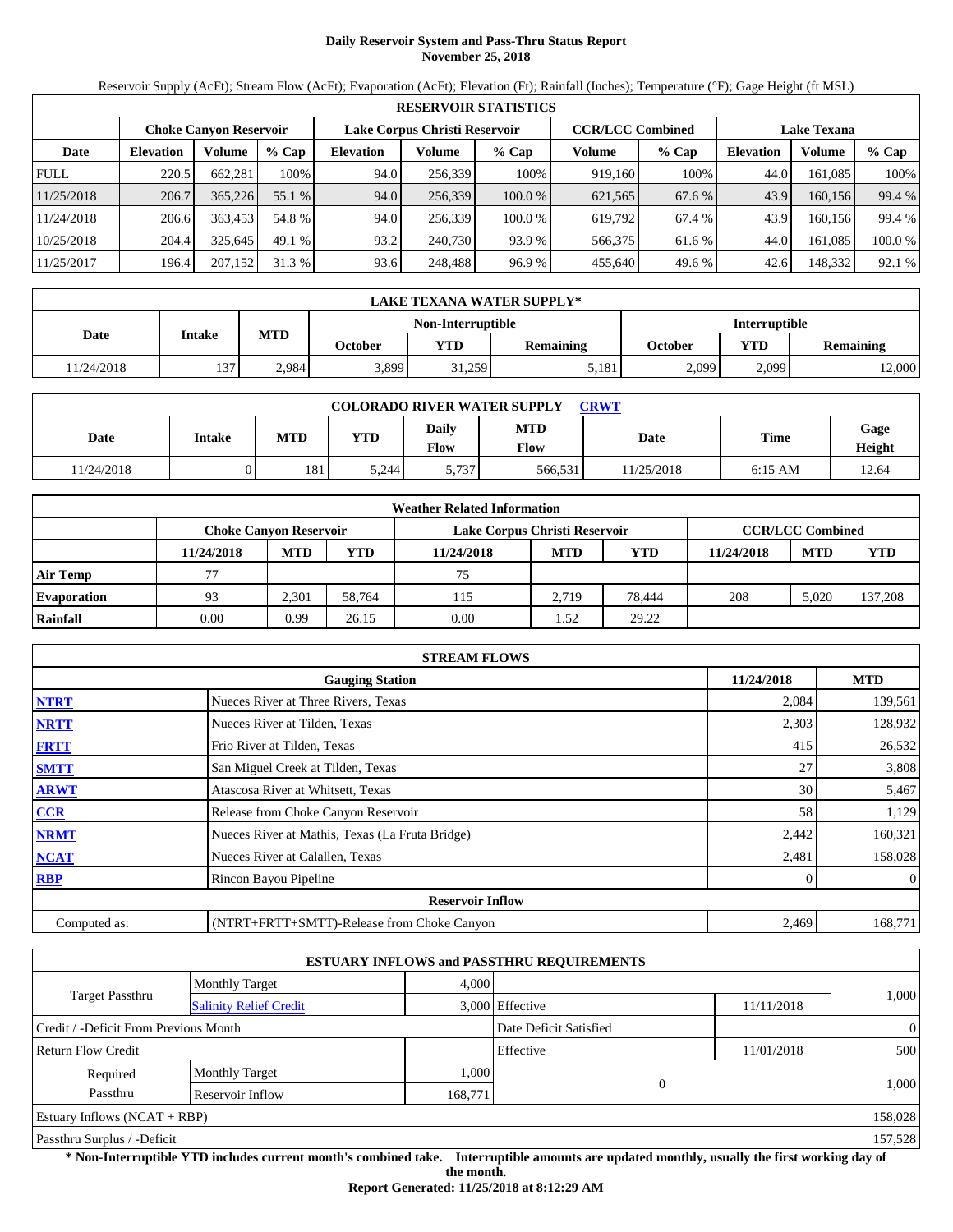# **Daily Reservoir System and Pass-Thru Status Report November 26, 2018**

Reservoir Supply (AcFt); Stream Flow (AcFt); Evaporation (AcFt); Elevation (Ft); Rainfall (Inches); Temperature (°F); Gage Height (ft MSL)

|             | <b>RESERVOIR STATISTICS</b>   |         |         |                  |                               |         |         |                         |                    |         |         |  |
|-------------|-------------------------------|---------|---------|------------------|-------------------------------|---------|---------|-------------------------|--------------------|---------|---------|--|
|             | <b>Choke Canvon Reservoir</b> |         |         |                  | Lake Corpus Christi Reservoir |         |         | <b>CCR/LCC Combined</b> | <b>Lake Texana</b> |         |         |  |
| Date        | <b>Elevation</b>              | Volume  | $%$ Cap | <b>Elevation</b> | Volume                        | $%$ Cap | Volume  | $%$ Cap                 | <b>Elevation</b>   | Volume  | % Cap   |  |
| <b>FULL</b> | 220.5                         | 662.281 | 100%    | 94.0             | 256,339                       | 100%    | 919,160 | 100%                    | 44.0               | 161.085 | 100%    |  |
| 11/26/2018  | 206.6                         | 363,453 | 54.8 %  | 94.0             | 256,339                       | 100.0 % | 619.792 | 67.4 %                  | 43.9               | 160,156 | 99.4 %  |  |
| 11/25/2018  | 206.7                         | 365,226 | 55.1 %  | 94.0             | 256,339                       | 100.0 % | 621.565 | 67.6 %                  | 43.9               | 160.156 | 99.4 %  |  |
| 10/26/2018  | 204.7                         | 330.674 | 49.9 %  | 93.4             | 244,597                       | 95.4 %  | 575.271 | 62.6 %                  | 44.0               | 161.085 | 100.0 % |  |
| 11/26/2017  | 196.3                         | 205,878 | 31.1 %  | 93.6             | 248,488                       | 96.9 %  | 454,366 | 49.4 %                  | 42.6               | 148,332 | 92.1 %  |  |

|            | LAKE TEXANA WATER SUPPLY* |            |         |                   |                  |                      |       |                  |  |  |  |
|------------|---------------------------|------------|---------|-------------------|------------------|----------------------|-------|------------------|--|--|--|
|            | Intake                    |            |         | Non-Interruptible |                  | <b>Interruptible</b> |       |                  |  |  |  |
| Date       |                           | <b>MTD</b> | October | <b>YTD</b>        | <b>Remaining</b> | October              | YTD   | <b>Remaining</b> |  |  |  |
| 11/25/2018 | 137                       | 3,121      | 3,899   | 31,396            | 5.044            | 2.099                | 2,099 | 12,000           |  |  |  |

| <b>COLORADO RIVER WATER SUPPLY</b><br><b>CRWT</b> |        |            |            |                      |                    |            |           |                |  |  |  |
|---------------------------------------------------|--------|------------|------------|----------------------|--------------------|------------|-----------|----------------|--|--|--|
| Date                                              | Intake | <b>MTD</b> | <b>YTD</b> | Daily<br><b>Flow</b> | <b>MTD</b><br>Flow | Date       | Time      | Gage<br>Height |  |  |  |
| 1/25/2018                                         |        | 181        | 5.244      | 6,531                | 573,062            | 11/26/2018 | $6:15$ AM | 12.98          |  |  |  |

|                    |                        |            |        | <b>Weather Related Information</b> |            |            |            |                         |            |
|--------------------|------------------------|------------|--------|------------------------------------|------------|------------|------------|-------------------------|------------|
|                    | Choke Canvon Reservoir |            |        | Lake Corpus Christi Reservoir      |            |            |            | <b>CCR/LCC Combined</b> |            |
|                    | 11/25/2018             | <b>MTD</b> | YTD    | 11/25/2018                         | <b>MTD</b> | <b>YTD</b> | 11/25/2018 | <b>MTD</b>              | <b>YTD</b> |
| <b>Air Temp</b>    | 76                     |            |        | 76                                 |            |            |            |                         |            |
| <b>Evaporation</b> | 237                    | 2.538      | 59,001 | 334                                | 3.053      | 78,778     | 571        | 5,591                   | 137,779    |
| Rainfall           | 0.00                   | 0.99       | 26.15  | 0.00                               | .52        | 29.22      |            |                         |            |

|              | <b>STREAM FLOWS</b>                             |            |                |
|--------------|-------------------------------------------------|------------|----------------|
|              | <b>Gauging Station</b>                          | 11/25/2018 | <b>MTD</b>     |
| <b>NTRT</b>  | Nueces River at Three Rivers, Texas             | 1,967      | 141,529        |
| <b>NRTT</b>  | Nueces River at Tilden, Texas                   | 2,144      | 131,076        |
| <b>FRTT</b>  | Frio River at Tilden, Texas                     | 373        | 26,905         |
| <b>SMTT</b>  | San Miguel Creek at Tilden, Texas               | 26         | 3,833          |
| <b>ARWT</b>  | Atascosa River at Whitsett, Texas               | 28         | 5,494          |
| CCR          | Release from Choke Canyon Reservoir             | 58         | 1,187          |
| <b>NRMT</b>  | Nueces River at Mathis, Texas (La Fruta Bridge) | 2,402      | 162,722        |
| <b>NCAT</b>  | Nueces River at Calallen, Texas                 | 2,303      | 160,330        |
| <b>RBP</b>   | Rincon Bayou Pipeline                           |            | $\overline{0}$ |
|              | <b>Reservoir Inflow</b>                         |            |                |
| Computed as: | (NTRT+FRTT+SMTT)-Release from Choke Canyon      | 2,309      | 171,080        |

|                                       |                               |         | <b>ESTUARY INFLOWS and PASSTHRU REQUIREMENTS</b> |            |                |  |
|---------------------------------------|-------------------------------|---------|--------------------------------------------------|------------|----------------|--|
|                                       | <b>Monthly Target</b>         | 4,000   |                                                  |            |                |  |
| <b>Target Passthru</b>                | <b>Salinity Relief Credit</b> |         | 3,000 Effective                                  | 11/11/2018 | 1,000          |  |
| Credit / -Deficit From Previous Month |                               |         | Date Deficit Satisfied                           |            | $\overline{0}$ |  |
| <b>Return Flow Credit</b>             |                               |         | Effective                                        | 11/01/2018 | 500            |  |
| Required                              | <b>Monthly Target</b>         | 1,000   |                                                  |            |                |  |
| Passthru                              | Reservoir Inflow              | 171,080 | $\theta$                                         |            | 1,000          |  |
| Estuary Inflows $(NCAT + RBP)$        |                               |         |                                                  |            | 160,330        |  |
| Passthru Surplus / -Deficit           |                               |         |                                                  |            |                |  |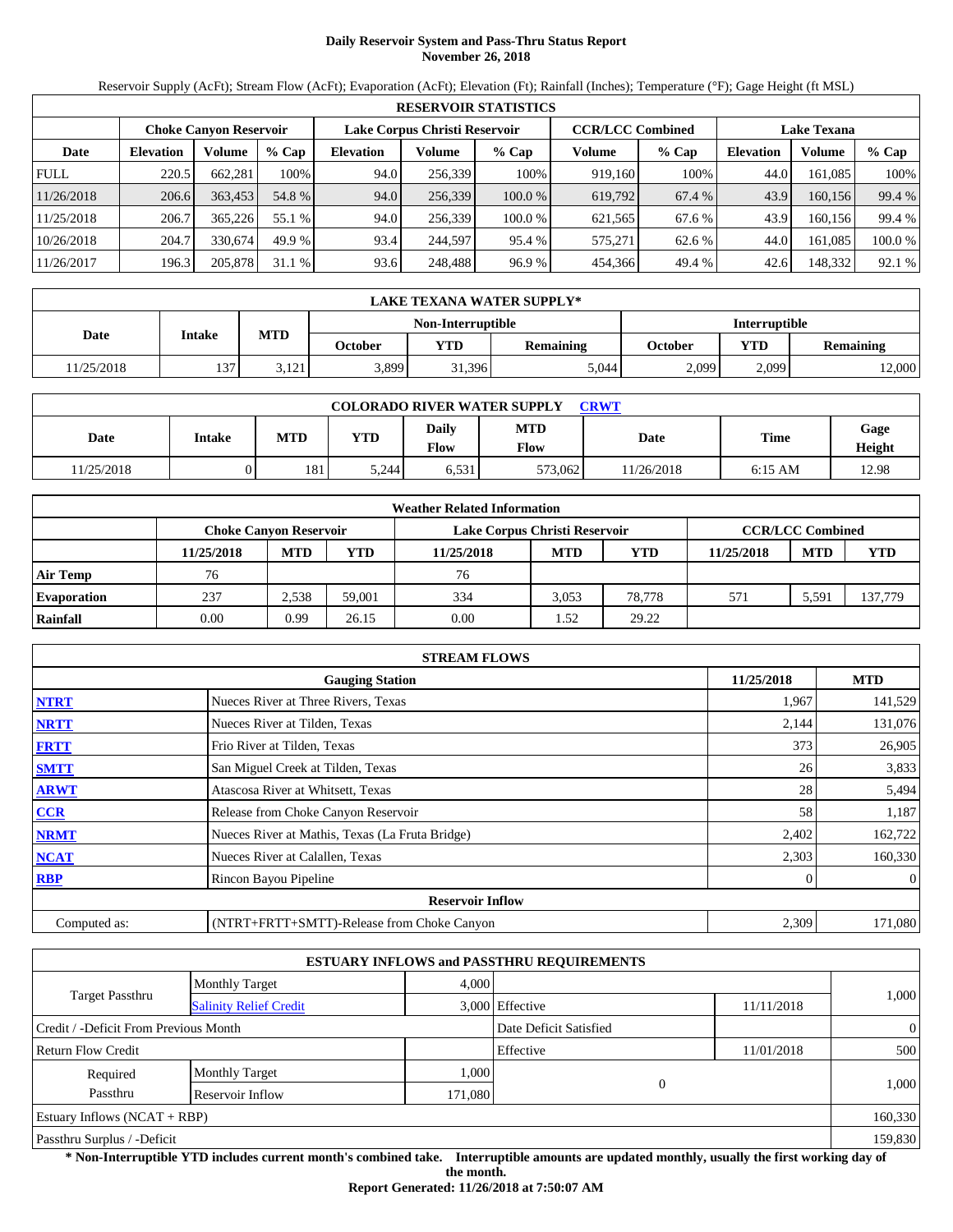# **Daily Reservoir System and Pass-Thru Status Report November 27, 2018**

Reservoir Supply (AcFt); Stream Flow (AcFt); Evaporation (AcFt); Elevation (Ft); Rainfall (Inches); Temperature (°F); Gage Height (ft MSL)

|             | <b>RESERVOIR STATISTICS</b> |                               |         |                  |                                                                                |         |         |         |                  |         |         |  |  |
|-------------|-----------------------------|-------------------------------|---------|------------------|--------------------------------------------------------------------------------|---------|---------|---------|------------------|---------|---------|--|--|
|             |                             | <b>Choke Canvon Reservoir</b> |         |                  | Lake Corpus Christi Reservoir<br><b>CCR/LCC Combined</b><br><b>Lake Texana</b> |         |         |         |                  |         |         |  |  |
| Date        | <b>Elevation</b>            | Volume                        | $%$ Cap | <b>Elevation</b> | Volume                                                                         | $%$ Cap | Volume  | $%$ Cap | <b>Elevation</b> | Volume  | $%$ Cap |  |  |
| <b>FULL</b> | 220.5                       | 662.281                       | 100%    | 94.0             | 256.339                                                                        | 100%    | 919.160 | 100%    | 44.0             | 161.085 | 100%    |  |  |
| 11/27/2018  | 206.7                       | 365,226                       | 55.1 %  | 94.0             | 256,339                                                                        | 100.0%  | 621,565 | 67.6 %  | 43.9             | 160.156 | 99.4 %  |  |  |
| 11/26/2018  | 206.6                       | 363,453                       | 54.8 %  | 94.0             | 256,339                                                                        | 100.0 % | 619.792 | 67.4 %  | 43.9             | 160.156 | 99.4 %  |  |  |
| 10/27/2018  | 204.9                       | 334,048                       | 50.4 %  | 93.7             | 250,442                                                                        | 97.7 %  | 584.490 | 63.6 %  | 44.0             | 161.085 | 100.0%  |  |  |
| 11/27/2017  | 196.4                       | 207,152                       | 31.3 %  | 93.6             | 248,488                                                                        | 96.9 %  | 455,640 | 49.6 %  | 42.6             | 148,332 | 92.1 %  |  |  |

|            | LAKE TEXANA WATER SUPPLY* |            |         |                   |           |         |                      |                  |  |  |
|------------|---------------------------|------------|---------|-------------------|-----------|---------|----------------------|------------------|--|--|
|            |                           |            |         | Non-Interruptible |           |         | <b>Interruptible</b> |                  |  |  |
| Date       | Intake                    | <b>MTD</b> | October | <b>YTD</b>        | Remaining | October | <b>YTD</b>           | <b>Remaining</b> |  |  |
| 11/26/2018 | 137                       | 3.257      | 3,899   | 31,533            | 4,907     | 2,099   | 2,099                | 2,000            |  |  |

| <b>COLORADO RIVER WATER SUPPLY</b><br><b>CRWT</b> |        |            |            |               |                    |            |         |                |  |  |  |
|---------------------------------------------------|--------|------------|------------|---------------|--------------------|------------|---------|----------------|--|--|--|
| Date                                              | Intake | <b>MTD</b> | <b>YTD</b> | Daily<br>Flow | <b>MTD</b><br>Flow | Date       | Time    | Gage<br>Height |  |  |  |
| 1/26/2018                                         |        | 181        | 5.244      | 6,531         | 579,592            | 11/27/2018 | 7:15 AM | 12.44          |  |  |  |

|                    | <b>Weather Related Information</b> |            |        |                               |            |        |            |                         |            |  |  |  |
|--------------------|------------------------------------|------------|--------|-------------------------------|------------|--------|------------|-------------------------|------------|--|--|--|
|                    | Choke Canvon Reservoir             |            |        | Lake Corpus Christi Reservoir |            |        |            | <b>CCR/LCC Combined</b> |            |  |  |  |
|                    | 11/26/2018                         | <b>MTD</b> | YTD    | 11/26/2018                    | <b>MTD</b> | YTD    | 11/26/2018 | <b>MTD</b>              | <b>YTD</b> |  |  |  |
| <b>Air Temp</b>    | 61                                 |            |        | 60                            |            |        |            |                         |            |  |  |  |
| <b>Evaporation</b> | 103                                | 2,641      | 59.104 | 311                           | 3.364      | 79,089 | 414        | 6,005                   | 138,193    |  |  |  |
| Rainfall           | 0.00                               | 0.99       | 26.15  | 0.00                          | 1.52       | 29.22  |            |                         |            |  |  |  |

|              | <b>STREAM FLOWS</b>                             |            |                |
|--------------|-------------------------------------------------|------------|----------------|
|              | <b>Gauging Station</b>                          | 11/26/2018 | <b>MTD</b>     |
| <b>NTRT</b>  | Nueces River at Three Rivers, Texas             | 1,868      | 143,396        |
| <b>NRTT</b>  | Nueces River at Tilden, Texas                   | 2,025      | 133,100        |
| <b>FRTT</b>  | Frio River at Tilden, Texas                     | 339        | 27,244         |
| <b>SMTT</b>  | San Miguel Creek at Tilden, Texas               | 25         | 3,858          |
| <b>ARWT</b>  | Atascosa River at Whitsett, Texas               | 25         | 5,519          |
| CCR          | Release from Choke Canyon Reservoir             | 58         | 1,245          |
| <b>NRMT</b>  | Nueces River at Mathis, Texas (La Fruta Bridge) | 2,342      | 165,065        |
| <b>NCAT</b>  | Nueces River at Calallen, Texas                 | 2,189      | 162,520        |
| <b>RBP</b>   | Rincon Bayou Pipeline                           |            | $\overline{0}$ |
|              | <b>Reservoir Inflow</b>                         |            |                |
| Computed as: | (NTRT+FRTT+SMTT)-Release from Choke Canyon      | 2,175      | 173,254        |

|                                       |                               |         | <b>ESTUARY INFLOWS and PASSTHRU REQUIREMENTS</b> |            |                |
|---------------------------------------|-------------------------------|---------|--------------------------------------------------|------------|----------------|
|                                       | <b>Monthly Target</b>         | 4,000   |                                                  |            |                |
| <b>Target Passthru</b>                | <b>Salinity Relief Credit</b> |         | 3,000 Effective                                  | 11/11/2018 | 1,000          |
| Credit / -Deficit From Previous Month |                               |         | Date Deficit Satisfied                           |            | $\overline{0}$ |
| <b>Return Flow Credit</b>             |                               |         | Effective                                        | 11/01/2018 | 500            |
| Required                              | <b>Monthly Target</b>         | 1,000   |                                                  |            |                |
| Passthru                              | Reservoir Inflow              | 173,254 |                                                  |            | 1,000          |
| Estuary Inflows $(NCAT + RBP)$        |                               |         |                                                  |            | 162,520        |
| Passthru Surplus / -Deficit           |                               |         |                                                  |            | 162,020        |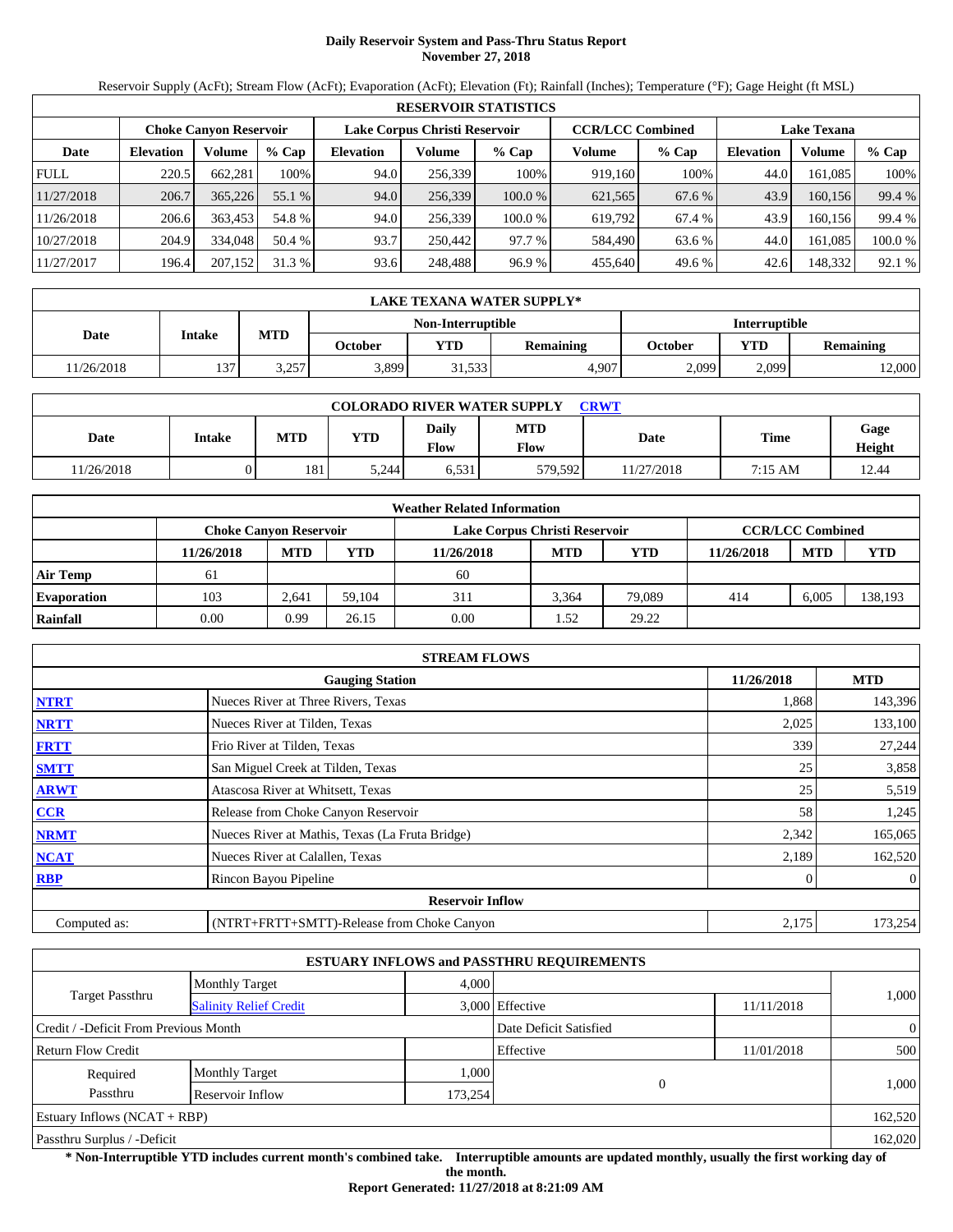# **Daily Reservoir System and Pass-Thru Status Report November 28, 2018**

Reservoir Supply (AcFt); Stream Flow (AcFt); Evaporation (AcFt); Elevation (Ft); Rainfall (Inches); Temperature (°F); Gage Height (ft MSL)

|             | <b>RESERVOIR STATISTICS</b> |                               |         |                  |                                                                                |         |         |         |                  |         |        |  |
|-------------|-----------------------------|-------------------------------|---------|------------------|--------------------------------------------------------------------------------|---------|---------|---------|------------------|---------|--------|--|
|             |                             | <b>Choke Canyon Reservoir</b> |         |                  | <b>CCR/LCC Combined</b><br>Lake Corpus Christi Reservoir<br><b>Lake Texana</b> |         |         |         |                  |         |        |  |
| Date        | <b>Elevation</b>            | Volume                        | $%$ Cap | <b>Elevation</b> | Volume                                                                         | $%$ Cap | Volume  | $%$ Cap | <b>Elevation</b> | Volume  | % Cap  |  |
| <b>FULL</b> | 220.5                       | 662,281                       | 100%    | 94.0             | 256,339                                                                        | 100%    | 919,160 | 100%    | 44.0             | 161.085 | 100%   |  |
| 11/28/2018  | 206.6                       | 363,453                       | 54.8 %  | 94.0             | 256,339                                                                        | 100.0%  | 619,792 | 67.4 %  | 43.9             | 160.156 | 99.4 % |  |
| 11/27/2018  | 206.7                       | 365,226                       | 55.1 %  | 94.0             | 256,339                                                                        | 100.0 % | 621,565 | 67.6 %  | 43.9             | 160.156 | 99.4 % |  |
| 10/28/2018  | 205.1                       | 337.439                       | 50.9 %  | 93.9             | 254,368                                                                        | 99.2 %  | 591,807 | 64.4 %  | 43.9             | 160,156 | 99.4 % |  |
| 11/28/2017  | 196.4                       | 207,152                       | 31.3 %  | 93.6             | 248,488                                                                        | 96.9 %  | 455,640 | 49.6 %  | 42.5             | 147,442 | 91.5 % |  |

|            | <b>LAKE TEXANA WATER SUPPLY*</b> |            |         |                   |           |         |                      |                  |  |  |
|------------|----------------------------------|------------|---------|-------------------|-----------|---------|----------------------|------------------|--|--|
|            |                                  |            |         | Non-Interruptible |           |         | <b>Interruptible</b> |                  |  |  |
| Date       | Intake                           | <b>MTD</b> | October | <b>YTD</b>        | Remaining | October | <b>VTD</b>           | <b>Remaining</b> |  |  |
| 11/27/2018 | 137                              | 3.394      | 3,899   | 31,669            | 4.771     | 2.099   | 2,099                | 12,000           |  |  |

| <b>COLORADO RIVER WATER SUPPLY</b><br>CRWT |        |            |            |               |                    |             |         |                |  |  |  |
|--------------------------------------------|--------|------------|------------|---------------|--------------------|-------------|---------|----------------|--|--|--|
| Date                                       | Intake | <b>MTD</b> | <b>YTD</b> | Daily<br>Flow | <b>MTD</b><br>Flow | <b>Date</b> | Time    | Gage<br>Height |  |  |  |
| 11/27/2018                                 |        | 181        | 5.244      | 6.034         | 585.627            | 11/28/2018  | 7:15 AM | 12.36          |  |  |  |

|                    |                               |            |        | <b>Weather Related Information</b> |            |            |            |                         |            |
|--------------------|-------------------------------|------------|--------|------------------------------------|------------|------------|------------|-------------------------|------------|
|                    | <b>Choke Canvon Reservoir</b> |            |        | Lake Corpus Christi Reservoir      |            |            |            | <b>CCR/LCC Combined</b> |            |
|                    | 11/27/2018                    | <b>MTD</b> | YTD    | 11/27/2018                         | <b>MTD</b> | <b>YTD</b> | 11/27/2018 | <b>MTD</b>              | <b>YTD</b> |
| <b>Air Temp</b>    | 64                            |            |        | 64                                 |            |            |            |                         |            |
| <b>Evaporation</b> | 144                           | 2.785      | 59.248 | 127                                | 3.491      | 79.216     | 271        | 6.276                   | 138,464    |
| Rainfall           | 0.00                          | 0.99       | 26.15  | 0.00                               | 1.52       | 29.22      |            |                         |            |

|              | <b>STREAM FLOWS</b>                             |            |                |
|--------------|-------------------------------------------------|------------|----------------|
|              | <b>Gauging Station</b>                          | 11/27/2018 | <b>MTD</b>     |
| <b>NTRT</b>  | Nueces River at Three Rivers, Texas             | 1,796      | 145,193        |
| <b>NRTT</b>  | Nueces River at Tilden, Texas                   | 1,923      | 135,024        |
| <b>FRTT</b>  | Frio River at Tilden, Texas                     | 312        | 27,556         |
| <b>SMTT</b>  | San Miguel Creek at Tilden, Texas               | 24         | 3,882          |
| <b>ARWT</b>  | Atascosa River at Whitsett, Texas               | 24         | 5,544          |
| <b>CCR</b>   | Release from Choke Canyon Reservoir             | 58         | 1,302          |
| <b>NRMT</b>  | Nueces River at Mathis, Texas (La Fruta Bridge) | 1,405      | 166,470        |
| <b>NCAT</b>  | Nueces River at Calallen, Texas                 | 2,084      | 164,604        |
| <b>RBP</b>   | Rincon Bayou Pipeline                           |            | $\overline{0}$ |
|              | <b>Reservoir Inflow</b>                         |            |                |
| Computed as: | (NTRT+FRTT+SMTT)-Release from Choke Canyon      | 2,075      | 175,329        |

|                                                         |                       |         | <b>ESTUARY INFLOWS and PASSTHRU REQUIREMENTS</b> |            |                |
|---------------------------------------------------------|-----------------------|---------|--------------------------------------------------|------------|----------------|
|                                                         | <b>Monthly Target</b> | 4.000   |                                                  |            |                |
| <b>Target Passthru</b><br><b>Salinity Relief Credit</b> |                       |         | 3,000 Effective                                  | 11/11/2018 | 1,000          |
| Credit / -Deficit From Previous Month                   |                       |         | Date Deficit Satisfied                           |            | $\overline{0}$ |
| <b>Return Flow Credit</b>                               |                       |         | Effective                                        | 11/01/2018 | 500            |
| Required                                                | <b>Monthly Target</b> | 1,000   |                                                  |            |                |
| Passthru                                                | Reservoir Inflow      | 175,329 | $\overline{0}$                                   |            | 1,000          |
| Estuary Inflows $(NCAT + RBP)$                          |                       |         |                                                  |            | 164,604        |
| Passthru Surplus / -Deficit                             |                       |         |                                                  |            | 164,104        |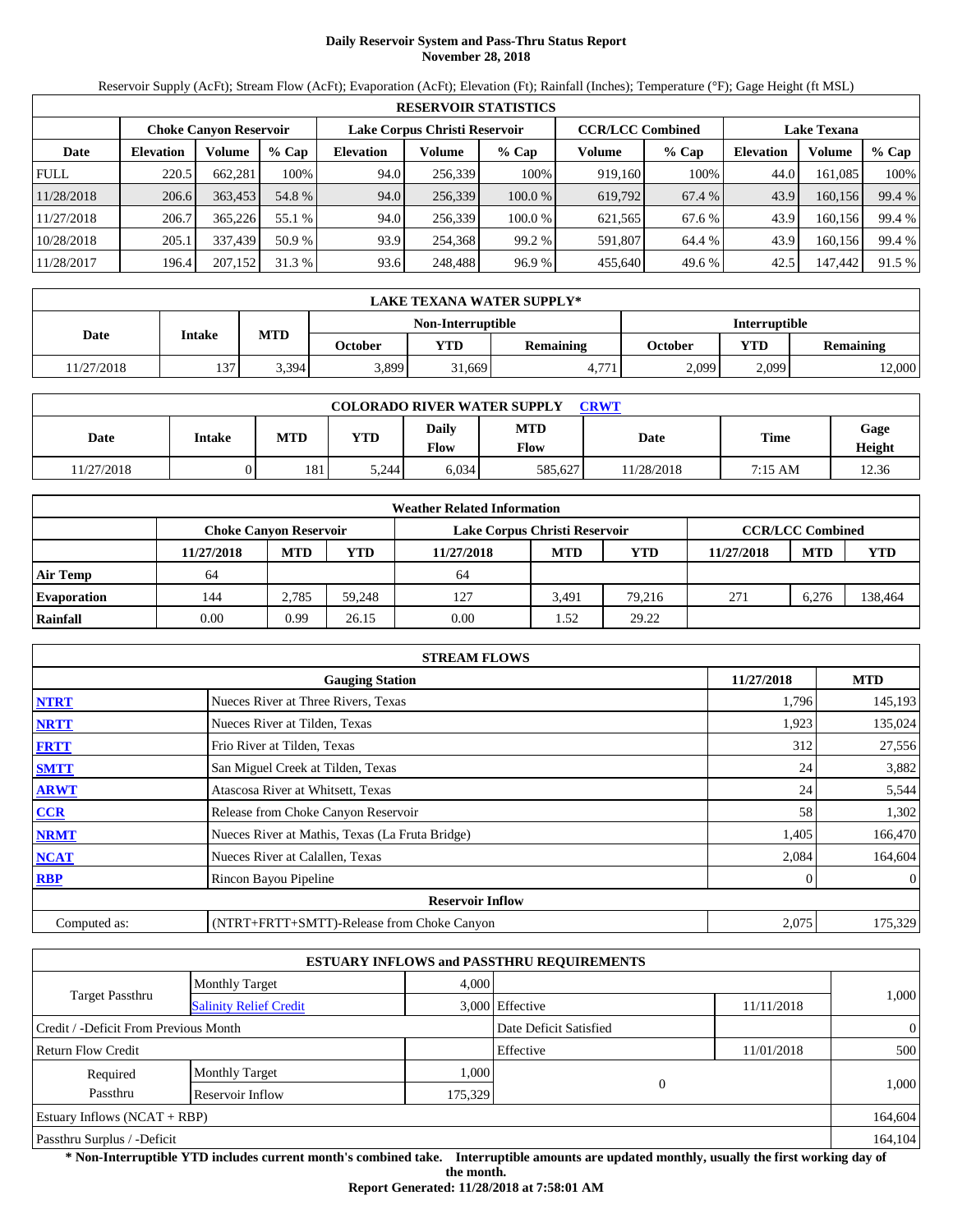# **Daily Reservoir System and Pass-Thru Status Report November 29, 2018**

Reservoir Supply (AcFt); Stream Flow (AcFt); Evaporation (AcFt); Elevation (Ft); Rainfall (Inches); Temperature (°F); Gage Height (ft MSL)

|             | <b>RESERVOIR STATISTICS</b>   |         |         |                  |                               |         |                         |         |                    |         |        |  |
|-------------|-------------------------------|---------|---------|------------------|-------------------------------|---------|-------------------------|---------|--------------------|---------|--------|--|
|             | <b>Choke Canvon Reservoir</b> |         |         |                  | Lake Corpus Christi Reservoir |         | <b>CCR/LCC Combined</b> |         | <b>Lake Texana</b> |         |        |  |
| Date        | <b>Elevation</b>              | Volume  | $%$ Cap | <b>Elevation</b> | Volume                        | $%$ Cap | Volume                  | $%$ Cap | <b>Elevation</b>   | Volume  | % Cap  |  |
| <b>FULL</b> | 220.5                         | 662.281 | 100%    | 94.0             | 256.339                       | 100%    | 919.160                 | 100%    | 44.0               | 161.085 | 100%   |  |
| 11/29/2018  | 206.7                         | 365,226 | 55.1 %  | 94.0             | 256,339                       | 100.0%  | 621,565                 | 67.6 %  | 43.9               | 160,156 | 99.4 % |  |
| 11/28/2018  | 206.6                         | 363.453 | 54.8 %  | 94.0             | 256.339                       | 100.0 % | 619.792                 | 67.4 %  | 43.9               | 160.156 | 99.4 % |  |
| 10/29/2018  | 205.3                         | 340,847 | 51.4 %  | 94.0             | 256,339                       | 100.0 % | 597,186                 | 65.0 %  | 44.0               | 161.085 | 100.0% |  |
| 11/29/2017  | 196.3                         | 205,878 | 31.1 %  | 93.6             | 248,488                       | 96.9 %  | 454,366                 | 49.4 %  | 42.5               | 147,442 | 91.5 % |  |

|            | LAKE TEXANA WATER SUPPLY* |            |         |                   |                      |         |            |                  |  |  |
|------------|---------------------------|------------|---------|-------------------|----------------------|---------|------------|------------------|--|--|
|            |                           |            |         | Non-Interruptible | <b>Interruptible</b> |         |            |                  |  |  |
| Date       | Intake                    | <b>MTD</b> | October | <b>YTD</b>        | Remaining            | October | <b>YTD</b> | <b>Remaining</b> |  |  |
| 11/28/2018 | 129                       | 3.523      | 3,899   | 31,799            | 4,641                | 2,099   | 2,099      | 2,000            |  |  |

| <b>COLORADO RIVER WATER SUPPLY</b><br><b>CRWT</b> |        |            |            |                             |                           |             |           |                |  |  |  |
|---------------------------------------------------|--------|------------|------------|-----------------------------|---------------------------|-------------|-----------|----------------|--|--|--|
| Date                                              | Intake | <b>MTD</b> | <b>YTD</b> | <b>Daily</b><br><b>Flow</b> | <b>MTD</b><br><b>Flow</b> | <b>Date</b> | Time      | Gage<br>Height |  |  |  |
| 1/28/2018                                         |        | 181        | 5.244      | 5.657                       | 591.284                   | 11/29/2018  | $6:15$ AM | 11.93          |  |  |  |

|                    |                        |            |        | <b>Weather Related Information</b> |            |            |            |                         |            |
|--------------------|------------------------|------------|--------|------------------------------------|------------|------------|------------|-------------------------|------------|
|                    | Choke Canvon Reservoir |            |        | Lake Corpus Christi Reservoir      |            |            |            | <b>CCR/LCC Combined</b> |            |
|                    | 11/28/2018             | <b>MTD</b> | YTD    | 11/28/2018                         | <b>MTD</b> | <b>YTD</b> | 11/28/2018 | <b>MTD</b>              | <b>YTD</b> |
| <b>Air Temp</b>    | 68                     |            |        | 69                                 |            |            |            |                         |            |
| <b>Evaporation</b> | 31                     | 2.816      | 59.279 | 46                                 | 3.537      | 79.262     | 77         | 6,353                   | 138,541    |
| Rainfall           | 0.00                   | 0.99       | 26.15  | 0.00                               | .52        | 29.22      |            |                         |            |

|              | <b>STREAM FLOWS</b>                             |            |                |
|--------------|-------------------------------------------------|------------|----------------|
|              | <b>Gauging Station</b>                          | 11/28/2018 | <b>MTD</b>     |
| <b>NTRT</b>  | Nueces River at Three Rivers, Texas             | 1,763      | 146,956        |
| <b>NRTT</b>  | Nueces River at Tilden, Texas                   | 1,836      | 136,860        |
| <b>FRTT</b>  | Frio River at Tilden, Texas                     | 290        | 27,846         |
| <b>SMTT</b>  | San Miguel Creek at Tilden, Texas               | 24         | 3,906          |
| <b>ARWT</b>  | Atascosa River at Whitsett, Texas               | 22         | 5,566          |
| <b>CCR</b>   | Release from Choke Canyon Reservoir             | 58         | 1,360          |
| <b>NRMT</b>  | Nueces River at Mathis, Texas (La Fruta Bridge) | 1,151      | 167,621        |
| <b>NCAT</b>  | Nueces River at Calallen, Texas                 | 1,429      | 166,033        |
| <b>RBP</b>   | Rincon Bayou Pipeline                           |            | $\overline{0}$ |
|              | <b>Reservoir Inflow</b>                         |            |                |
| Computed as: | (NTRT+FRTT+SMTT)-Release from Choke Canyon      | 2,019      | 177,348        |

|                                       |                               |         | <b>ESTUARY INFLOWS and PASSTHRU REQUIREMENTS</b> |            |                |
|---------------------------------------|-------------------------------|---------|--------------------------------------------------|------------|----------------|
|                                       | <b>Monthly Target</b>         | 4,000   |                                                  |            |                |
| <b>Target Passthru</b>                | <b>Salinity Relief Credit</b> |         | 3,000 Effective                                  | 11/11/2018 | 1,000          |
| Credit / -Deficit From Previous Month |                               |         | Date Deficit Satisfied                           |            | $\overline{0}$ |
| <b>Return Flow Credit</b>             |                               |         | Effective                                        | 11/01/2018 | 500            |
| Required                              | <b>Monthly Target</b>         | 1,000   |                                                  |            |                |
| Passthru                              | Reservoir Inflow              | 177,348 |                                                  |            | 1,000          |
| Estuary Inflows $(NCAT + RBP)$        |                               |         |                                                  |            | 166,033        |
| Passthru Surplus / -Deficit           |                               |         |                                                  |            | 165,533        |